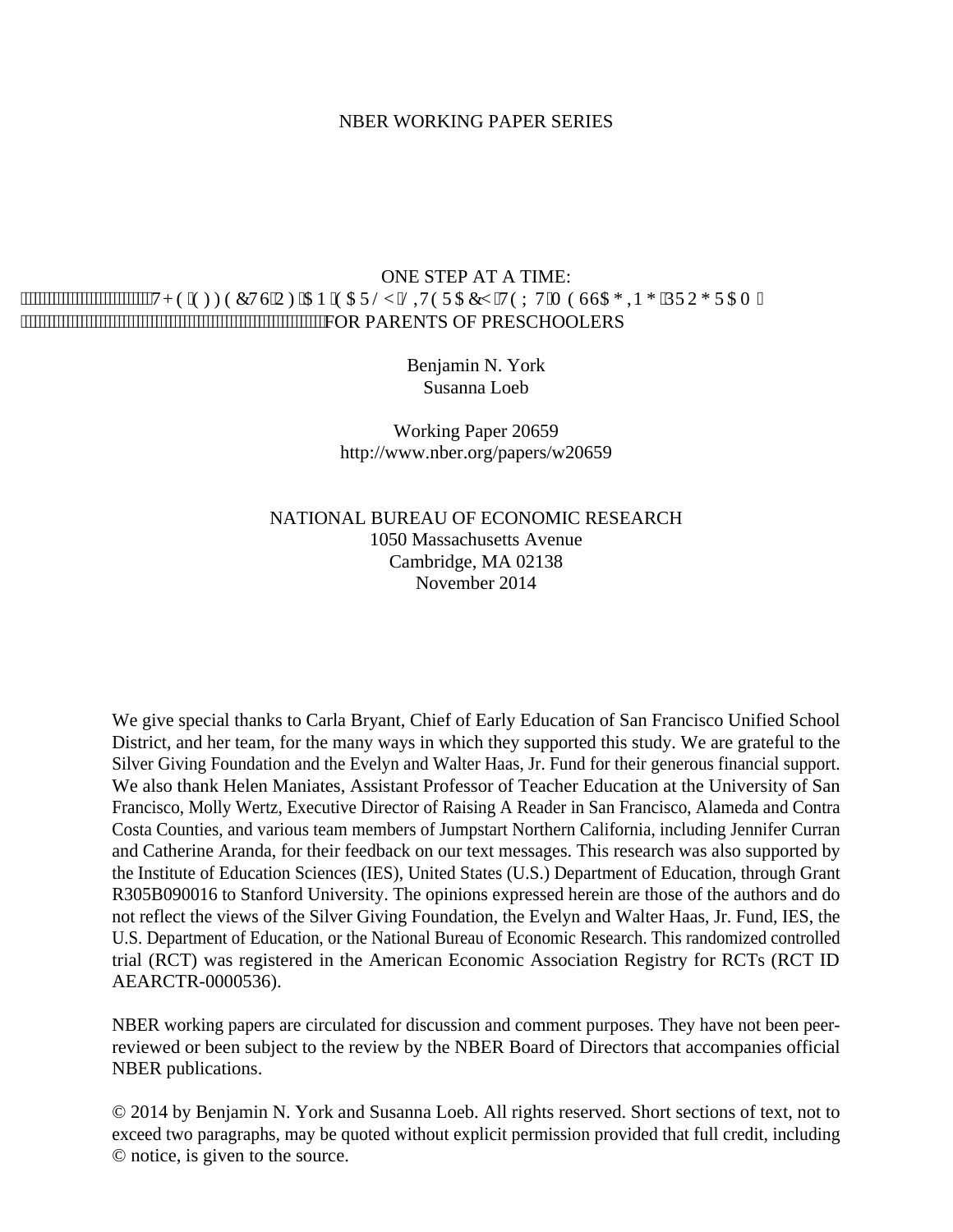One Step at a Time: The Effects of an Early Literacy Text Messaging Program for Parents of Preschoolers Benjamin N. York and Susanna Loeb NBER Working Paper No. 20659 November 2014 JEL No. I1,I10,I12,I2,I20,I25

# **ABSTRACT**

Substantial systematic differences exist in children's home learning experiences. The few existing parenting programs that have shown promise often are not widely accessible, either due to the demands they place on parents' time and effort or cost. In this study, we evaluate the effects of READY4K!, a text messaging program for parents of preschoolers designed to help them support their children's literacy development. The program targets the behavioral barriers to good parenting by breaking down the complexity of parenting into small steps that are easy-to-achieve and providing continuous support for an entire school year. We find that READY4K! positively affected the extent to which parents engaged in home literacy activities with their children by 0.22 to 0.34 standard deviations, as well as parental involvement at school by 0.13 to 0.19 standard deviations. Increases in parental activity at home and school translated into student learning gains in some areas of early literacy, ranging from approximately 0.21 to 0.34 standard deviations. The widespread use, low cost, and ease of scalability of text messaging make texting an attractive approach to supporting parenting practices.

Benjamin N. York 520 Galvez Mall, Room 511 Ucphqtf 'Wpkxgtuky Stanford, CA 94305 byork@stanford.edu

Susanna Loeb 524 CERAS, 520 Galvez Mall Stanford University Stanford, CA 94305 and NBER sloeb@stanford.edu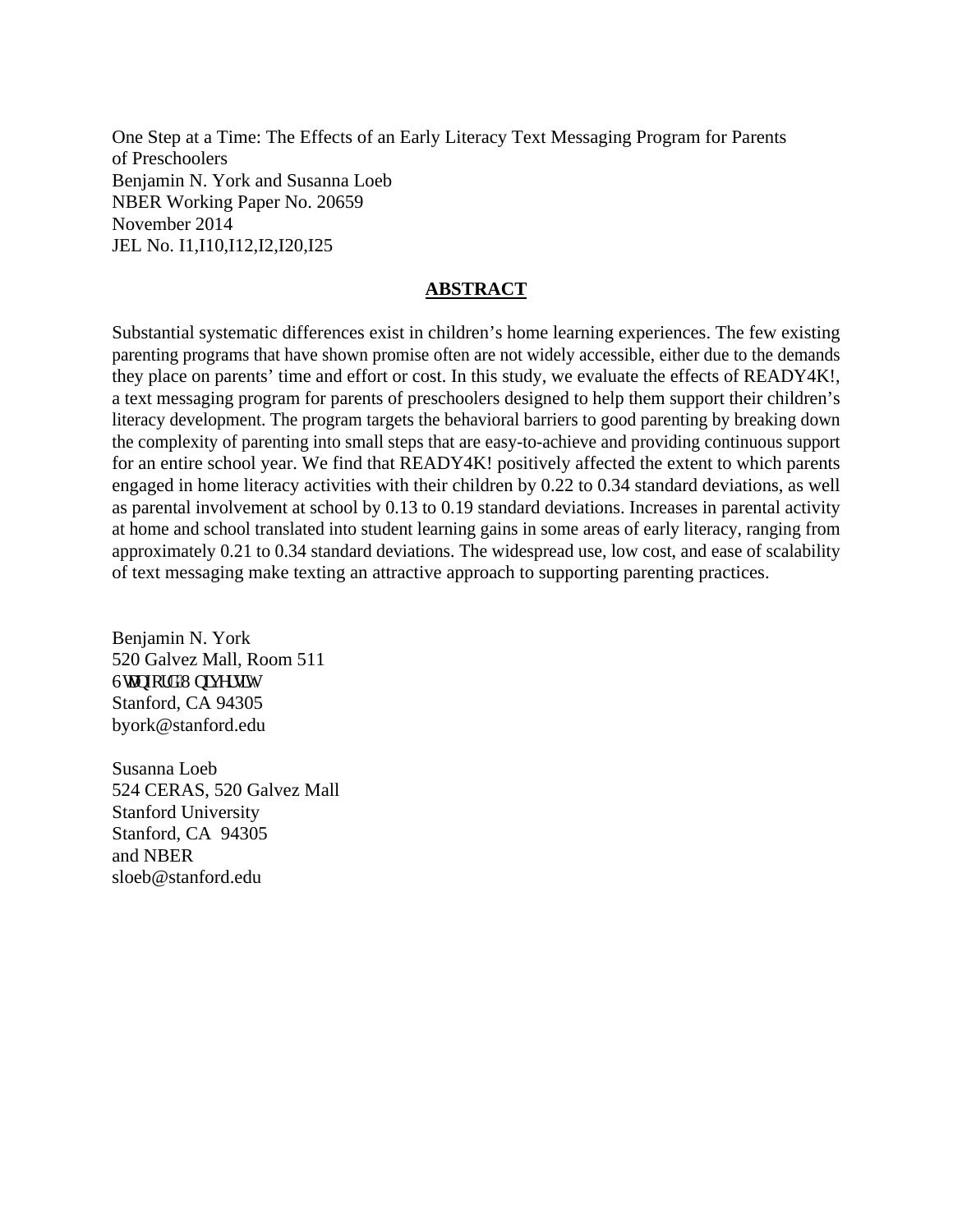# **Introduction**

The home learning experiences of young children vary dramatically (Bradley, Corwyn, McAdoo & García Coll, 2001). Hart and Risley (1995), for example, finds that by the age of four, children in "welfare families" hear about 30 million fewer words than children in "professional families." Parenting interventions represent one strategy for addressing such differences, yet to date, only a small number of programs have had positive effects on parents or their children (Duncan, Ludwig & Magnuson, 2010). Even the most promising interventions, including pediatric clinic-based programs (Mendelsohn et al., 2001) and home visitation programs (Olds et al., 1997), have meaningful limitations such as access (Prinz & Miller, 1994) and cost (Aos, Lieb, Mayfield, Miller & Pennucci, 2004). Many existing interventions try to rapidly change complex parenting behaviors through a small number of time- and information-intensive parent education sessions.

A promising alternative to existing programs is to break down the complexity of parenting into small steps that are easy-to-achieve, and draw on widely-used technology to provide continuous encouragement, support, and reinforcement to parents over extended periods of time. Given its widespread use, extremely low cost, and ease of scalability, text messaging ("texting") is an ideal vehicle for putting this strategy to work. Eighty-eight percent of American adults have cell phones, 98 percent of cell phone owners can access texts, and text messages have a 95 percent open rate (Ehrlich, 2013; Zickuhr & Smith, 2012). Black and Hispanic adults, who often exhibit the highest dropout rates in parenting programs, send or receive texts more frequently than their white counterparts (Zickuhr & Smith, 2012).

Texting has been proven to be effective in similar behavior change applications. For instance, a growing body of experimental research in healthcare shows that the frequent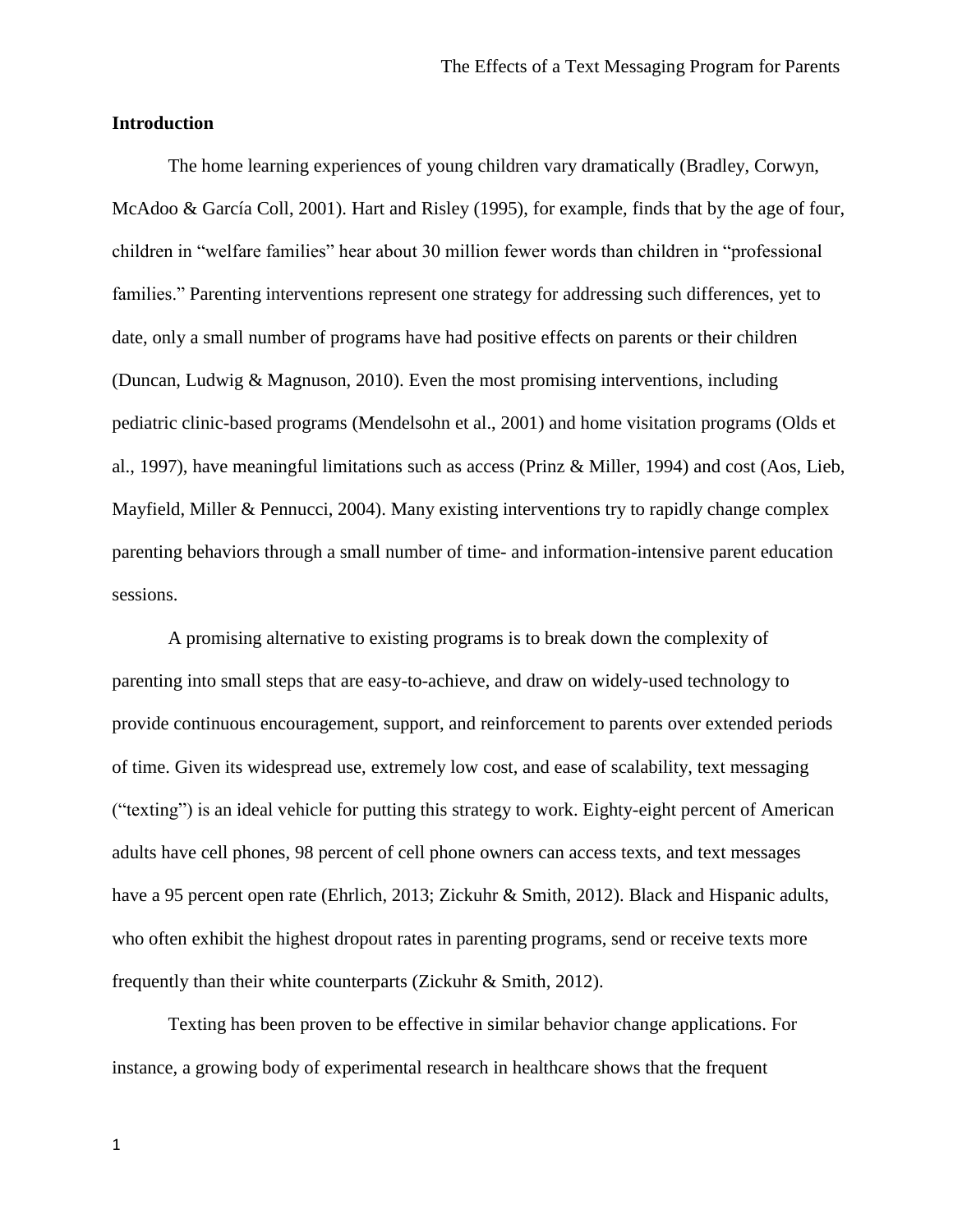provision of well-designed texts can improve weight loss (Patrick et al., 2009), medication regimen adherence (Petrie, Perry, Broadbent & Weinman, 2012), glycemic control (Yoon & Kim, 2008), and smoking cessation rates (Rodgers et al., 2005). In education, Castleman and Page (2013) finds positive effects of a texting program for recent high-school graduates designed to curb summer "melt," which occurs when college-intending graduates fail to matriculate in college the year after high school. Similarly, Bergman (2014) finds that high school students whose parents received messages about their missing work and grades had, on average, a grade point average that was 0.19 standard deviations higher than students whose parents did not receive text messages.

This study adds to research on both parenting and texting interventions by evaluating the effects of READY4K!, an eight-month-long text messaging program for parents of preschoolers designed to help them support their children's literacy development. During the 2013-14 school year, we conducted a randomized controlled trial (RCT) of the program in San Francisco Unifed School District (SFUSD). Five hundred and nineteen parents and gaurdians agreed to participate in the study, and we randomly selected half of them to receive READY4K! texts. Every week, these parents received three texts about a particular early literacy skill or set of skills: a "FACT" text designed to generate buy-in from parents; a "TIP" text that aimed to enhance parents' selfefficacy; and a "GROWTH" text, which provided parents with encouragement and reinforcement as well as a follow-up tip. READY4K! texts are linked to the California Preschool Learning Foundations and they have a defined scope and sequence. About every two weeks, we sent one "placebo" text to parents in the control group, often pertaining to the district's kindergarten enrollment requirements or required vaccinations.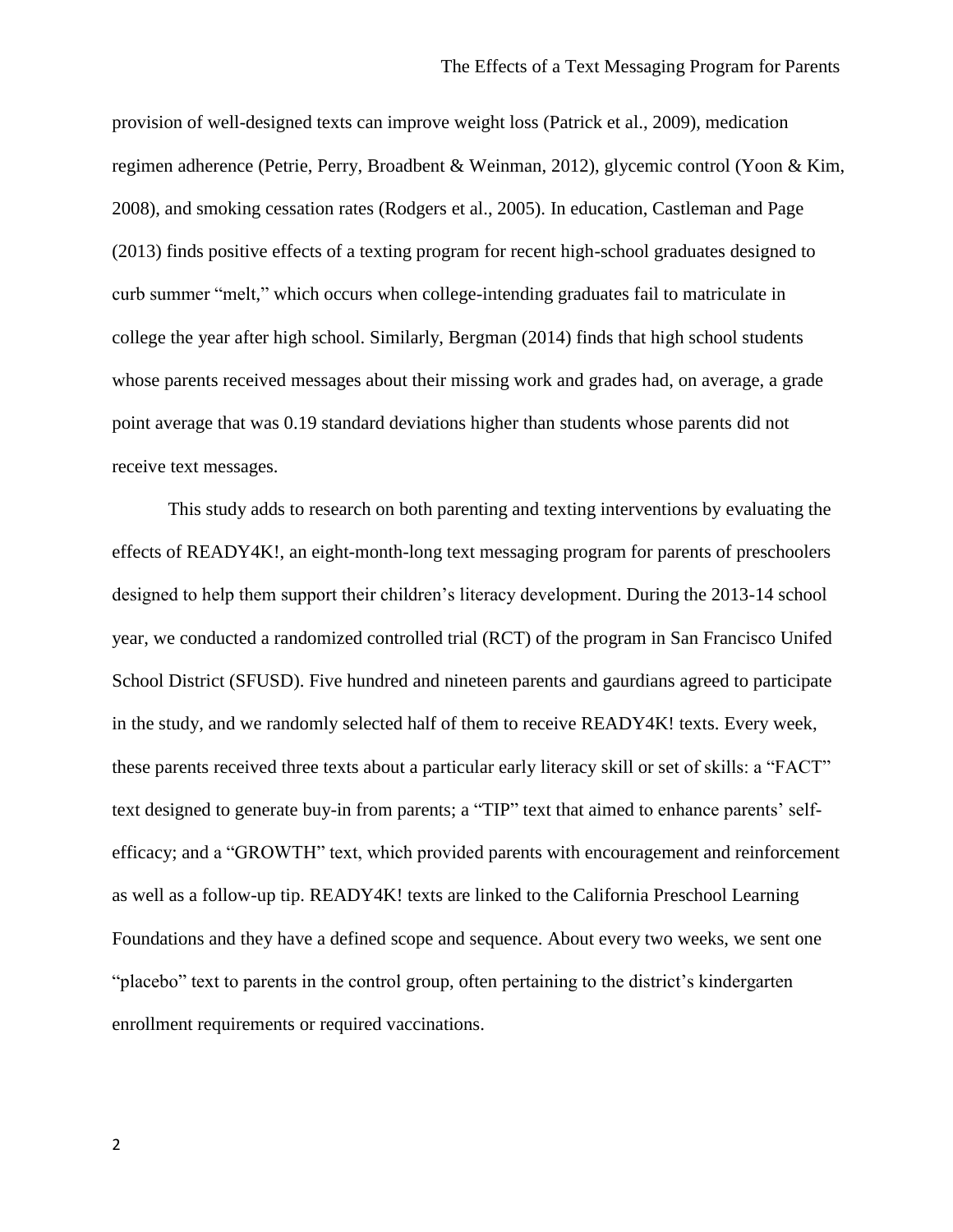We find strong evidence that parents in the treatment group read the texts, used the tips, and in general found READY4K! helpful. More importantly, the program positively affected parents and their children. For example, the intervention increased the frequency with which parents told stories, pointed out two words that begin with the same sound, pointed out two words that rhyme, recited nursery rhymes, looked at pictures in a book, showed the different parts of a book, and played games or worked on puzzles with their children – effects of up to 0.34 standard deviations. According to teachers, READY4K! parents more frequently asked questions about their children's learning than control group parents – effects of up to 0.19 standard deviations. Increases in parental activity and involvement translated into learning gains for children, as students whose parents received READY4K! texts scored approximately 0.21 and 0.34 standard deviations higher on spring lower-case alphabet knowledge and letter sounds sub-tests than students whose parents received placebo texts. We find some evidence that the program was particularly beneficial for black and Hispanic parents and their children, and that texts targeting highly-specific home literacy activities were more effective than texts that address more general practices.

One of the most compelling features of READY4K! is its low cost. For the entire school year, we spent less than one dollar per family to send text messages. Moreover, fixed program expenses such as content development and program administration costs trend towards zero as the program scales. Most importantly, READY4K! imposes minimal costs on parents. Despite the fact that nearly all of the parents in the study received financial assistance for preschool tuition costs, about 80 percent of them had an unlimited texting plan. The program also places few demands on parents' time and effort as READY4K! tips are short and easy to implement. In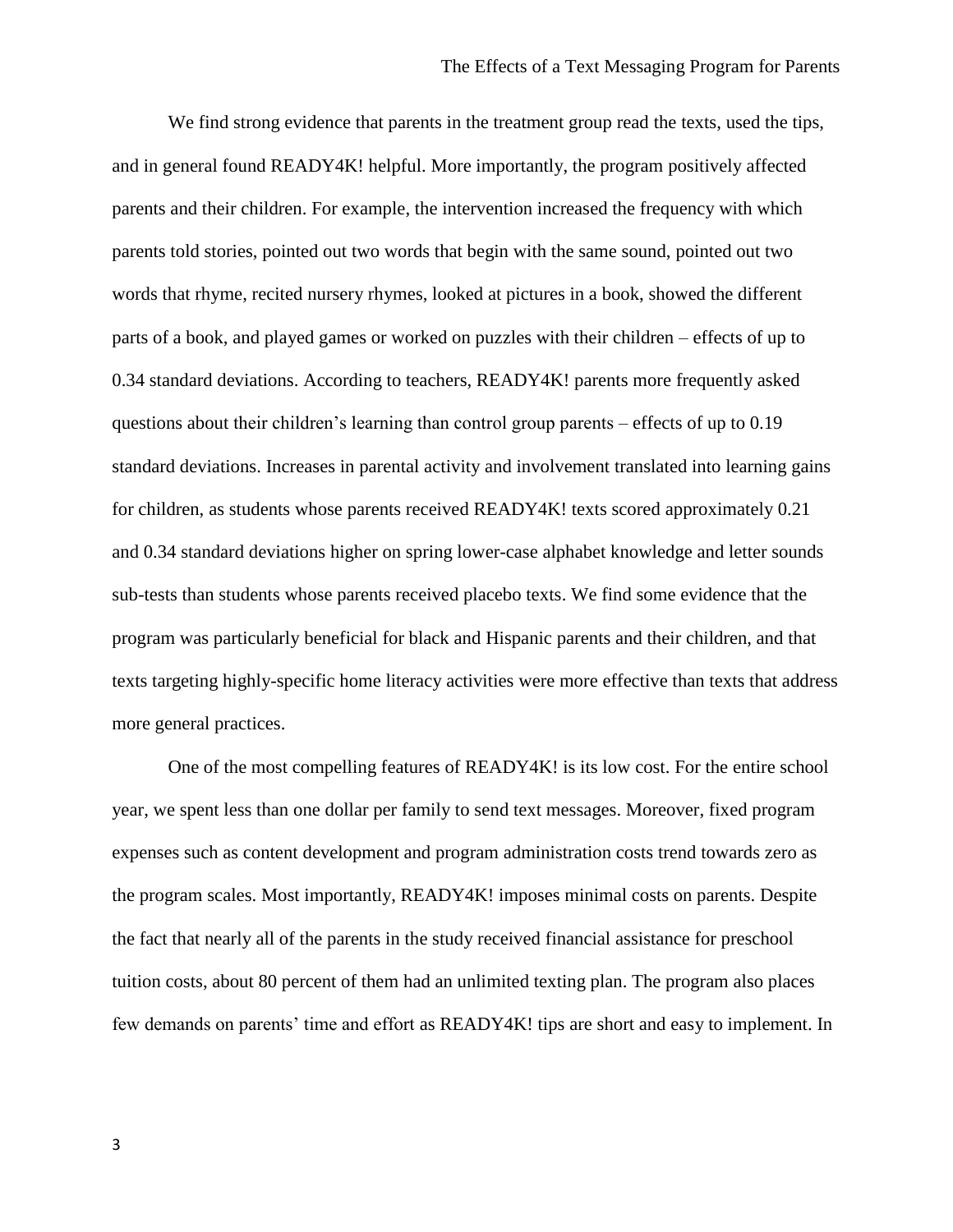contrast, most existing parenting interventions require much more from parents and are far more expensive. The Nurse Home Visitation Program, for instance, costs over 9,000 dollars per family.

The remainder of this paper proceeds as follows. In the next section, we review research on parenting and text messaging interventions. The subsequent section describes study procedures. In the section after that, we present study results. We conclude this paper with a discussion of the findings.

## **Background**

Virtually all parents want their children to succeed in school. Yet some parents provide their children with more support than others. For example, economically-disadvantaged and wealthy parents exhibit large and systematic differences in parenting practices. From birth to age two, non-poor children are more likely than poor children to be caressed, kissed, or hugged by their mother, and they are less likely to be spanked (Bradley, Corwyn, McAdoo & García Coll, 2001). Non-poor birth-to-two-year-olds also have greater access to children's books and are more likely to be read to than their poor counterparts (Bradley, Corwyn, McAdoo & García Coll, 2001). These disparities likely have significant consequences, as children who experience responsive and stimulating parental care tend to score higher on assessments of motor, social, emotional, literacy, and numeracy skills than those who do not (Anderson, 2006; Bradley, Corwyn, Burchinal, McAdoo & García Coll, 2001; Melhuish et al., 2008).

Given that most parents want their children to succeed in school, why are some parents more involved in their children's learning than others? Overall resource availability is undoubtedly part of the answer to this question (Riccio, et al., 2013; Costello et al., 2003); however, there are likely other contributing factors which may be easier and more cost effective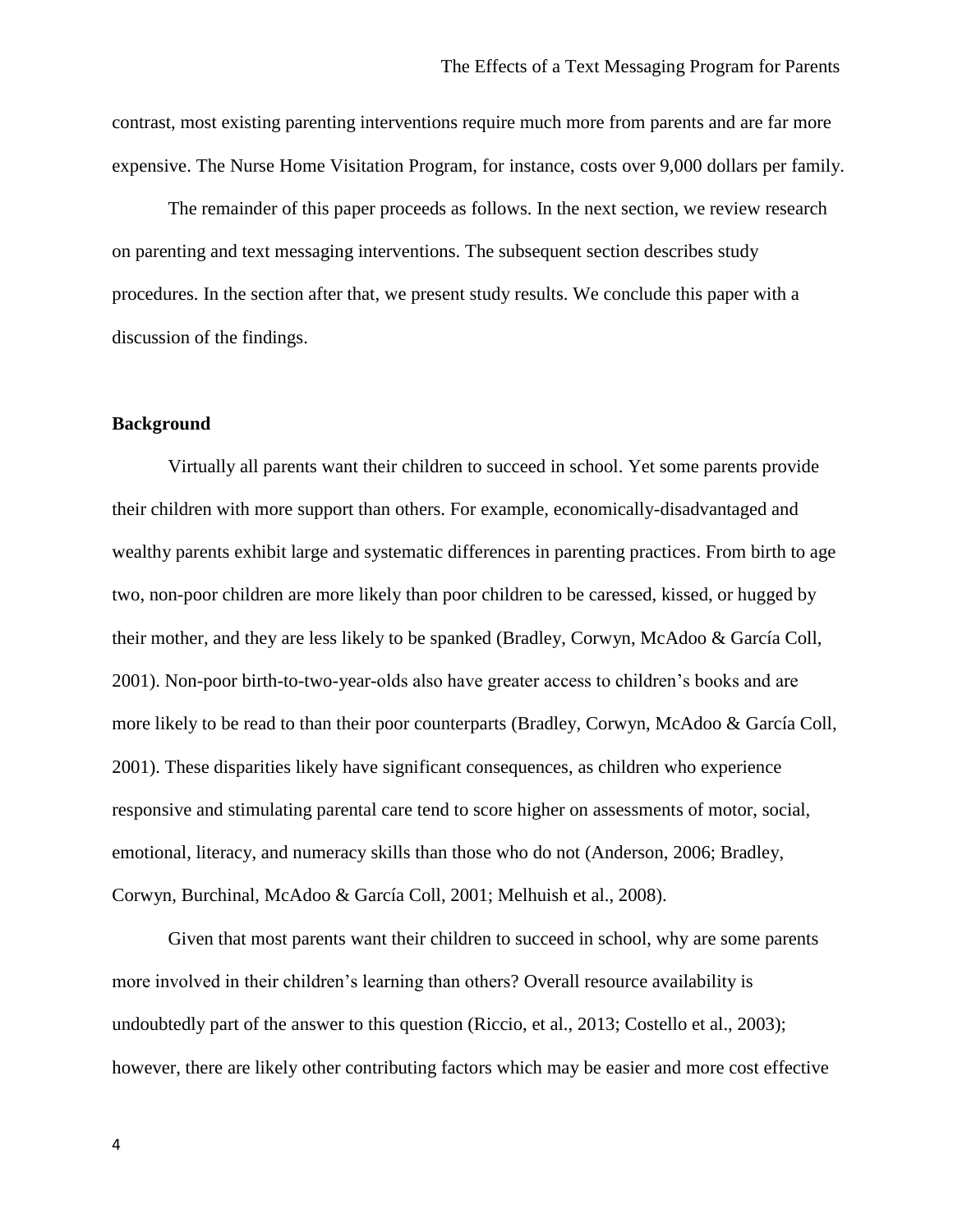to address through educational policies or interventions. One such factor is a lack of information. Some parents may not have good information about the importance of parenting or productive parenting practices, and as a result, fail to provide their children with an optimal level of support. Information deficiency has been studied in other educational contexts with mixed results. Avery and Kane (2004) and Grodsky and Jones (2007), for example, find little evidence that a lack of information by students or their parents about the costs and benefits of college explains the socioeconomic stratification of college attendance. However, other studies find that information affects school choices and subsequent student outcomes (Hastings & Weinstein, 2008; Valant & Loeb, 2014).

While information likely plays a role in parenting, even when parents know what steps to take to support their children and genuinely want to take these steps, they do not always do so. Behavioral factors might provide insights into this phenomenon. For instance, the complexity of parenting may overwhelm some parents, leading them to underinvest in their children. Each day, parents must make near countless decisions – choices about what to say, do, and provide to their children in every situation. The sheer volume of decisions might bewilder and inhibit parents. Making choices about activities to support their children's learning may be particularly daunting for parents, given that many of the skills required to be successful in school are outside of parents' area of expertise (such as literacy, numeracy, and socio-emotional skills). The importance of task complexity has strong empirical support in education. As an example, a random assignment study of simplifying the college enrollment process finds that students of low- to moderate-income families who received assistance filling out the Free Application for Federal Student Aid (FAFSA), along with information about their eligibility for aid and local post-secondary options, were substantially more likely to submit the aid application and enroll in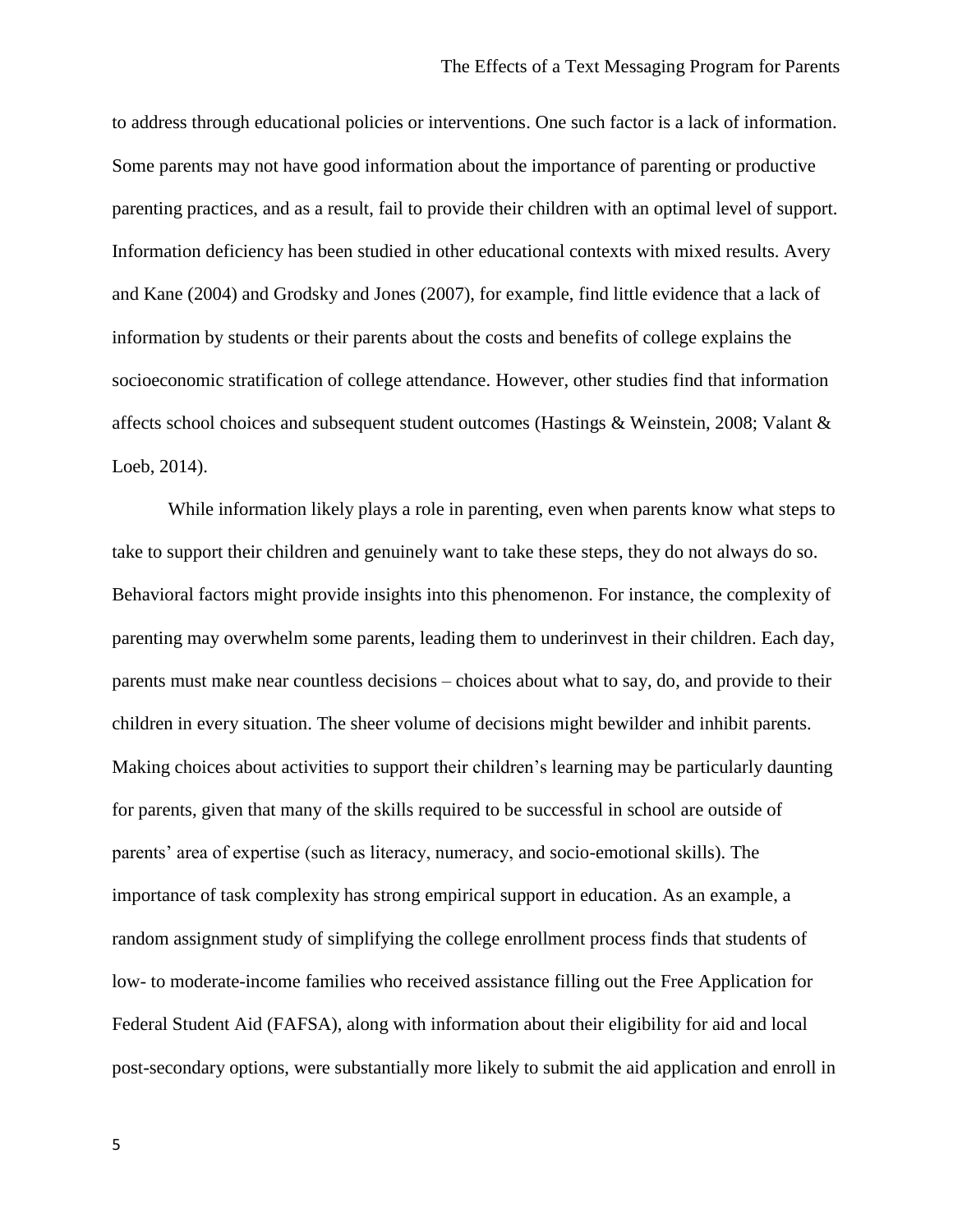college the following fall than students in families that only received information (Bettinger, Long, Oreopoulos & Sanbonmatsu, 2012).

Delayed gratification is another behavioral barrier that parents must overcome to take an active role in their children's learning. Since children do not immediately exhibit the benefits of parental involvement, parents must wait for the satisfaction that they receive from supporting their children's education. As such, parenting has potentially-significant opportunity costs and requires self-control. For example, when a mother reads a book to her child, she cannot simultaneously engage in another activity that has more immediate rewards, such as watching her favorite television program, talking to a friend or relative on the phone, or going on a walk. Parenting is perhaps an extreme example of a delayed gratification activity – not only are the benefits of parenting delayed but they are also extra-personal. Most people tend to do too little when dealing with delayed gratification activities (Thaler & Sunstein, 2008).

Adopting positive parenting practices also requires changing behaviors that have become routine, or interrupting the status quo (Samuelson & Zeckhauser, 1988). Interrupting the status quo is difficult. The best-known status quo bias research addresses retirement savings plans. Madrian and Shea (2000) examines the savings behavior of employees of a large corporation that adopted automatic enrollment into its 401(k) plan. The study finds that a substantial fraction of employees hired after the adoption of automatic enrollment retained the corporation's pre-set contribution rate and fund allocation, while employees hired prior to automatic enrollment made different choices. This finding demonstrates the power of defaults to influence behavior. In the context of parenting, status quo bias may lead parents to maintain historical parenting behaviors even when they know that changing their practices would be in the best interest of their children.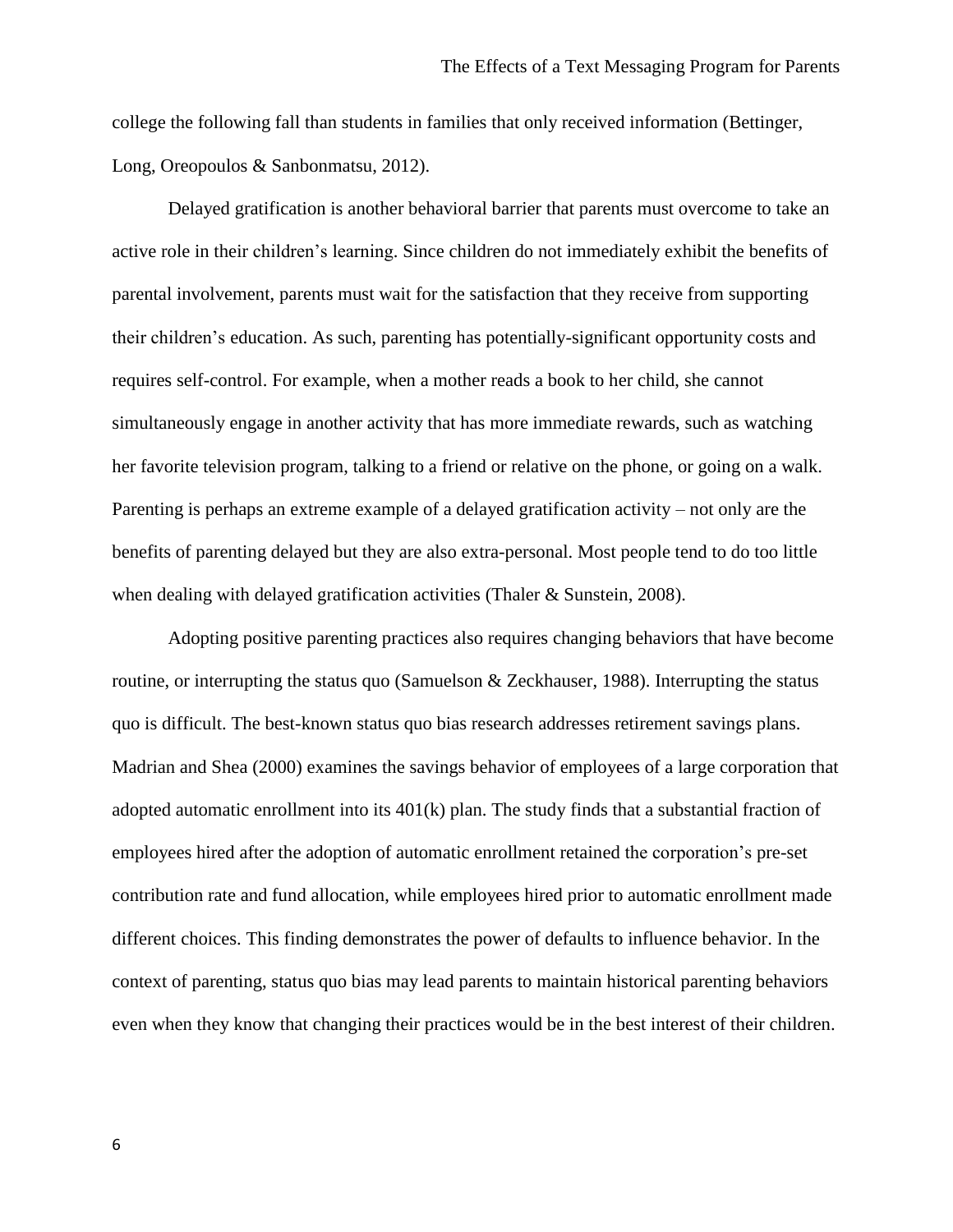A final potential behavioral barrier to effective parenting is limited attention (Karlan, McConnell, Mullainathan & Zinman, 2010). Sometimes individuals lack the attention to regularly work towards a goal (e.g., because life is busy), and when they reach their goal deadline, they have underinvested in the process for achieving the goal. For example, a father might have the goal of helping his child prepare for an assessment in a month. However, he is preoccupied by life's stressors and lacks the attention to provide his child with daily test preparation. The father does not remember his child's test until the days leading up to it, and as a result, only helps his child cram for the assessment. In this case, he has underinvested in his child's learning relative to what he had planned to do. A series of randomized experiments finds that sending regular reminders to new savings account holders improves their saving behavior, providing evidence for the saliency of limited attention (Karlan, McConnell, Mullainathan & Zinman, 2010).

A substantial amount of effort has gone into developing programs that aim to improve parents' practices. Many existing interventions try to quickly change parenting through a short series of parenting information sessions. Unfortunately, this strategy has proven to be largely ineffective, especially over the long run (Duncan, Ludwig & Magnuson, 2010). An alternative approach that has shown more promise is to target parents' home literacy practices. For example, a number of programs leverage children's visits to the doctor by providing parents with information on the importance of literacy development as well as books and other resources. These relatively inexpensive interventions have been correlated with improvements in literacy practices among low-income, black, and Hispanic parents (Blom-Hoffman, O'Neil-Pirozzi, Volpe, Cutting & Bissinger, 2007; Golova, Alario, Vivier, Rodriguez & High, 1999; Needlman,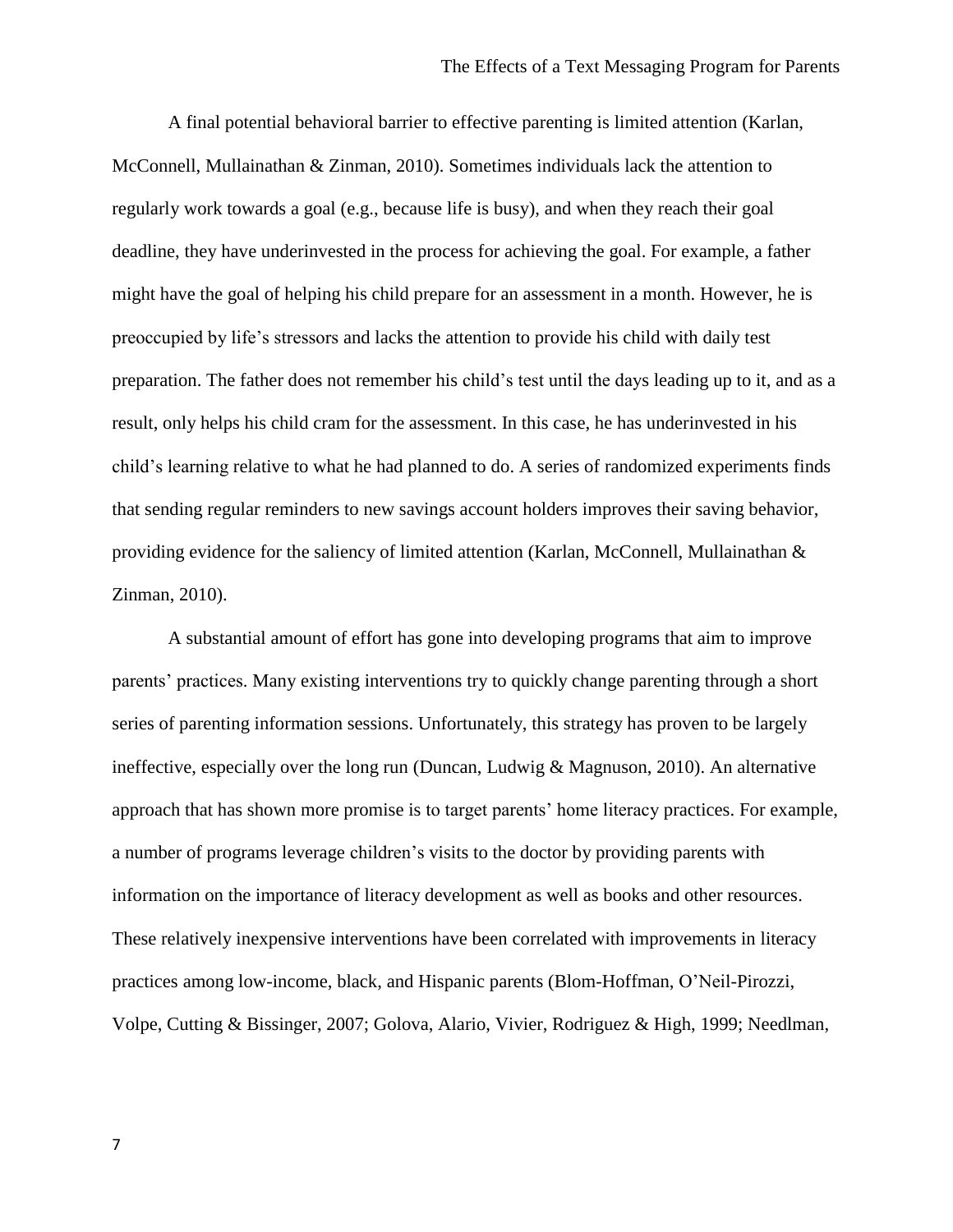Toker, Dreyer, Klass & Mendelsohn, 2005; Zuckerman, 2009), and program participation predicts children's early language development (Sharif, Rieber & Ozuah, 2002).

The Reach out and Read (ROR) program has received a particularly high level of attention in the literature. It involves reading to children in the clinic waiting room, giving children developmentally-appropriate books to take home, and having pediatricians discuss the benefits of reading during the appointment. Mendelsohn et al. (2001) examines the effectiveness of ROR by comparing the vocabulary development of children in two similar inner-city pediatric clinics. One clinic had had the ROR program for three years, while the other had only recently introduced the intervention. Results of multivariate regressions show that children who had been visiting the first clinic had significantly higher scores on measures of both receptive and expressive language than those who had been visiting the second clinic.

Some childcare centers and elementary schools have carried out similar family-based literacy-specific interventions (e.g., Jordan, Snow & Porche, 2000; and, Whitehurst et al., 1994). Recent meta-analyses of these programs find that they are associated with small but significant short-term gains for young children (Manz, Hughes, Barnabas, Bracaliello & Ginsburg-Block, 2010; Reese, Sparks, & Leyva 2010). In one random assignment study, Whitehurst et al. (1994) evaluates the effect of a reading program that teaches parents dialogic reading techniques such as asking open-ended questions and asks parents read the same book to their child as their child's teacher. Program participation had a positive impact on children's writing, language, and print concepts skills.

While clinic- and school-based programs show promise, they have a number of limitations. Many of the benefits of clinic-based interventions occur during visits, which are often infrequent. School-based programs have even greater access problems, largely driven by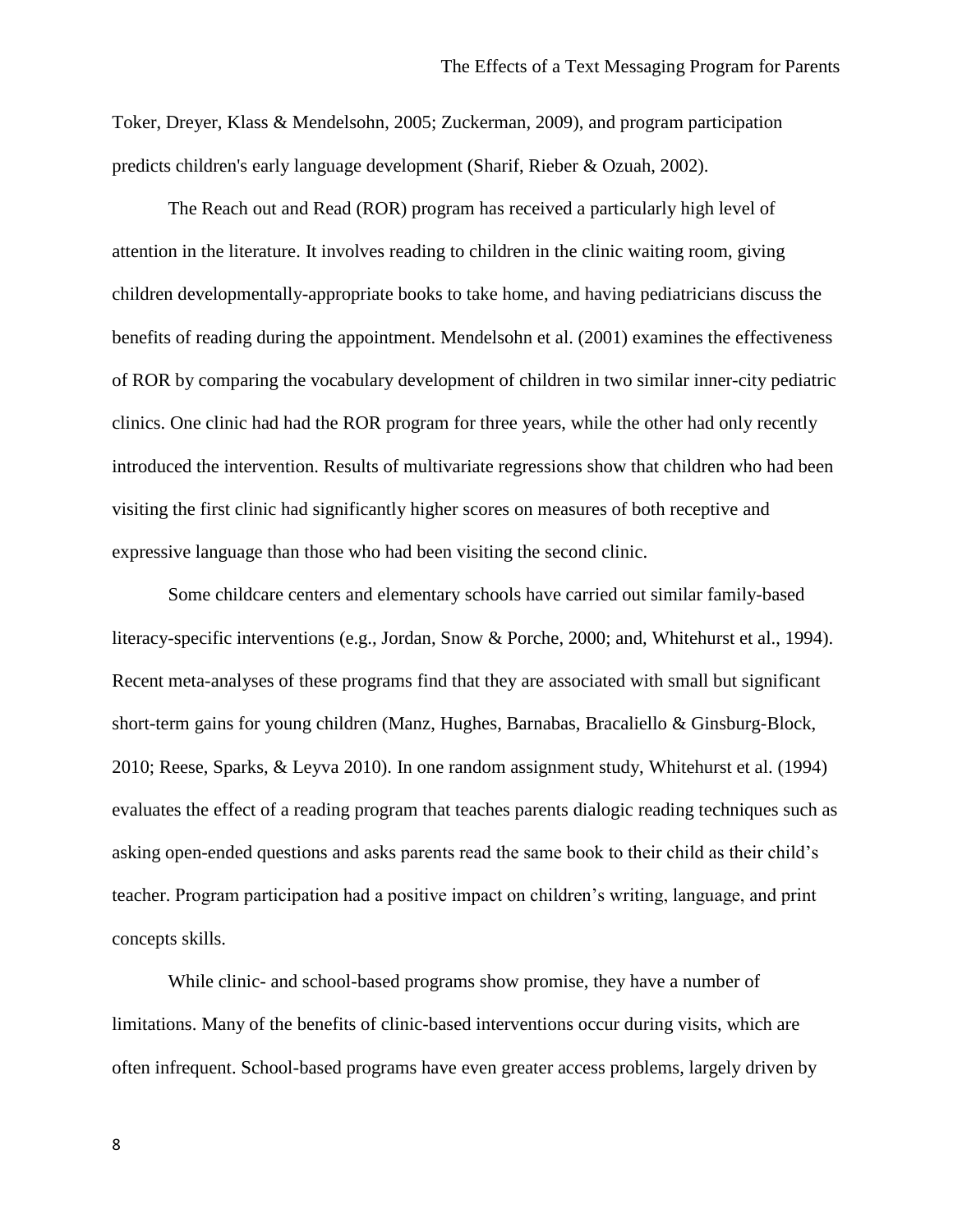the time and effort demands they place on parents. For instance, the overall participation rate in study of ParentCorps, which consists of 13 school-based, two hour-long parent and child sessions, was 42 percent (Brotman et al., 2011). The average number of ParentCorps sessions attended by treatment group parents was less than six. Dropout rates in center-based programs can be as high as 50 percent, and it is often the parents who could benefit the most from support who drop out (Prinz & Miller, 1994). Finally, to the best of our knowledge, there are no experimental studies demonstrating long-term benefits of parent literacy interventions.

Another alternative to parenting information sessions that has shown some positive effects involves providing parents with intensive support on a broad array of topics through inhome visits. The Nurse Home Visitation Program (NHVP) is a program that has been rigorously examined. One random assignment study of NHVP began in a semi-rural area of New York in 1978 and followed five hundred predominantly white, low-income, and unmarried pregnant women through the time that their children were adolescents. Women in the treatment group received regular home visits that focused on maternal health, positive parenting, and personal development. The control group received developmental screenings for their children at 12 and 24 months of age, but no additional maternal support services. A 15-year follow-up of the intervention showed that program participants were less likely to be perpetrators of child abuse and neglect (Olds et al., 1997). The subgroup of mothers who were unmarried and low-income at the time of their pregnancy also experienced fewer subsequent births, months on welfare, and arrests (Olds et al., 1997). Further, the children of this subgroup had meaningful social and health benefits, with lower levels of arrests, fewer incidents of running away, fewer sexual partners, and less regular alcohol consumption (Olds et al., 1998). A more recent replication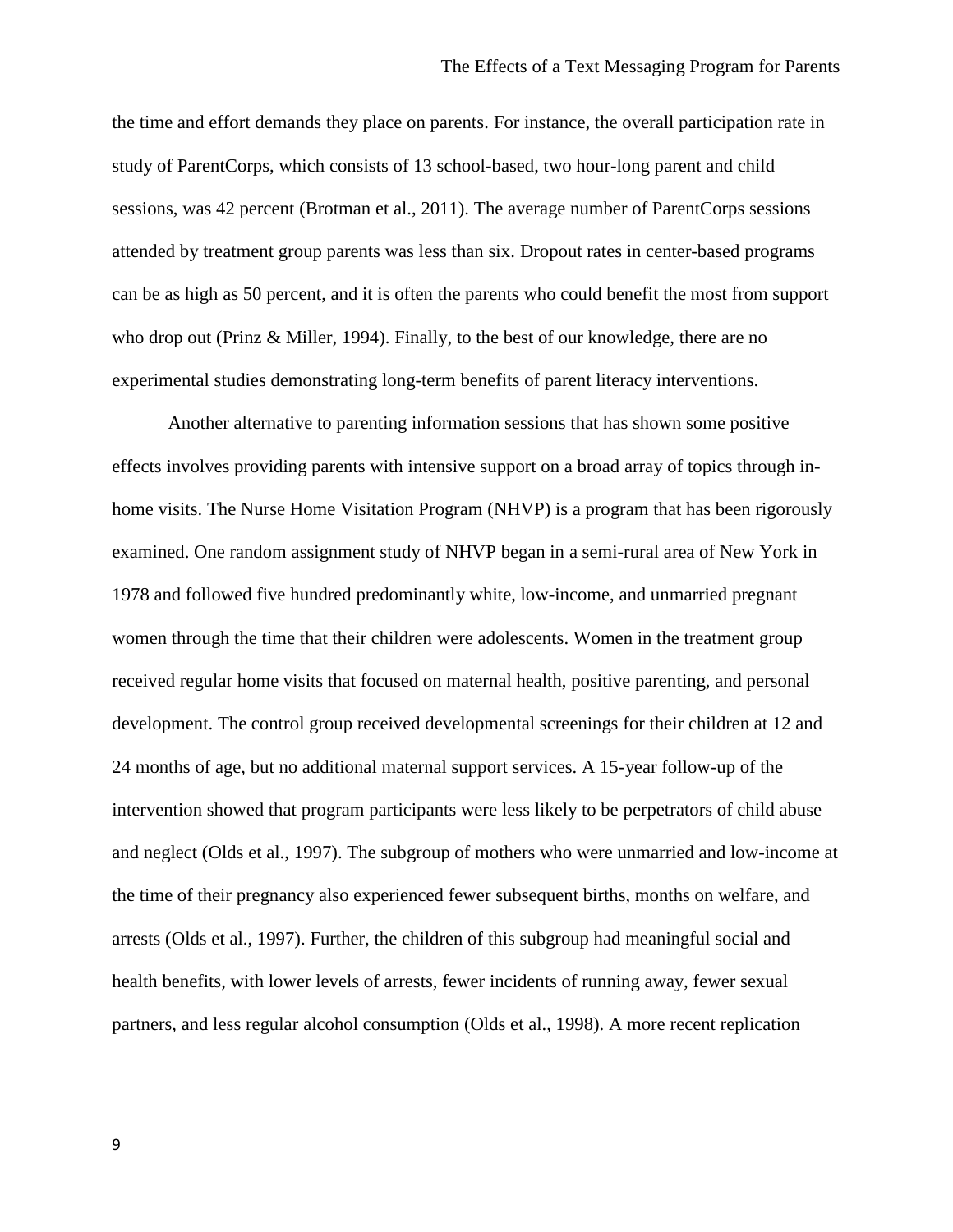study of NHVP that draws upon a primarily black, urban sample also found significant benefits for the children of treatment recipients (Olds, et al., 2010).

While the results of NHVP studies are encouraging, findings from the growing body of research on home visitation more broadly are mixed, and arguably underwhelming (Astuto & Allen, 2009; Azzi-Lessing, 2011; Gomby, 2005). Some home visitation programs result in improvements in parenting practices, yet they often yield few measured effects on children's development. As Gomby, Culross, and Behrman (1999) points out, it may be unrealistic to expect programs involving 20 to 40 hours of direct contact over several years to have such significant impacts on parental behaviors that children's outcomes are affected in a meaningful way. Finally, home visitation programs are expensive and thus difficult to scale. The Nurse Home Visitation Program, for example, costs over 9,000 dollars per family (Aos, Lieb, Mayfield, Miller & Pennucci, 2004).

Overall, only a small number of parenting programs have shown positive effects on parents or children. Even the most promising programs – namely, literacy-specific and home visitation programs – have significant limitations such as access and cost. Moreover, many programs try to rapidly change parenting during a small number of informational sessions.

READY4K! takes an alternative approach to supporting parenting practices by breaking down the complexity of parenting into small, easy-to-achieve steps and providing continuous encouragement and reinforcement over a long period of time. Text messaging is an ideal vehicle for such a strategy given its low cost, widespread use, and ease of scalability. More importantly, a rapidly-growing body of experimental research indicates that texting is an effective way to change complex behaviors. As described above, the regular provision of well-crafted texts messages has led to meaningful improvements in healthcare. For example, an experimental study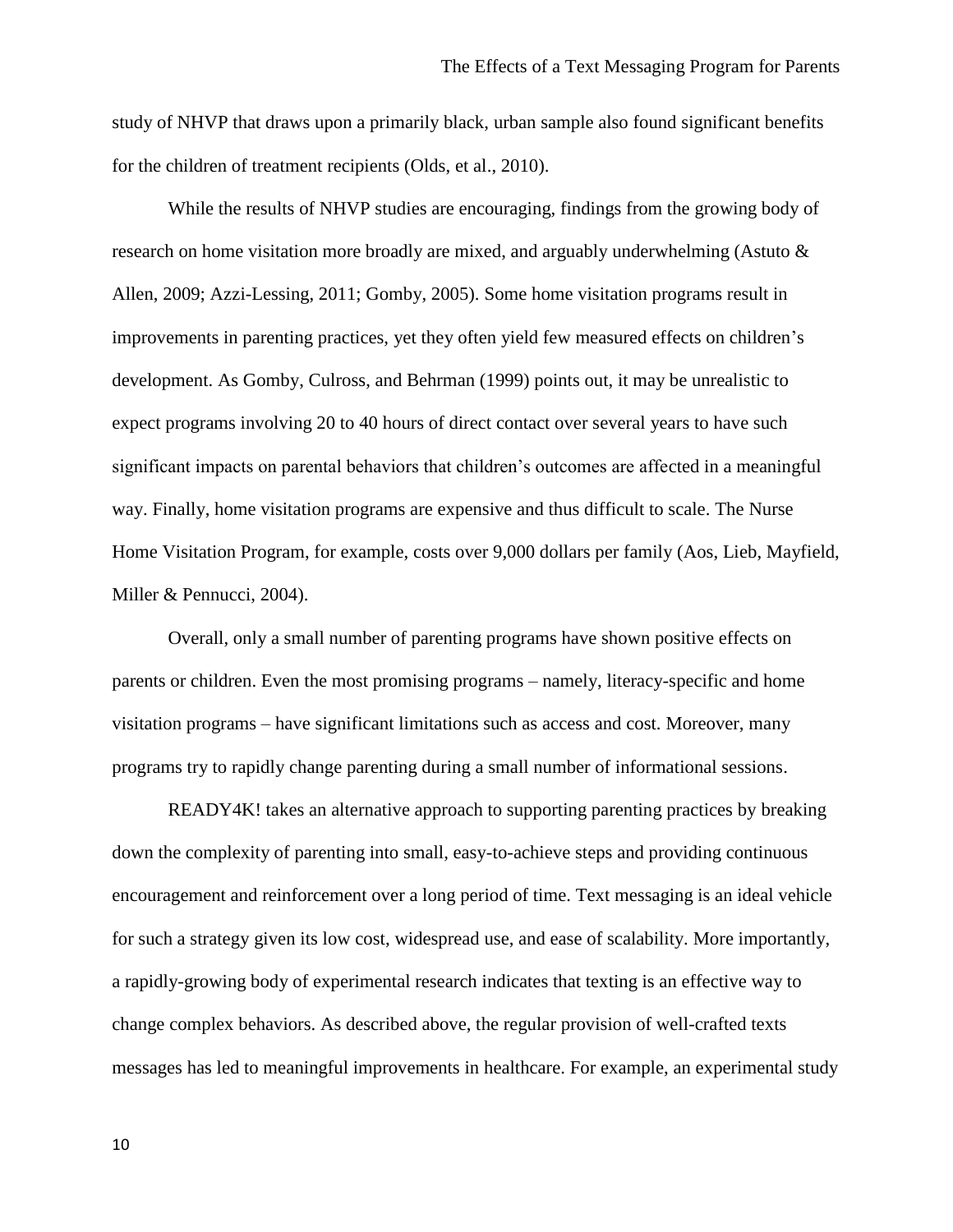of a personalized and interactive text messaging program designed to help individuals in New Zealand quit smoking finds that 28 percent of the treatment group quit smoking, compared to 13 percent of the control group (Rodgers et al., 2005).

Texting in education is relatively new but initial findings are encouraging. Castleman and Page (2013) evaluates a texting program for recent high school graduates designed encourage college enrollment. The program, which was delivered between early June and mid-August, consists of a series of 10 texts messages to students (and their parents, where possible), sent roughly over five-day intervals. The messages remind students and their parents about tasks required by the students' intended college such as completing important paperwork, and they prompt students and parents to ask for additional assistance if needed. The study finds that students in the treatment group we roughly three percentage points more likely to enroll at twoyear institutions than control group students and that texting was particularly effective for students with low access to college-planning supports. Another notable experimental texting study sent parents or guardians of high schools students several messages over six months about students' missing assignments (including homework, classwork, projects, essays, and exams) and grades (Bergman, 2014). The study finds positive treatment effects on class attendance, assignment completion, student behavior, and grade point average, and there is some evidence of positive effects on students' math test scores.

Studies in health and education provide evidence that text messaging can be an effective way to change complex, continuous, and long-term behaviors, underscoring the potential of texting to promote parental involvement. We build on the nascent educational texting literature by evaluating the impact of READY4K!, an early literacy-focused text messaging program for parents of preschoolers.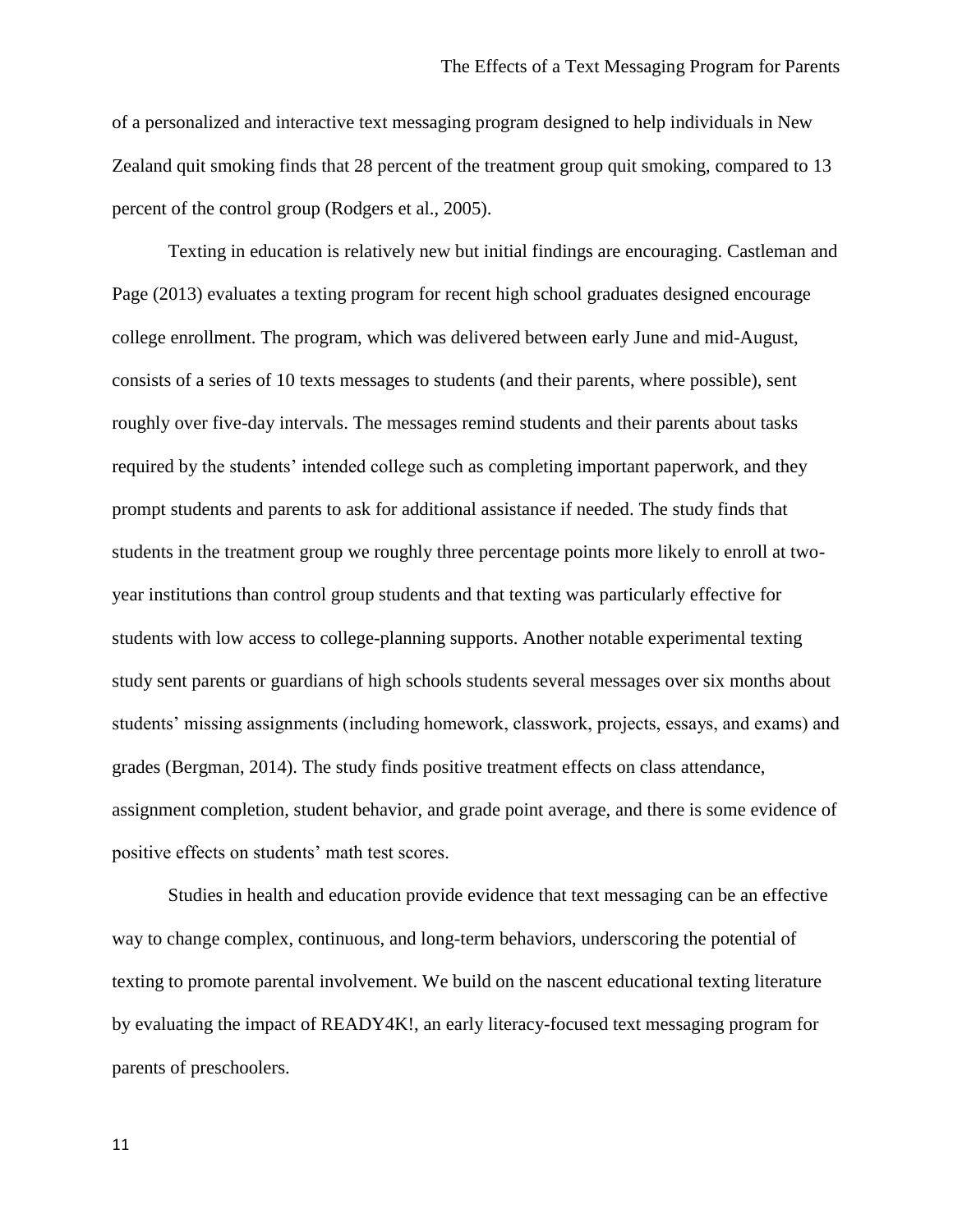# **Procedures**

## *The Intervention*

READY4K! is an eight-month-long text messaging program for parents of four year olds designed to help them support their children's literacy development. It draws on research on literacy development (e.g., Lonigan & Shanahan, 2009), parenting practices (e.g., Reese, Sparks & Leyva, 2010), and behavior change strategies (e.g., Abraham & Michie, 2008). The program is linked to the California Preschool Learning Foundations and is structured as a spiral curriculum – it starts simple and gets progressively more advanced over time, and topics are reintroduced throughout the year for reinforcement. For example, the first week of the program focuses on parent-child conversations, while the last few weeks concentrate on developing highquality parent-child book reading routines (see Appendix A for a description of the text development process). READY4K! is available in English, Spanish, and Chinese.

In the present study, parents who were randomly assigned to the treatment group received three READY4K! texts messages each week during the school year about a particular early literacy skill or set of skills (starting in October and ending in May). On Mondays, they received "FACT" texts, designed to generate buy-in by highlighting the importance of a particular skill or set of skills. On Wednesdays, they received "TIP" texts, designed to maximize parents' selfefficacy in supporting their children's literacy development by minimizing the costs associated with adopting beneficial practices. These texts include short, simple, and highly-specific activities for parents to do with their children. On Fridays, parents received "GROWTH" texts, which provide encouragement and reinforcement and extend the tips from Wednesdays. The following example week of texts focuses on beginning sound awareness: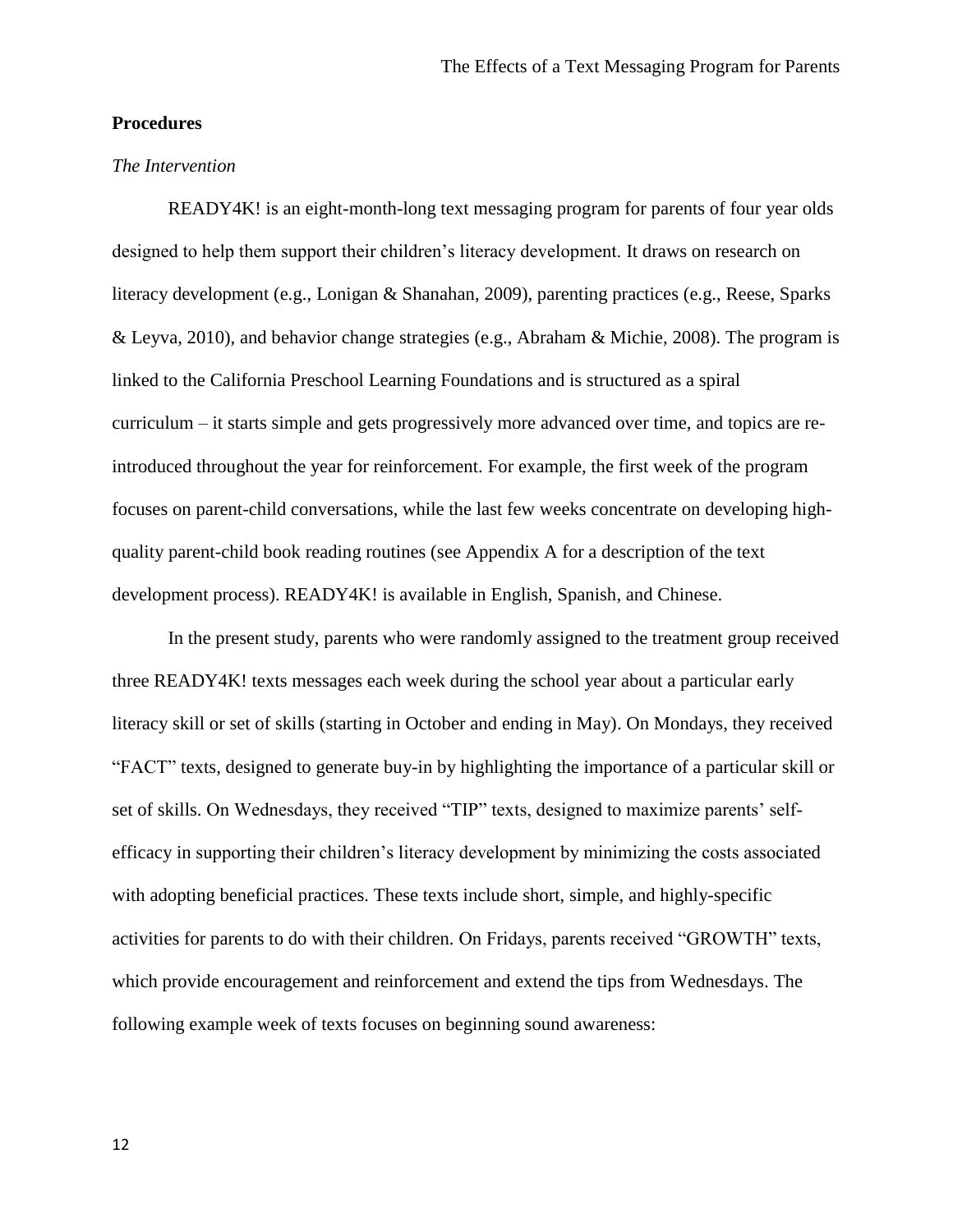FACT: Beginning word sounds are essential for reading. You can help your child learn to read by saying the beginning sound of words. "Read" starts w/ "rrr."

TIP: Say two words to your child that start with the same sound, like happy & healthy.

Ask: can you hear the "hhh" sound in happy  $&$  healthy?

GROWTH: By saying beginning word sounds, like "ttt" in taco & tomato, you're preparing your child 4K. Now, have your child make the "ttt" sound.

Overall, READY4K! covers a wide range of early literacy skills and related parenting practices, including: alphabet knowledge, letter sounds, beginning sound awareness, rhyme awareness, nursery rhyme awareness, name writing, concepts of print, story comprehension, vocabulary development, elaborative reminiscing, parent-child conversations, listening to and singing songs, and establishing high-quality parent-child book reading routines.

Throughout the program, text messages emphasized parental involvement at the school. The following text, which we sent during a week about concepts of print, is one example of how we addressed parental involvement:

TIP: Ask the teacher about your child's knowledge of concepts of print. Concepts of print include knowing how book are organized & that words have meaning.

We also included messages about SFUSD's Raising A Reader (RAR) program, which regularly sends books home to children in both the treatment and control group. In particular, we coupled reading activity texts with texts about RAR. We worried that families without children's books would not uptake suggested reading activities. Highlighting the district's book program was one way to address this concern:

TIP: Use the RAR red book bag to build your routine. Let your child hold the book. Ask what it is about. Follow the words with your finger as your read.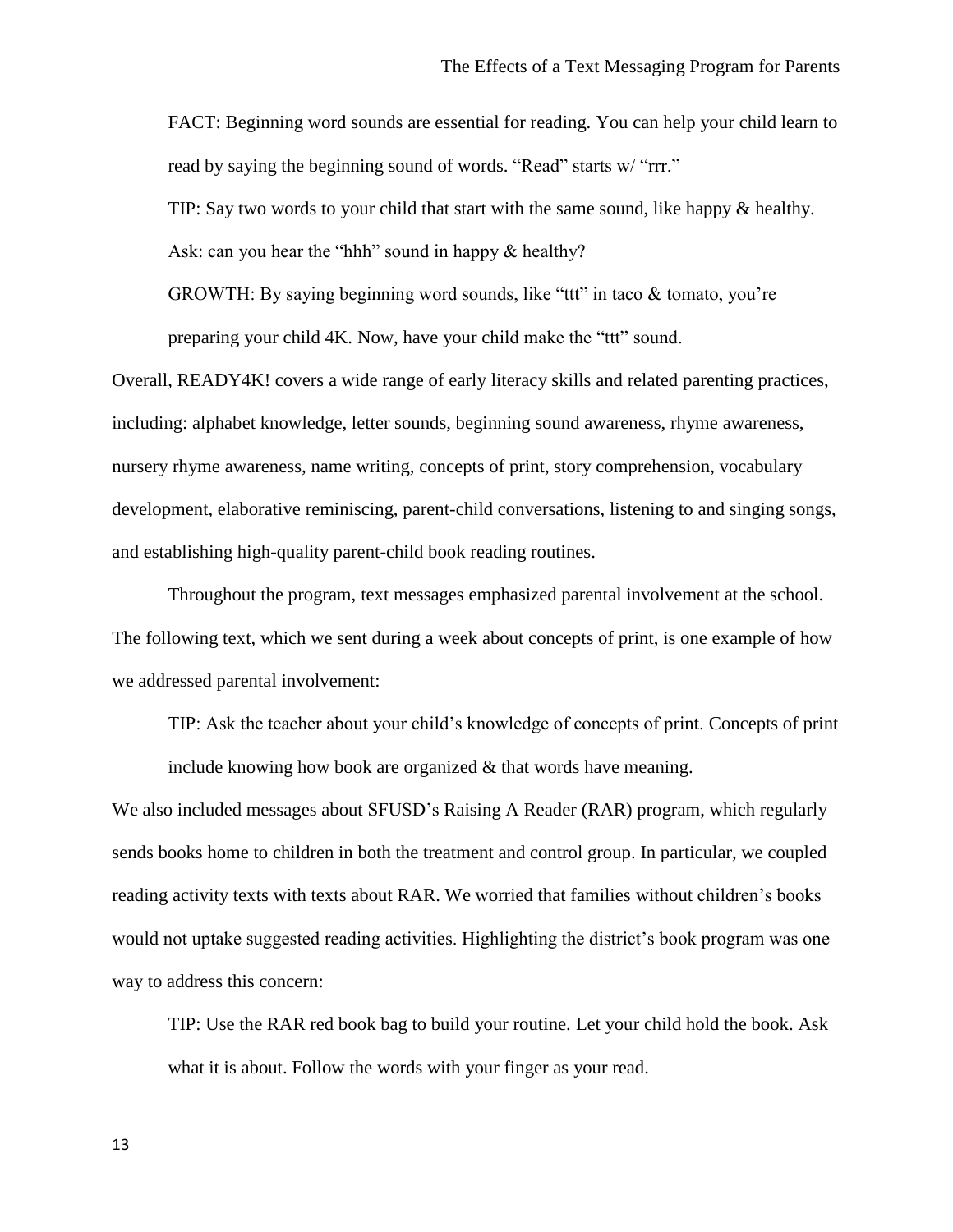To the extent possible, READY4K! texts build on activities that parents already do with their children. By adding to pre-existing family routines, the program's messages further reduce the costs of adopting good home literacy practices – parents do not have to take up a new activity they just have to make the most of something that they already do with their children. For example, the following "spiral" week of texts – which covers a wide range of early literacy skills including answering open-ended questions, concepts of print, letter identification, letters sounds, and vocabulary building – focuses on making the most of bath time:

FACT: Bath time is great for teaching your child important skills for K. Start by asking your child: what are the things we need for bath time? Why?

TIP: When you're bathing your child, point out the letters on the shampoo bottles. Ask your child to name them & tell you the sounds that they make.

GROWTH: By teaching at bath time, you're preparing your child for K. Next time, ask questions about body parts. Where are your elbows? What do they do?

While parents in the treatment group received multiple READY4K! texts per week, parents in the control group received one placebo text about every two weeks during the 2013-14 school year. These messages generally pertained to the district's kindergarten enrollment requirements or required vaccinations. Here are two examples:

READY4K: Students new to SFUSD are required to have a TB Skin Test. Children entering K need: 5 DTaP, 4 Polio, 3 Hepatitis B, 2 MMR and 1 Varicella vaccines. READY4K: Immunization forms are available at any San Francisco Health Center & SFUSD's Educational Placement Center at 555 Franklin St., Room 100.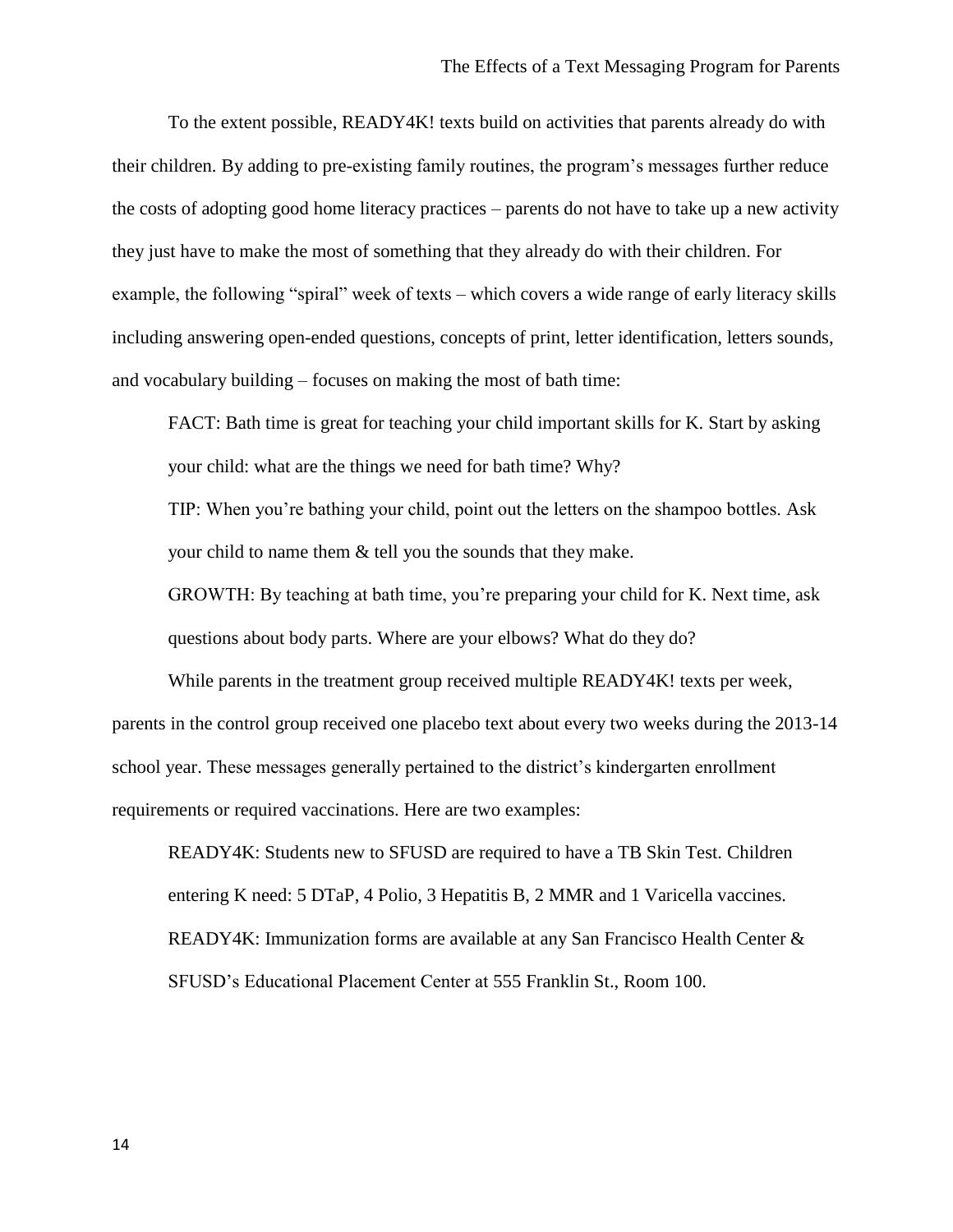#### *Study Participants*

During the 2013-14 school year, we conducted a large-scale study of READY4K! with parents of four year old preschoolers in SFUSD. SFUSD's preschool program is run by its Early Education Department (EED), which has a substantial amount of operational autonomy. EED serves roughly one-third of San Francisco's preschool market, operating 21 stand-alone sites and 13 sites that are co-located at elementary schools. Stand-alone and co-located sites function somewhat differently and have different sets of supports.

To recruit parents at stand-alone sites, we built on EED's existing enrollment processes by distributing READY4K! enrollment forms to the department's enrollment clerks and offering them 10 dollars for each family that they enrolled. In SFUSD, parents of preschoolers must turn in a completed enrollment form to an enrollment clerk prior to the start of the school year. To further encourage participation, we offered parents a 10 dollar Target gift card for enrolling in the program; and, since we did not want texting costs to represent a barrier to program participation, we also offered 10 dollars per month or a 12 dollar monthly Amazon.com gift card to both treatment and control group parents for participating.

Unlike stand-alone sites, early education sites that are co-located at elementary schools do not have an EED enrollment clerk. Therefore, we could not use the strategy described above to recruit parents at these sites. Instead, we sent home information to eligible parents about the program along with our enrollment form. We also called some of these families and opted them into the study in over the phone. The incentive structure was the same for these families.

We began program enrollment in early June and completed it in late September of 2013, about six weeks after the start of the school year (many parents enrolled their children in preschool during the first few weeks of school). In total, 519 of 874 eligible families at 31 of 34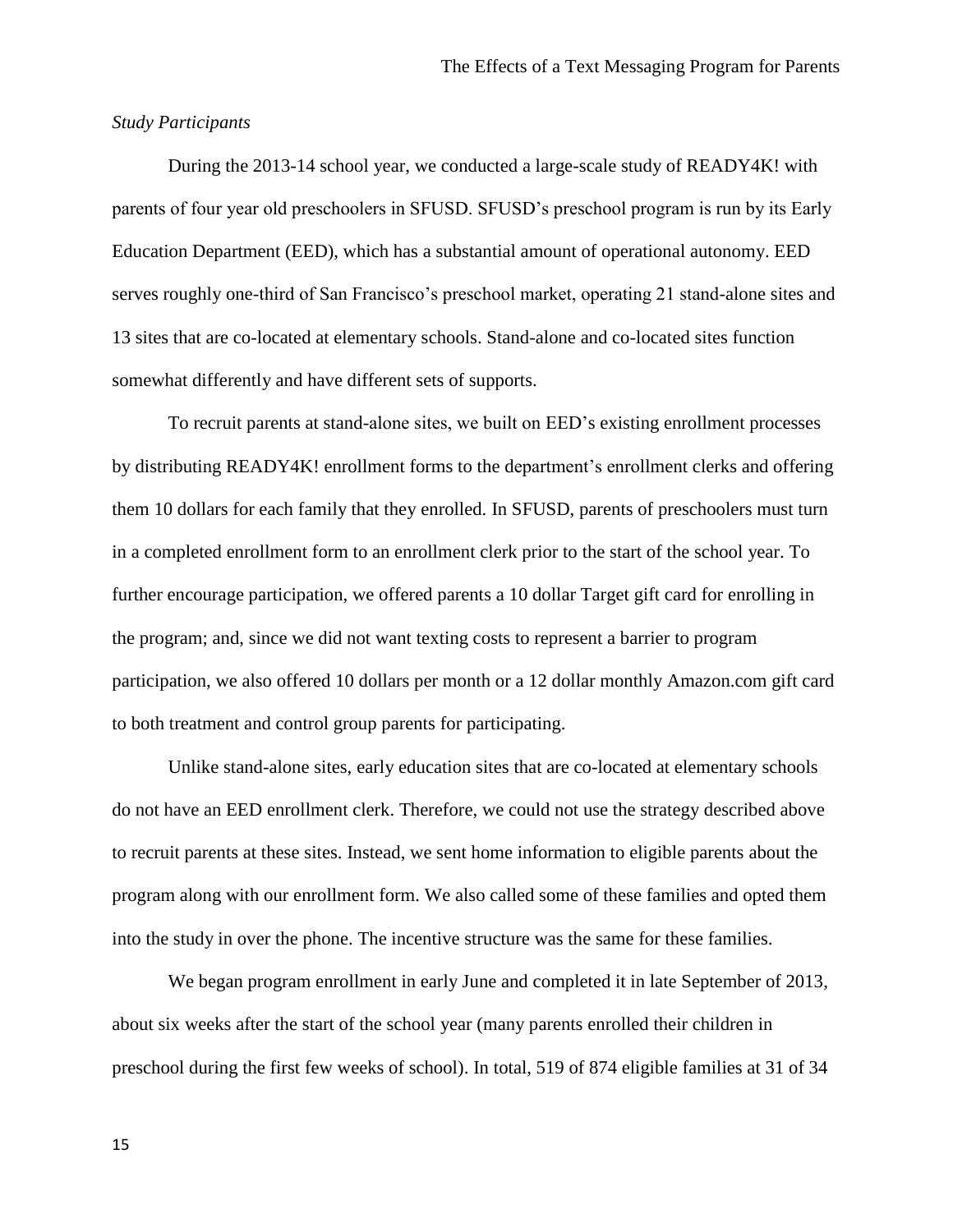sites enrolled in the study. EED clerks enrolled 455 families, 38 families sent in enrollment forms through the mail, and 16 opted into the study over the phone. The three sites in which there was no participation are all co-located at elementary schools.

Of the 519 families that enrolled in the study, 51 left SFUSD prior to the start of the school year, 19 left the district during the year, and nine opted out of the study, leaving an effective sample of 440 families. Mobility is high in early education and we were therefore not surprised by the level of attrition from the district. For example, during the 2012-13 school year, only 76 percent of children who enrolled in an SFUSD preschool attended for the entire year. Assuming that READY4K! did not affect initial enrollment or mid-year exit decisions, only nine out of 440 families intentionally left the study – an opt-out rate of only two percent.

The district offers both subsidized and tuition-based care; however, nearly all families receive some financial aid for preschool enrollment costs (and most receive a lot of aid). During the 2012-13 school year, only 12 percent of families paid full tuition for sending their child to a district preschool. While the families in our sample are similar from a socioeconomic standpoint, they are diverse in other ways. As shown in Table 1, roughly 47 percent of children in the sample are Hispanic, 29 percent are Chinese, and 15 percent are black. The youngest parent in the sample is 20 years old, while the oldest is 57 (the average age of parents is 34.24 years). While most of the parents in the sample lack a bachelor's degree (78 percent), there is meaningful variation in how often parents read for pleasure as well as in other parenting activities as reported on the enrollment forms. On average, parents indicated that they read to their child about three to six times per week, but there is a substantial amount of variation around this average. More than half of the parents, 54 percent, chose to receive texts in English, while 25 percent chose Spanish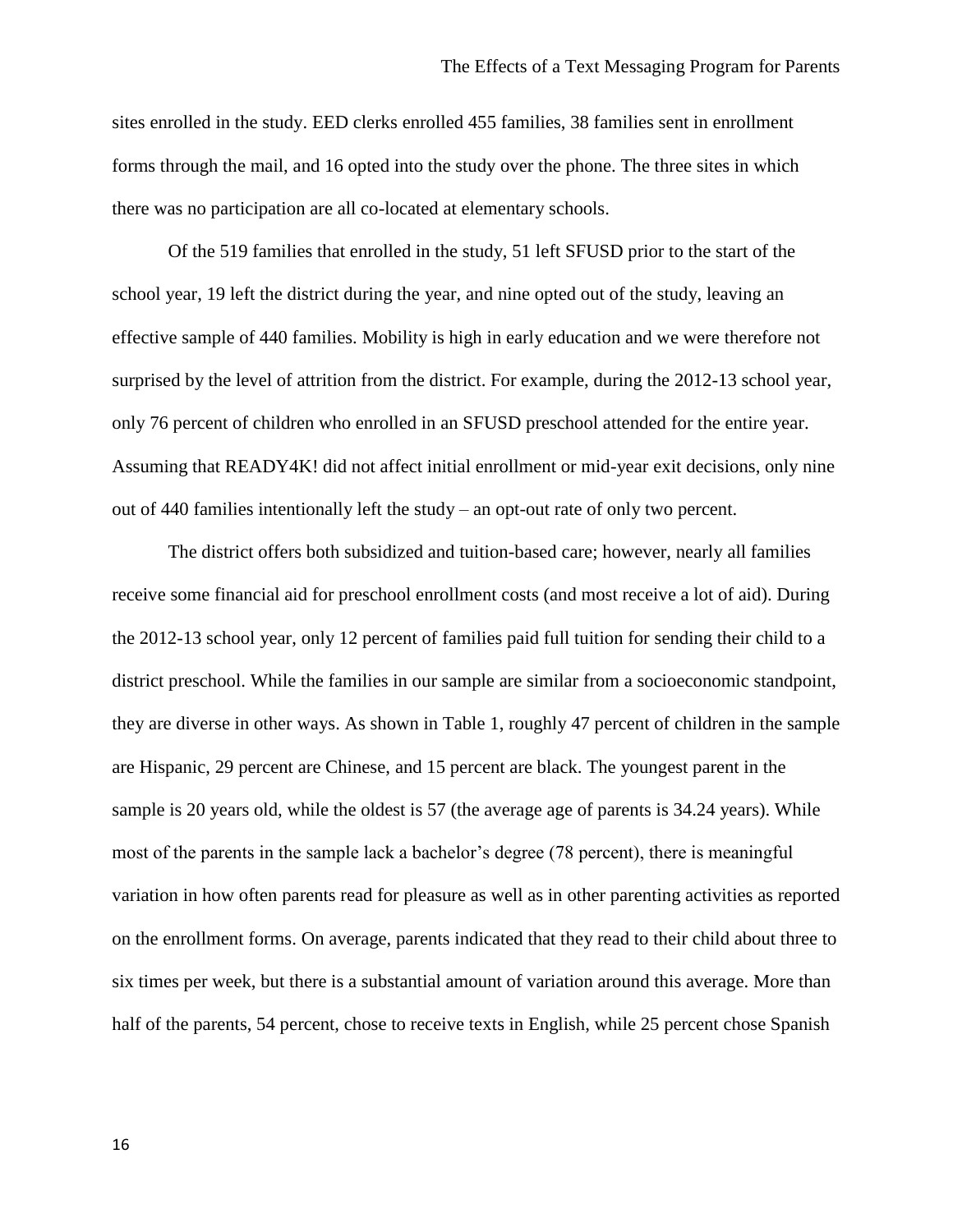and 22 percent chose Chinese texts. Most parents (80 percent) had an unlimited texting plan at the start of the study.

Table 1 also describes children in the sample. The average age of children at the start of the school year was 4.33 years. The youngest child was nearly four and the oldest child was nearly five when the study started. According to parents, there is a high degree of variation in children's pre-treatment early literacy skills. While on average, parents indicated that their children know most of the letters and can produce letter sounds and rhyme somewhat well, the variation around these averages is quite large. Similarly, the average frequency with which children asked to be read to is roughly three to six times per week, yet there is substantial variation around this average.

# *Randomization Strategy and Minimum Detectable Effect Size*

To assign families to treatment and control, we employed a multi-site person-level randomized controlled trial design, blocking on early education site (Spybrook et al., 2011). Within each site, we randomly selected half of the parents to join the treatment group and half to join the control group. While individuals within sites tend to be similar with respect to background characteristics, individuals between sites are often very different. By blocking, the variation between sites does not affect the standard error of the treatment effect estimate, which can increase statistical power if such variation is large (Spybrook et al., 2011).

A minimum detectable effect is the smallest true effect that can be detected from an experimental study for a specified level of statistical power, statistical significance, and sample size (Bloom, 1995). To calculate the minimum detectable effect size (MDES), we used standard assumptions, including a statistical significance level of 0.05 and statistical power of 0.80. In prior unpublished work with SFUSD four year olds, we found that sites explain approximately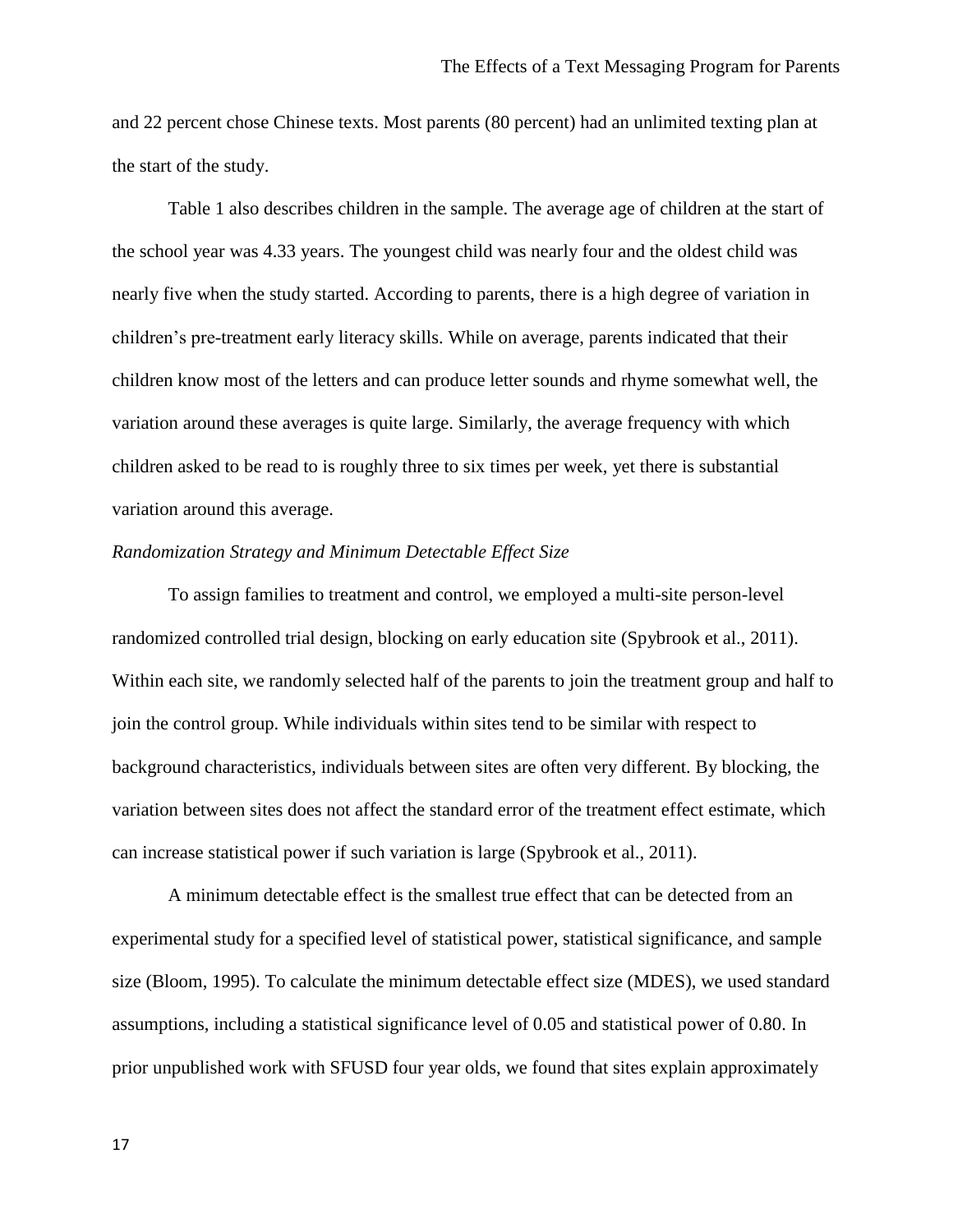35 percent of the variation in spring test scores. We used this figure in our MDES estimation, and we also assumed that our robust set of pre-treatment covariates explains another 15 percent of the variation in outcomes. Based on these assumptions and our sample of 440 parents across 31 sites, we estimate that we can detect effects of approximately 0.20 standard deviations. *Data* 

This study uses multiple sources of data describing four year olds in SFUSD and their parents. Information on parents comes three sources: the READY4K! enrollment form, an endof-year survey of parents, and an end-of-year survey of teachers. In the enrollment form, we collected relevant information from parents including their home address, cell phone number, cell phone service provider, whether or not they have unlimited texting, and their level of education. We also asked parents to tell us about their early literacy-related parenting practices and their children's early literacy skills. For example, we asked parents to indicate the number of times per week they read to and sing songs with their child and about their child's knowledge of letters and letter sounds. We collected these data prior to the start of the intervention and all parents partially or fully completed the form.

At the end of the 2013-14 school year, we mailed home surveys to parents about their experiences participating in the study (we also sent a text message to parents with a link to an online version of the survey). We asked both treatment and control group parents about the extent to which they felt supported by the district, their experiences receiving texts messages (such as the helpfulness of the texts), and the activities they engaged in to help develop their children's early literacy skills. For example, we asked parents to indicate how many times in the last week they looked at pictures in a book with their child. We also asked parents questions about their involvement in their children's education. We offered parents 50 dollars for completing the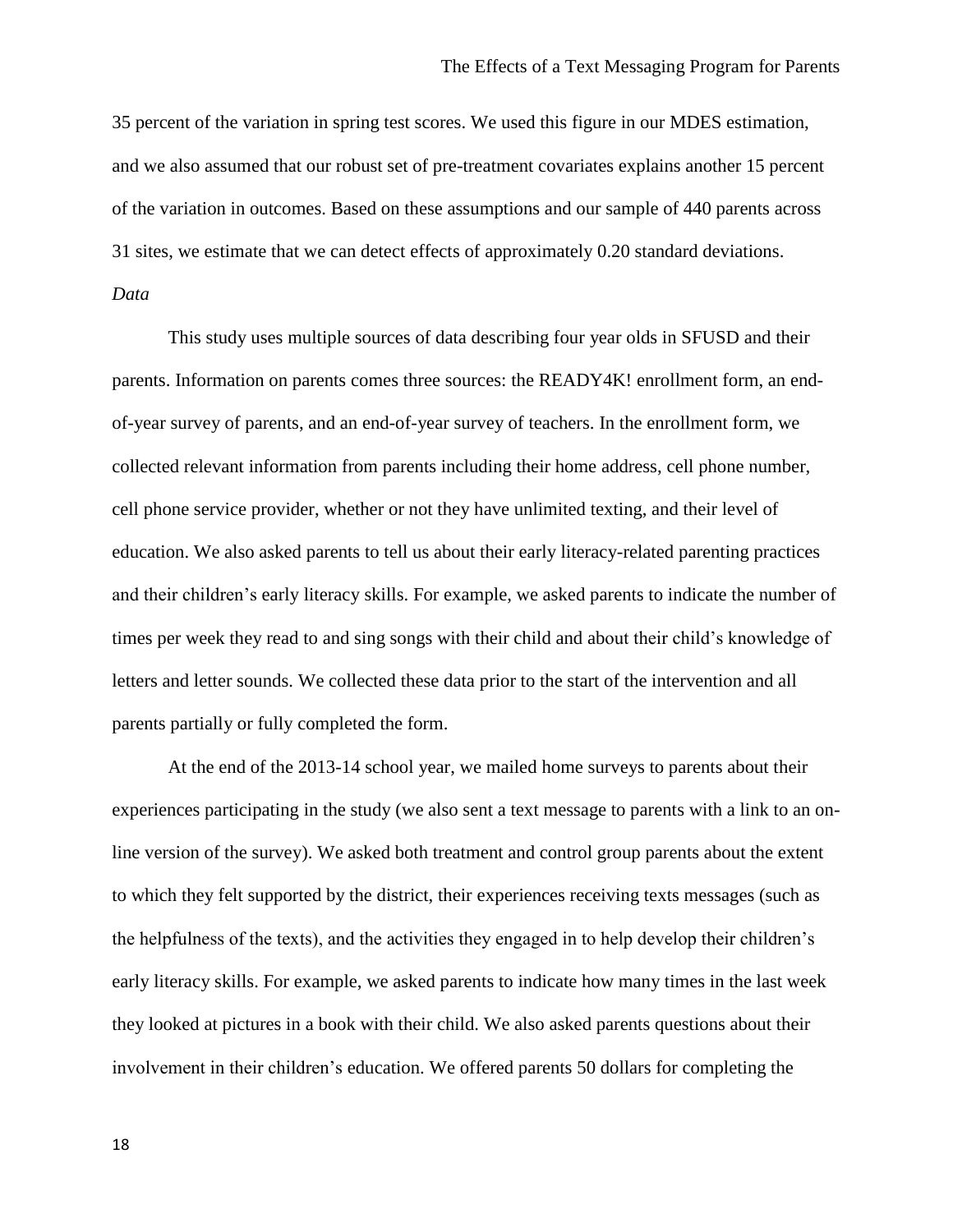survey, and in total, 287 of the 440 families in our sample completed surveys – a response rate of roughly 65 percent.

We also surveyed teachers about parental involvement. We asked them about the frequency with which both treatment and control group parents ask questions about their child's interests, what their child is learning in school, and things they can do to help their child learn to read. Teachers did not know which parents were in the treatment group and which were in the control group. As with parents, we offered teachers 50 dollars for completing the survey. We used SFUSD's inter-office mail to send surveys to teachers' school mailboxes. Within a few weeks of sending the surveys, 63 teachers covering 254 of 440 families completed and returned them – a response rate of about 58 percent.

To describe students, we use two additional sources of information: SFUSD's administrative records and students' spring scores on the district's early literacy assessment. SFUSD's administrative records contain demographic information on students. We used these data to check the accuracy of the information collected on the program enrollment form and for additional information such as the names of students' teachers. In the spring of each school year, the district assesses the early literacy skills of four years olds using Phonological Awareness Literacy Screening (PALS).<sup>1</sup> PALS, which was developed and validated at the University of Virginia (Invernizzi, Sullivan, Meier & Swank, 2004), is a one-on-one assessment that takes about 20 to 30 minutes to complete.<sup>2</sup> It includes tests of children's name writing skills, alphabet knowledge, beginning sound awareness, print and word awareness, rhyme awareness, and nursery rhyme awareness. The assessment has a leveled component: in the alphabet knowledge sub-test, children who correctly identify 16 or more upper-case letters move on to be assessed in

 $\overline{\phantom{a}}$ 

<sup>&</sup>lt;sup>1</sup> The 2014 assessment window was March  $17<sup>th</sup>$  to April  $11<sup>th</sup>$ .

<sup>&</sup>lt;sup>2</sup> In SFUSD, outside assessors administer PALS.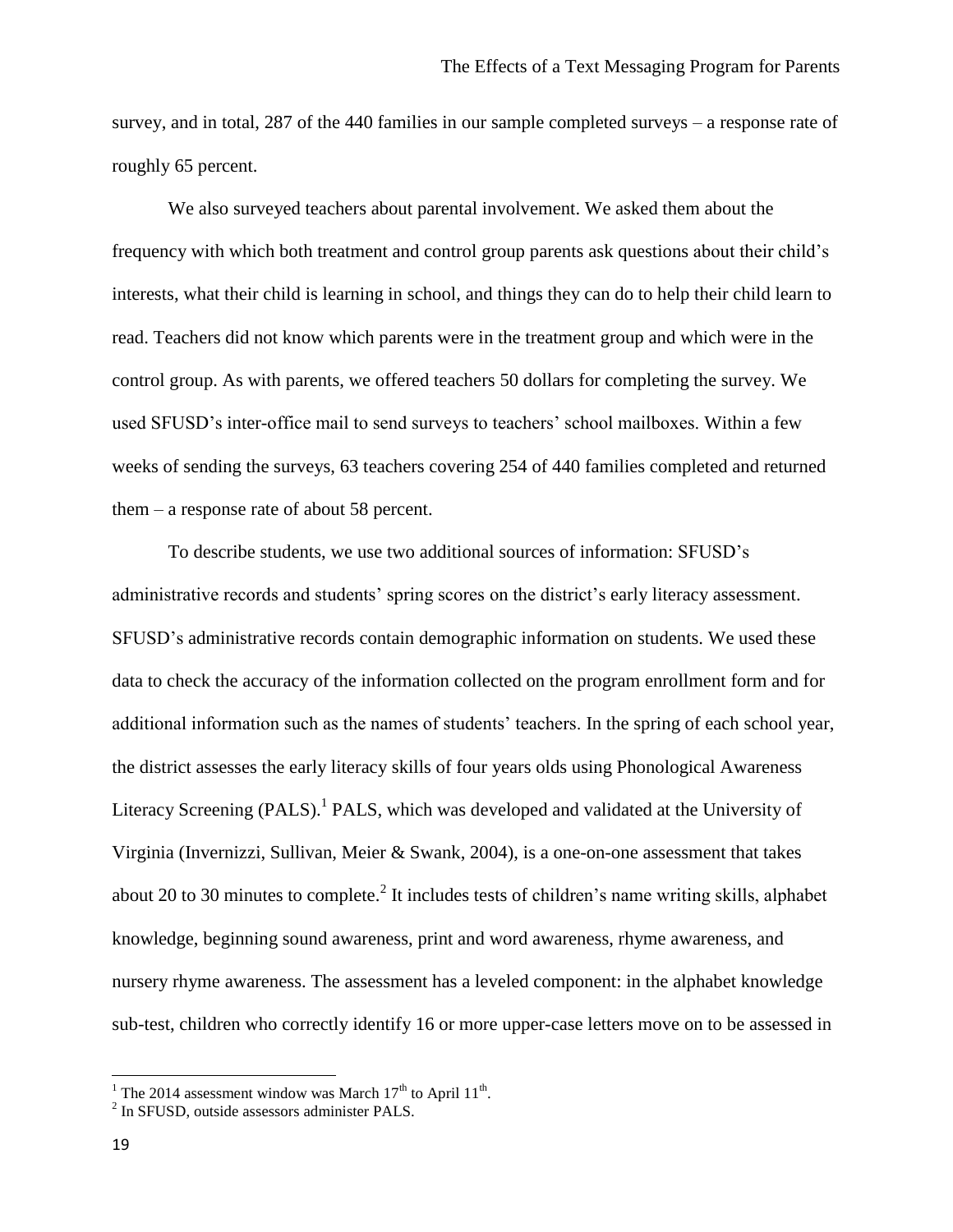lower-case letters; and, children who correctly identify nine or more lower-case letters move on to letter sounds. All of the students in this study were assessed with the English-language version of PALS.

#### *Randomization Checks*

In expectation, the only difference between the treatment group and the control group in a randomized experiment is treatment status – one group receives the treatment and the other does not. On average, all other characteristics of treatment and control group members, such as race, should be balanced. However, if by chance the randomization process used to generate the two groups fails, and there is imbalance across the groups, then treatment effect estimates could be biased.

Since we randomized READY4K! within sites, we estimate a set of site fixed effects models to examine treatment-control group balance. These models take the following form:

$$
X_{is} = \beta_1 T_{is} + \gamma_s + \varepsilon_{is} \qquad [1]
$$

where  $X_{i}$  is a pre-treatment covariate of child *i* (or his or her parent) in site *s*,  $T_{i}$  is the treatment status of the parent of child *i* in site *s*,  $\gamma_s$  is a site fixed effect, and  $\varepsilon_{is}$  is a child-level (or parentlevel) error term. Results of these models tell us whether or not pre-treatment covariates such as child race are balanced across the treatment and control groups within sites. We examine the balance of several pre-treatment covariates, including: child age, race, and gender; parents' ratings of children's pre-treatment early literacy skills; parents' age, educational attainment, cell phone service provider, texting language, and whether or not parents have unlimited texts; and, parents' self-reports of their early literacy-related parenting activities.

The vast majority of analyses show no detectable differences between the treatment and control group (see Table 2). The only statistically-significant difference we find is in parents'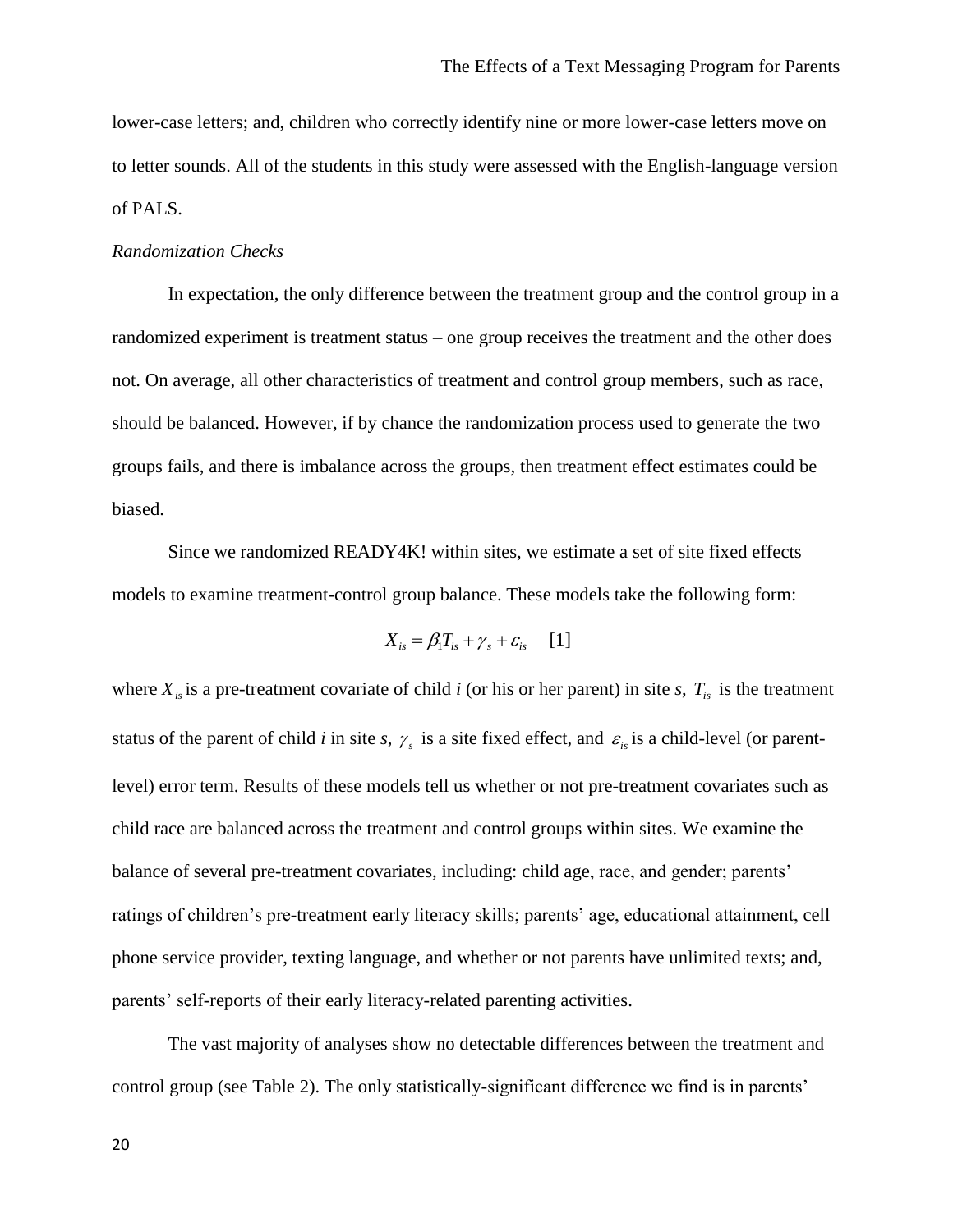ratings of how many times per week their children ask to be read to. On average within sites, parents in the control group indicated that their children ask to be read to in excess of three to six times per week, while parents in the treatment group indicated that their children asked to be read to slightly less than three to six times per week. As described below, we make a statistical adjustment for this imbalance when we estimate treatment effects.

## *Estimating Treatment Effects*

This study evaluates the impact of READY4K! on parents' text messaging attitudes and behaviors, home literacy practices, and involvement at the school, as well as children's early literacy skills. To assess the effect of the program on parents, we start by examining end-of-year parent survey data. The survey asked parents to indicate how many times during the last week they engaged in various home literacy activities, such as helping their children write their name, reciting nursery rhymes, and reading to their children. Our first step in analyzing the data is to conduct a factor analysis. Results of this analysis indicate that one underlying early literacy parenting factor explains approximately 38 percent of the variance in the data. Based on this result, we use principal components analysis to create a global early literacy parenting composite variable. The weighting for the element variables of this composite appears in Appendix Table 1A in Appendix B.

While factor analysis results indicate that a global composite explains a substantial part of the variation in parent responses, we also created relative-focus measures by rotating the loading matrix to generate orthogonal factors. When we impose the orthogonality restriction, we see that the data decomposes into two parenting factors. The first factor loads on general early literacy parenting activities such as reading and looking at pictures in a book, while the second loads on specific activities such as pointing out two words that sound the same and pointing out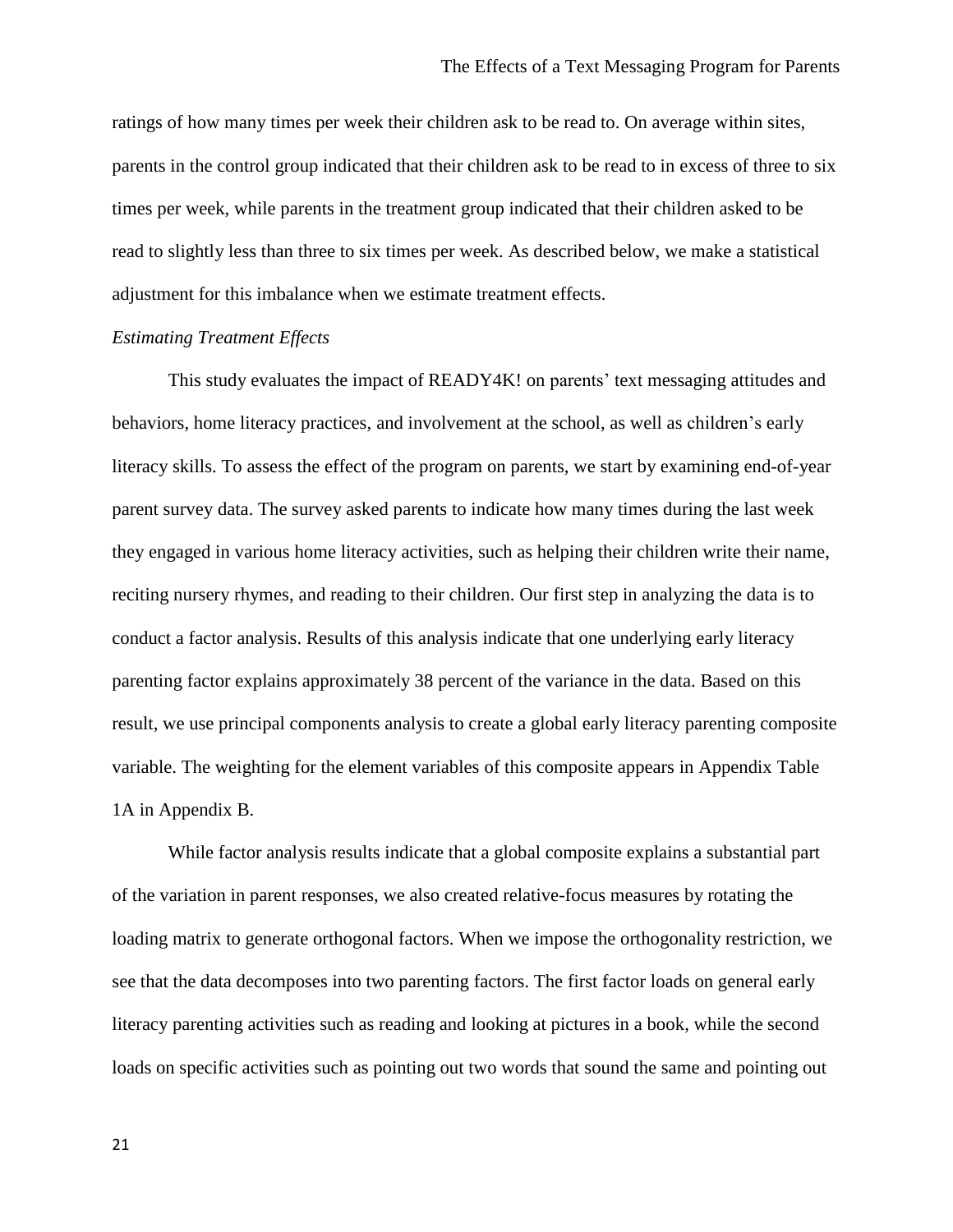two words that rhyme. We use principal components analysis to create two additional composite variables based on this analysis: a general early literacy activities variable and a specific early literacy activities variable. The weighting for the element variables of these addition composites appears in Appendix Tables 1B and 1C in Appendix B.

To evaluate the effects of the program on parents' home literacy practices, we estimate four sets of models. In the first set of unadjusted models, we simply regress parenting practices on treatment status. We add site fixed effects to the second set of models to account for our randomization strategy. The third set of models controls for treatment-control imbalance in parents' ratings of how many times per week their children ask to be read to. In the fourth set of models, we add additional pre-treatment covariates. Taking this step can increase the precision of effect estimates. The fourth set of models takes the following form:

$$
Y_{is} = \beta_1 T_{is} + \gamma_s + \beta_2 Z_{is} + X_{is} \beta_3 + \varepsilon_{is} \quad [2]
$$

where  $Y_{i}$  indicates the frequency with which the parent of child *i* in site *s* engaged in a particular early literacy activity with the child during the week prior to being surveyed, *Tis* is the parent's treatment status,  $\gamma_s$  is a site fixed effect,  $Z_{is}$  controls for randomization imbalance,  $X_{is}$  is a vector of pre-treatment covariates (including child gender, race, and age, as well as parent race and educational attainment), and  $\varepsilon_{is}$  is a parent-level error term. Home literacy activities include activities that target developing specific skills such as pointing out two words that rhyme, activities that target literacy development more broadly like reading and singing songs, and literacy-building experiences such as taking the child to the library. We also estimate the effects of READY4K! on the global early literacy parenting composite variable and the general and specific activities composites, as well as parents' attitudes toward texting and their use of the texts.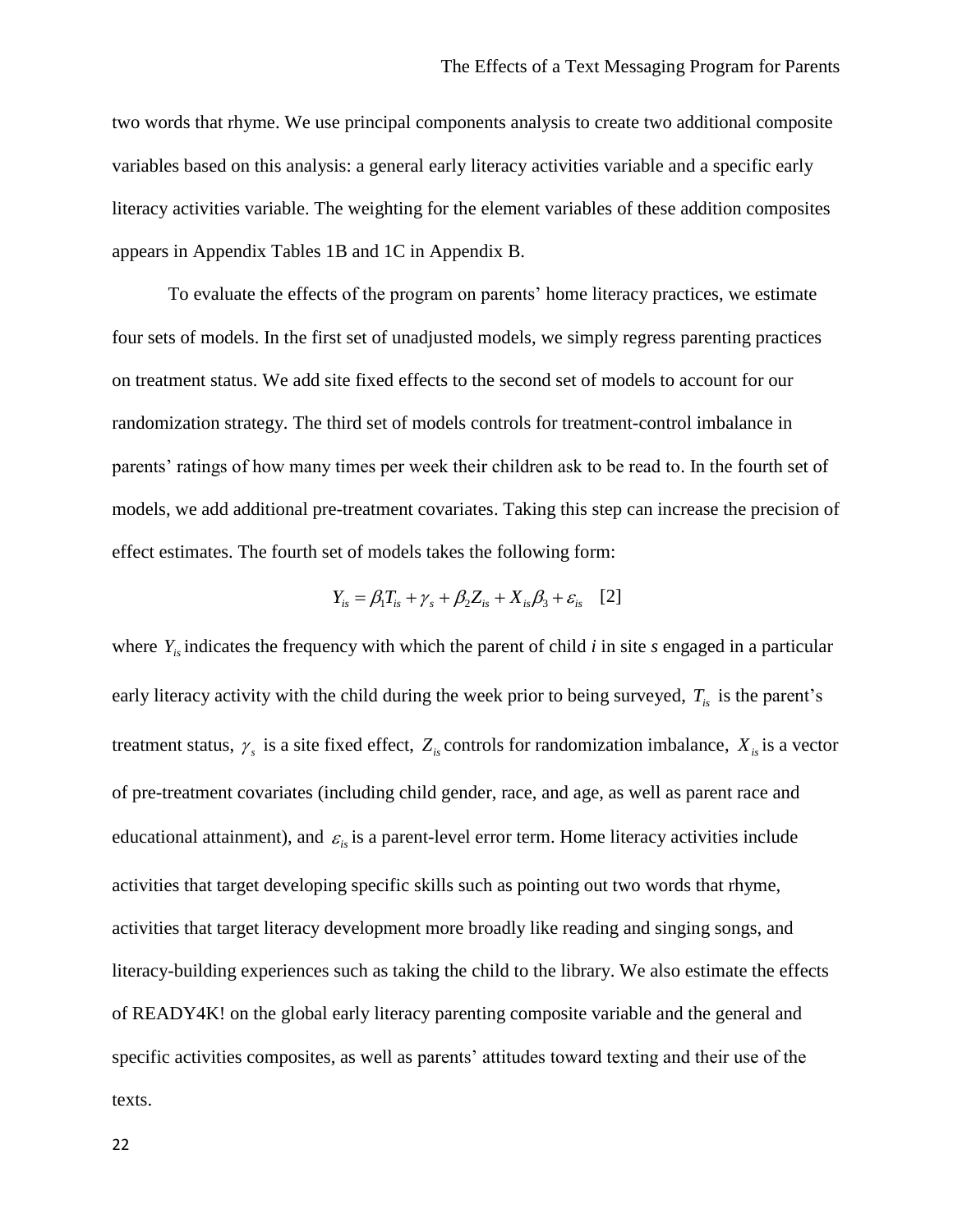We use the same four-model approach to evaluate the effects of the treatment on parental involvement at the school and children's early literacy development. The outcomes for our analysis of parental involvement are teachers' end-of-year ratings of how often parents ask questions about their children's development, including questions about: their child's interests and friends; how their child gets along with others; what their child is doing and learning in school; their child's understanding of early literacy skills; things they can do at home to help their child learn to read; and children's book recommendations.

To evaluate the effects of READY4K! on children's literacy development, we use children's spring PALS scores. We examine the impact of the program on both children's subtest scores and their summed scores on PALS. Given that PALS has a leveled component, we estimate treatment effects for three groups of children: all children, children who progressed to lower-case alphabet knowledge sub-test, and those who progressed to the letter sounds sub-test.

In addition to estimating main effects, we also test for heterogeneous effects in all of our parent and child outcomes. This analysis allows us to identify whether or not READY4K! was differentially effective for particular types of parents or children. We are especially interested in differences by race because the wording of READY4K! texts might be differentially inviting for families with different racial backgrounds. To test for heterogeneous effects, we add interactions terms to our fully-specified models. For example, to test whether or not READY4K! had a particularly strong effect on the practices of Hispanic parents, we estimate the following model:

$$
Y_{is} = \beta_1 T_{is} + \beta_2 H_{is} + \beta_3 T_{is} * H_{is} + \gamma_s + \beta_4 Z_{is} + X_{is} \beta_5 + \varepsilon_{is} [3]
$$

where  $Y_{i}$  indicates the frequency with which the parent of child *i* in site *s* engaged in a particular home literacy activity,  $T_{is}$  is the parent's treatment status,  $H_{is}$  equals one if the parent of child *i* in site *s* is Hispanic,  $T_{is} * H_{is}$  is an interaction of treatment status and whether or not the parent is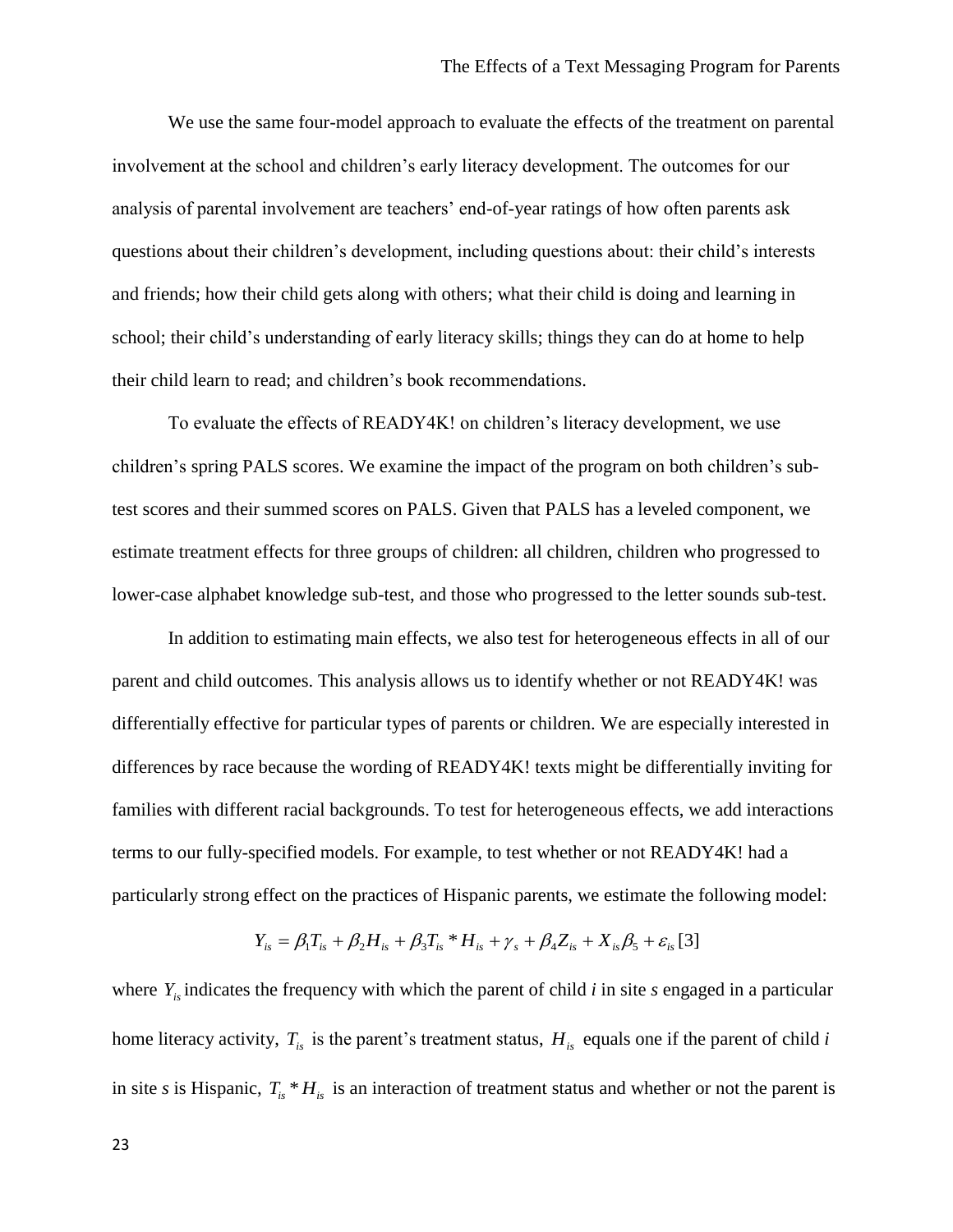Hispanic, and the rest of the terms are the same as those described in equation [2] above. The coefficient on  $\beta_3$  indicates the difference in the size of the average treatment effect among Hispanic and non-Hispanic parents. Given the statistical power of this study and our interests, we test for race heterogeneous effects only.

#### *Attrition Analysis*

As in many preschools, there is a significant amount of attrition in this study. Not including the families who left the district before or during the school year, 9 families opted out of the study, leaving 440 participating families. The children of 54 of these families were not tested in spring, in large part due to absences from school on the day of testing. As a result, we only have spring test score data on 386 children (86 percent of the 449 who did not leave SFUSD). We have even less data on parents. 287 parents filled out the parent survey and 63 teachers provided information on the parental involvement of 254 parents (64 and 57 percent of the 449, respectively).

The biggest concern with study attrition pertains to bias. If the types of treatment group families who attrited are systematically different than the type of control group families who attrited in a way that is related to study outcomes, then results are likely biased. For example, if extremely poor families leave the treatment group at a higher rate than they leave the control group, and family income is positively related to study outcomes, than results are likely biased upward.

We analyze attrition in the parent survey data, teacher survey data, and child outcome data. To begin, we test whether attrition differs by treatment status. In particular, we regress a binary variable that equals one if a family attrited on treatment status, controlling for site fixed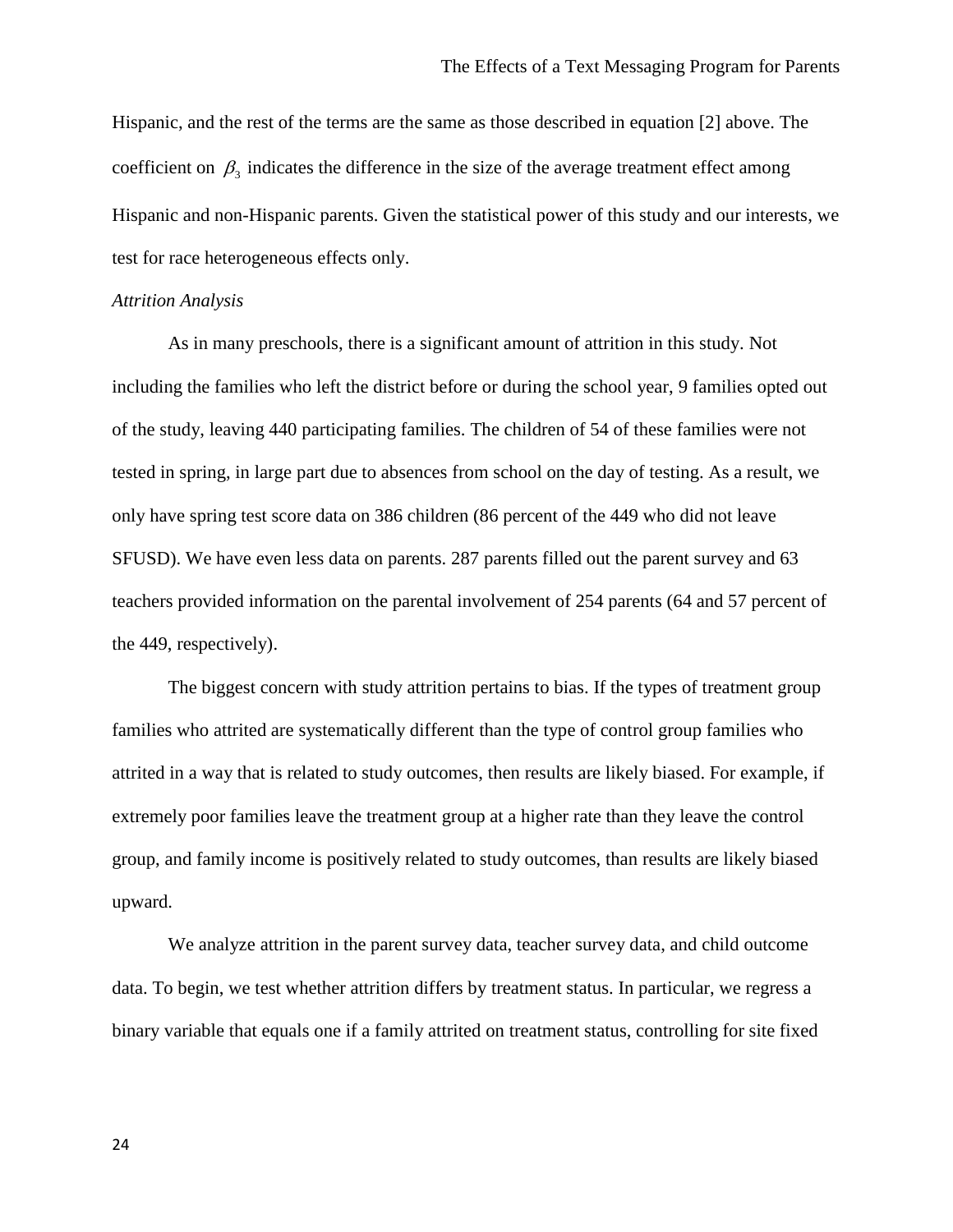effects. Then, we test for differential attrition by treatment status by estimating a series of models that take the following form:

$$
A_{is} = \beta_1 T_{is} + \beta_2 X_{is} + \beta_3 T_{is} * X_{is} + \gamma_s + \varepsilon_{is} [4]
$$

where  $A_i$  equals one if the family of child *i* in site *s* attrited from the sample,  $T_i$  is the treatment status of the parent of child *i* in site *s*, *Xis* is a pre-treatment covariate of child *i* or his or her parent,  $T_{is} * X_{is}$  is an interaction of treatment status and the covariate,  $\gamma_s$  is a site fixed effect, and  $\varepsilon_{i}$  is a child-level error term. The coefficient on  $\beta_3$  indicates whether or not there is differential attrition with respect to *X* across the treatment and control groups.

#### **Results**

# *Main Effects*

We find strong evidence that parents in the treatment group read READY4K! texts, used the tips, and in general found the prorgram helpful.<sup>3</sup> More importantly, treatment parents group reported engaging far more frequently in home literacy activities with their children than parents in the control group. As Table 3 indicates, READY4K! positively affected the frequency with which parents told stories, pointed out two words that begin with the same sound, pointed out rhyming words, recited nursery rhymes, looked at pictures in a book, showed the different parts

l

<sup>&</sup>lt;sup>3</sup>As Appendix Table 2 in Appendix B indicates, parents who received READY4K! texts exhibited more active texting behavior and had more positive attitudes towards receiving text messages than parents who received placebo texts. For example, the extent to which parents in the treatment group read, used, and shared texts with other parents ranged from about 0.26 to 0.53 standard deviations higher than the extent to which parents in the control group engaged in these texting behaviors (all results are statistically-significant at the 0.05 level or higher). Moreover, the difference in the extent to which treatment and control group parents found the texts helpful is roughly 0.59 standard deviations (significant at the 0.01 level). Finally, the difference in the extent to which READY4K! and non-READY4K! parents would recommend texts is about 0.25 standard deviations units (significant at conventional levels). Of note, if parents in the treatment group shared texts with parents in the control group, then results are likely biased. Unfortunately, we do not have a way to test for experimental contamination; however, this type of contamination would have the effect of negatively biasing our estimates. Therefore, our estimates can be viewed as lower-bound estimates of the effects of READY4K!.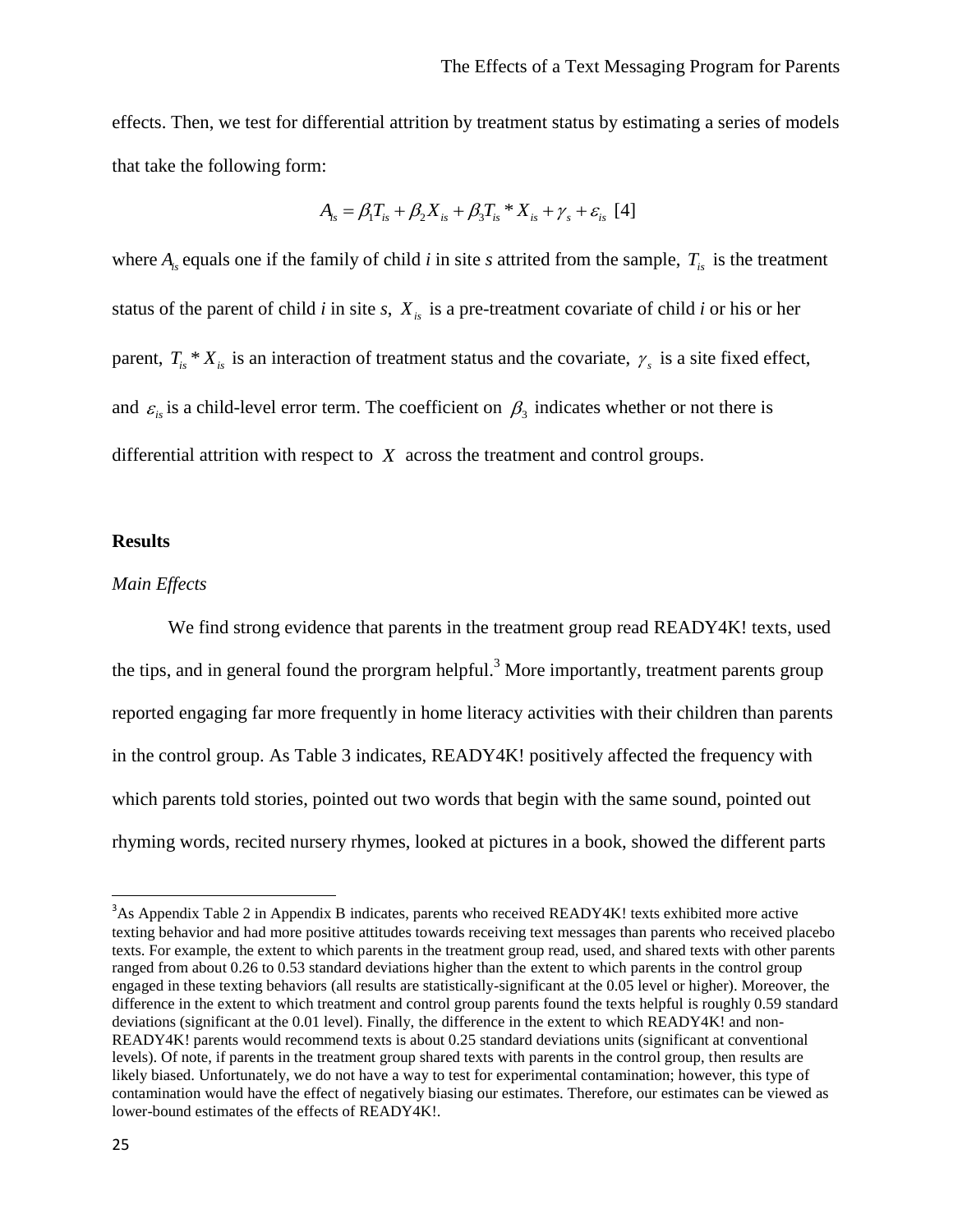of a book, and played games or worked on a puzzle with their children during the week prior to being surveyed (see Model 4). The size of these effects range from about 0.22 standard deviations to about 0.34 standard deviations and all results are significant at conventional levels. Similarly, READY4K! led to improvements on the global early literacy parenting composite variable of roughly 0.29 standard deviations (significant at the 0.05 level).

READY4K! texts appear to have had a greater impact on parents' specific home literacy practices (e.g., saying two words that start with the same sound) than on general practices such are reading books. In particular, the effect of the treatment on the specific activities composite variable is about 0.24 standard deviations (significant at the 0.10 level), while the intervention had no statistically-significant impact on the general activities composite variable (see Model 4 in Table 3).

According to teachers, parents in the intervention group were significantly more likely to ask them questions about their children's learning than control group parents. We summarize the effects of READY4K! on parental involvement in Table 4. For example, the frequency with which treatment group parents asked the teacher about how their children get along with others and what their children are doing in school is approximately 0.16 to 0.19 standard deviations greater than the frequency with which control group parents asked these questions (results are significant at conventional levels). In addition, the difference between how often READY4K! and non-READY4K! parents asked the teacher about what they can do at home to help their children learn to read is approximately 0.13 standard deviations (significant at the 0.10 level).

In Table 5, we summarize the effect of the intervention on children's early literacy test scores. Results indicate that the intervention had a positive effect on children's literacy development. When considering all students in the sample, those whose parents received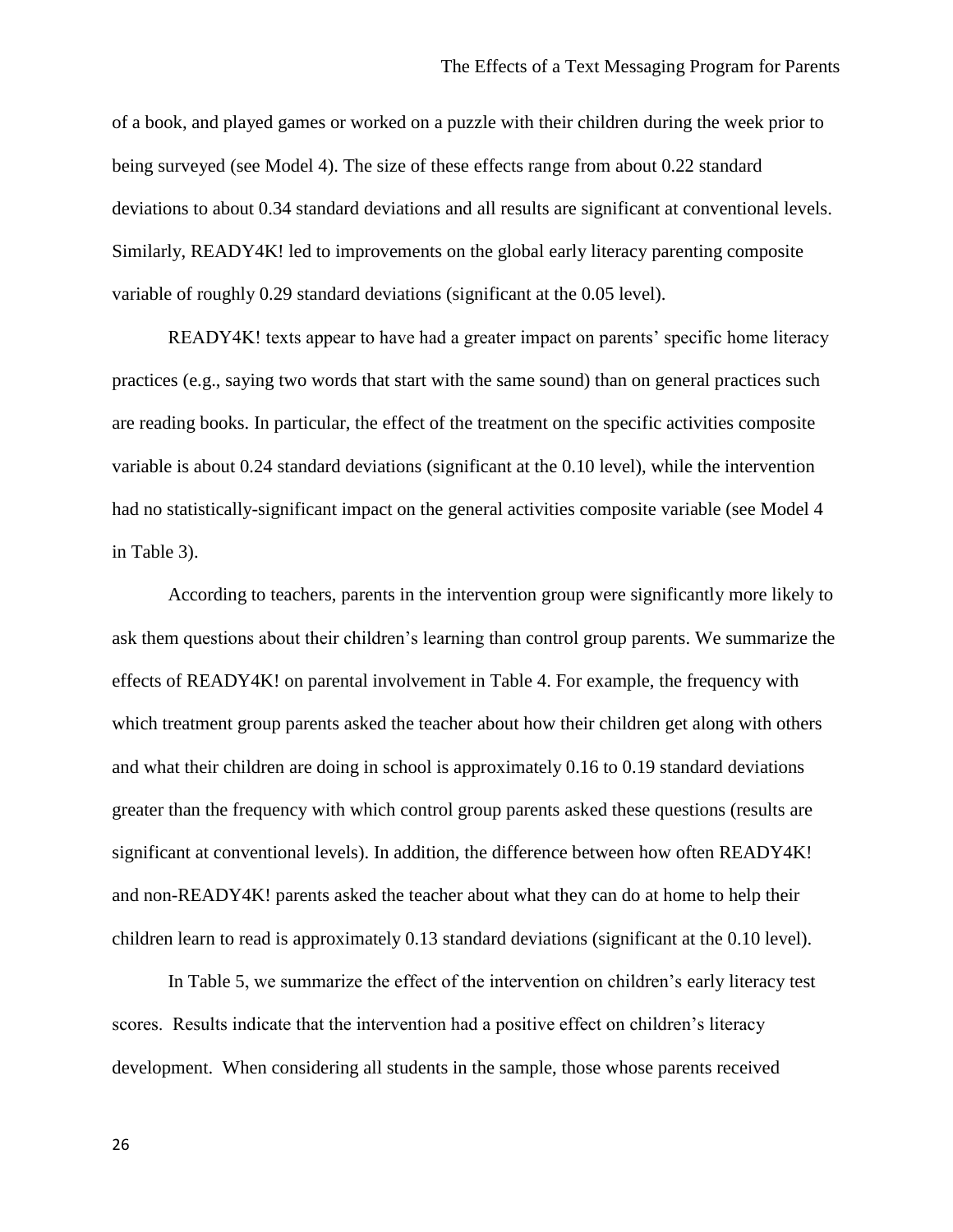READY4K! texts scored about 0.21 and 0.34 standard deviations higher on the PALS lower-case alphabet knowledge and letter sounds sub-tests than those whose parents received placebo texts (results significant at conventional levels; see Panel A). READY4K! had additional positive effects on students who progressed to the second and third levels of the alphabet knowledge subtest. In particular, the treatment had a positive impact on the upper-case alphabet knowledge and PALS summed scores of these students of about 0.26 to 0.29 standard deviations (significant at the 0.05 level; see Panels B and C).

#### *Heterogeneous Effects*

We find limited evidence that READY4K! was differentially effective for particular types of families. As Table 6 illustrates, there is weak directional evidence that READY4K! was particularly effective for black and Hispanic parents – the treatment had a positive though insignificant differential effect on the global early literacy composite score of these parents of about 0.05 standard deviations. Interestingly, the program seems to have affected the two groups of parents in different ways. READY4K! had a large though insignificant negative effect on black parents' general home literacy activities but a large insignificant positive effect on their specific activities. The opposite is true for Hispanic parents. The clearest evidence of this difference comes from the point estimate of the heterogeneous treatment effect on Hispanic parents' specific home literacy activities of about -0.67 standard deviations (significant at the 0.05 level). READY4K! also had positive differential effects on Hispanic parents' involvement at the school. For instance, the effect of the program on the extent to which parents asked about how their child is doing in school is about 0.50 standard deviations greater for Hispanic parents than non-Hispanic parents (significant at the 0.05 level).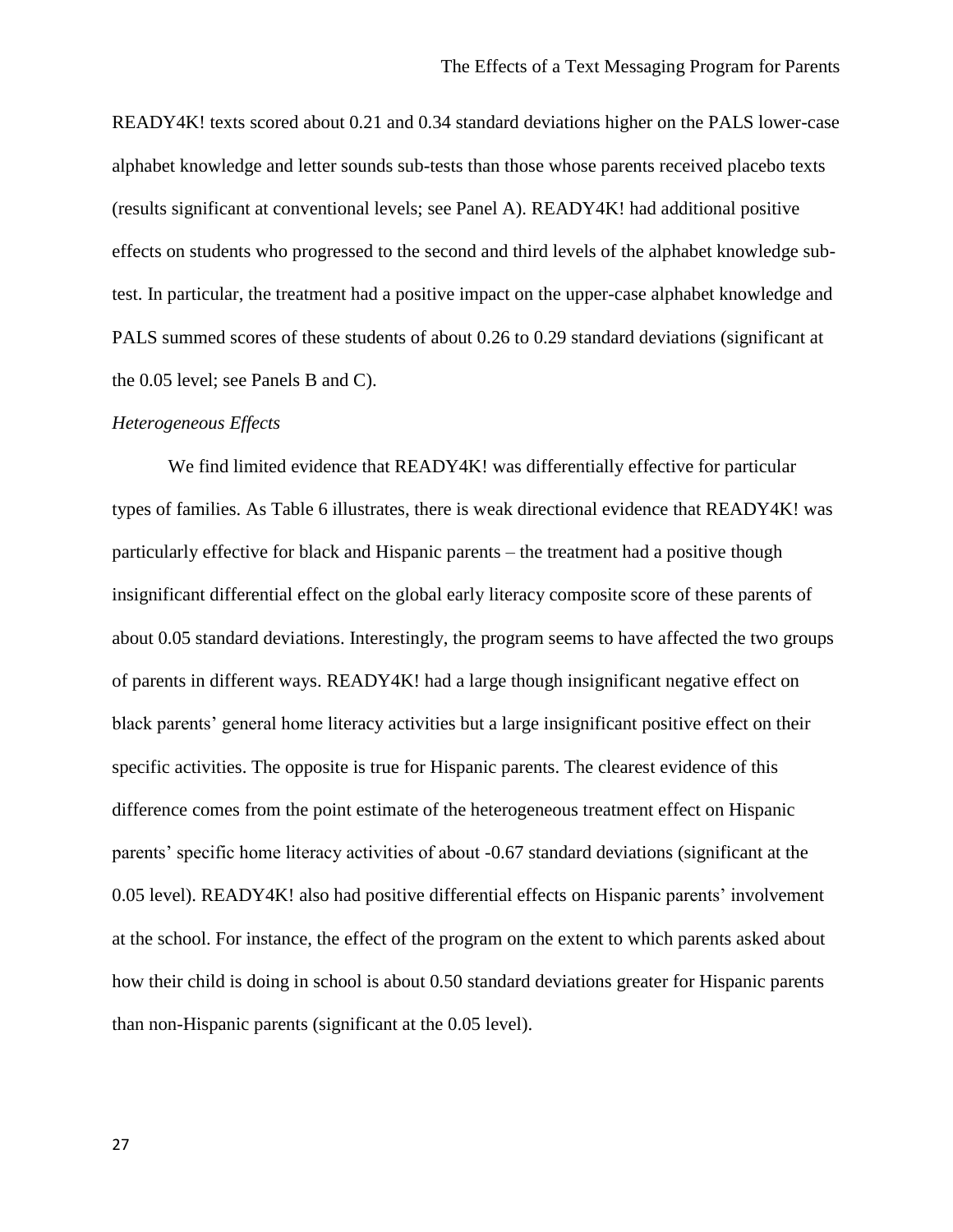The intervention appears least effective for Chinese parents. Nearly all of the heterogeneous effect point estimates for Chinese parents are negative, and two are highly significant – those pertaining to the frequency with which parents ask the teacher about how their child gets along with others and about how their child is doing in school (approximately -0.45 and -0.42 standard deviations, respectively; both results are significant at conventional levels). These effects may be due to shortcomings in the texting technology. In order to receive texts in Chinese, parents had to enable their phones to show Chinese characters. We had no way on knowing which parents would take this extra step so we sent Chinese-speaking parents texts in English as well as in Chinese. Some parents may not have been able to read any of the texts we sent (if, for example, they did not enable their phones and could not read English). Other parents may have been deterred by having to take an extra step to receive texts in Chinese or by receiving duplicates of each text in two languages. A final possibility is that the texts may not have been written in a way that was as helpful for Chines parents as it was for others.

Table 7 summarizes the heterogeneous effects of READY4K! on student outcomes. We find some evidence that READY4K! was especially beneficial for black and Hispanic students. Many of the heterogeneous effect point estimates for black students are positive (particularly for those who progressed beyond the first level of the alphabet knowledge sub-test), and the difference in the size of the average letter sounds treatment effect between black and non-black students is about 0.57 standard deviations (marginally significant at the 0.10 level). Similarly, the difference in the size of the average upper-case letter knowledge treatment effect between Hispanic and non-Hispanic students who progressed to the second level of the alphabet knowledge sub-test is about 0.48 standard deviations (marginally significant at the 0.10 level). In keeping with the parenting results, we find some evidence that the program was least effective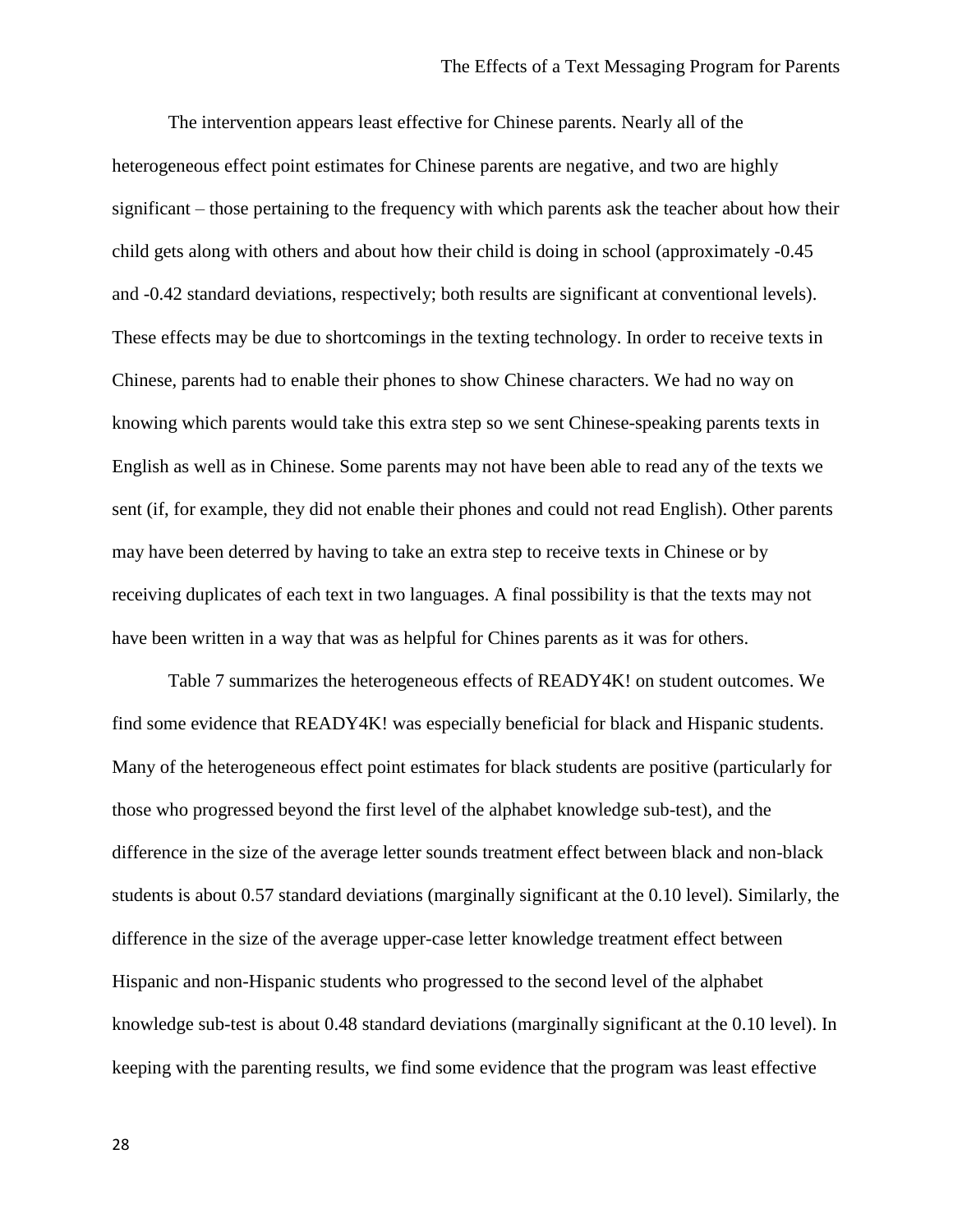for Chinese students. For example, the difference in the size of the average upper- and lowercase letter knowledge treatment effect estimates between Chinese and non-Chinese students who progressed to the lower-case letters sub-test are about -0.51 and -0.59 standard deviations, respectively (significant at the 0.05 level).

#### *Results of the Attrition Analysis and a Robustness Test*

Across the parent survey, teacher survey, and child outcome data, we find no evidence that the rate of attrition differs between the treatment and control groups (see Table 8). Nor do we find any evidence that treatment and control group attriters in the teacher survey data vary systematically (see Table 9). We do however find modest evidence of differential attrition in the parent survey data. As Table 10 illustrates, fewer white families and more Chinese left the control group than the treatment group.<sup>4</sup> To assess the direction of potential bias driven by differential attrition in the parent survey data, we examine whether or not racial status is correlated with the outcomes measured in the data. First, we estimate a set of site fixed effects models in which we regress parents' self reports of particular home literacy practices on a binary variable that equals one if the family is white. We then repeat the process using a binary variable that equals one if the family is Chinese. Among all of the activities affected by READY4K! (see Table 3), we only find two instances of a statistically-significant relationship with racial status: the relationship between being white and playing games or working on puzzles with a child is approximately 0.45 standard deviations; and, the relationship between being Chinese and saying two words that rhyme to a child is approximately -0.39 standard deviations (both results are

l

<sup>&</sup>lt;sup>4</sup> In particular, the odds that a treatment group family who attrited from the parent survey sample is white are over six times as great as the odds that a control group family who attrited from this sample is white. While this difference seems large, it is driven by a small number of families. In particular, four of 121 control group families who attrited are white, compared to nine of 111 treatment group attriters. The odds that a treatment group family who attrited from the parent survey sample is Chinese are 0.43 times as great as the odds that a control group family who attrited from this sample is Chinese. In terms of raw numbers, 17 Chinese families attrited from the treatment group while 27 attrited from the control group.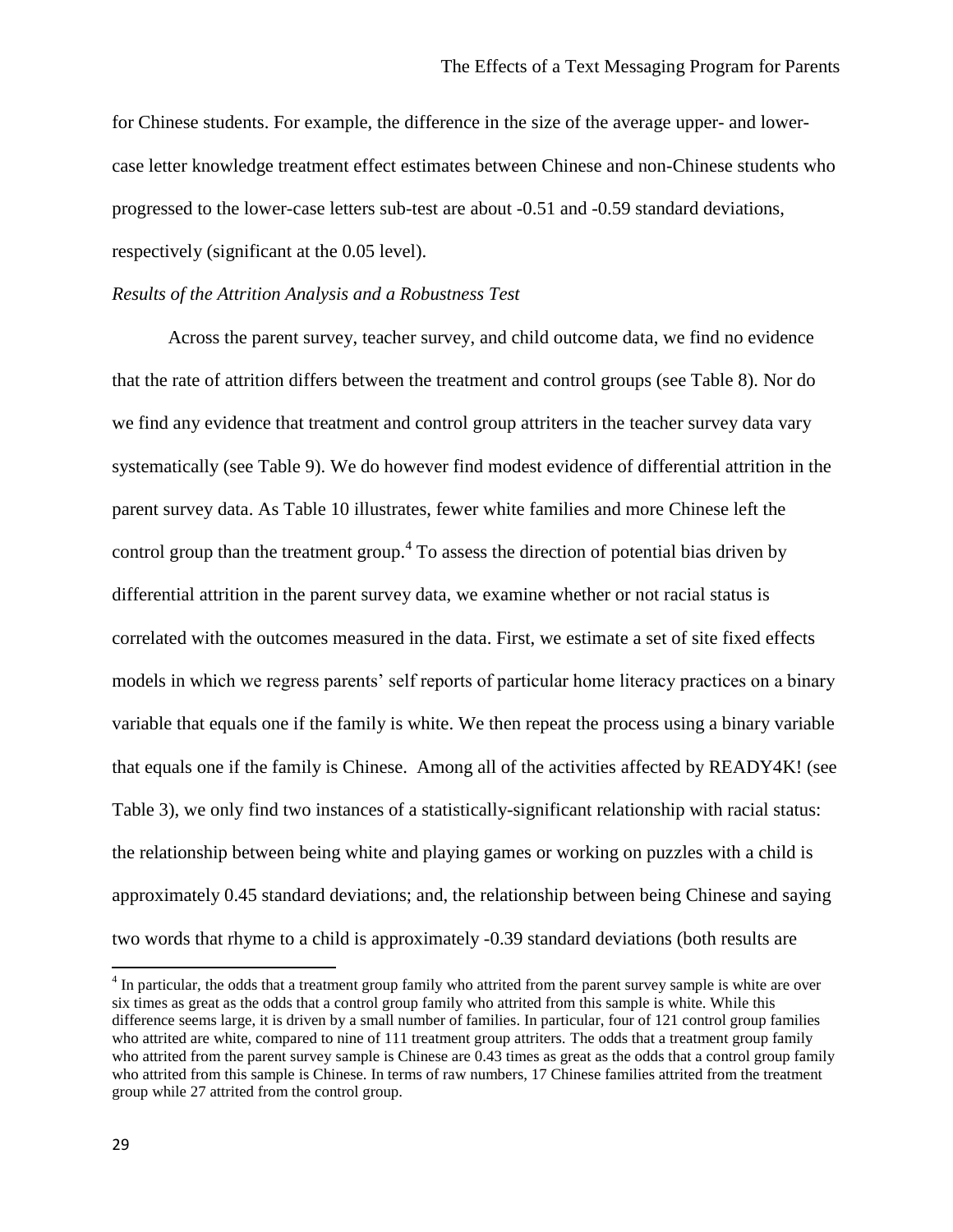significant at the 0.05 level). These results suggest that differential attrition in the parent survey data likely biases the effects of READY4K! on parenting practices downward – true effects could be larger.<sup>5</sup>

We also find limited evidence of differential attrition in the child outcome data. As shown in Table 11, the odds that a treatment group family who attrited chose to receive texts in English are about 0.43 times as large as the odds that a control group family who attrited chose English language texts. In terms of raw numbers, 46 of the 64 control group families who attrited chose to receive texts in English, compared to 41 of 69 attriting treatment group families.

Based on the fact that we find that treatment and control group attriters in the child outcome data only differ in one of 15 tested dimension (and that this difference is quite small in terms of raw numbers of families), the impact of differential attrition on the unbiasedness of our treatment effect estimates is likely small. Nonetheless, we assess potential bias resulting from differential attrition by examining whether or not receiving texts in English is correlated with child outcomes. First, we estimate a set of site fixed effects models in which we regress children's PALS sub-test and summed scores on a binary variable that equals one if the child's parent received texts in English. We find some evidence of a positive association between receiving texts in English and children's test scores, suggesting that if differential attrition in the child outcome data biases treatment effect estimates, the bias is likely upward.<sup>6</sup>

To gauge the magnitude of such bias, we conduct a robustness test in which we reestimate the effects of READY4K! on children's spring early literacy assessment scores using

l

<sup>&</sup>lt;sup>5</sup> Because more Chinese and fewer White families left the control group, and being Chinese and being white are negatively and positively correlated with parents' home literacy activities, respectively.

<sup>&</sup>lt;sup>6</sup> Receiving texts in English is most strongly related to print and word awareness and rhyme awareness scores, which READY4K! did not affect. Among the skills affected by PALS, we only find one positive relationship: the average upper-case letter knowledge of children of parents who received texts in English about 0.22 standard deviations higher that of others (significant at the 0.05 level).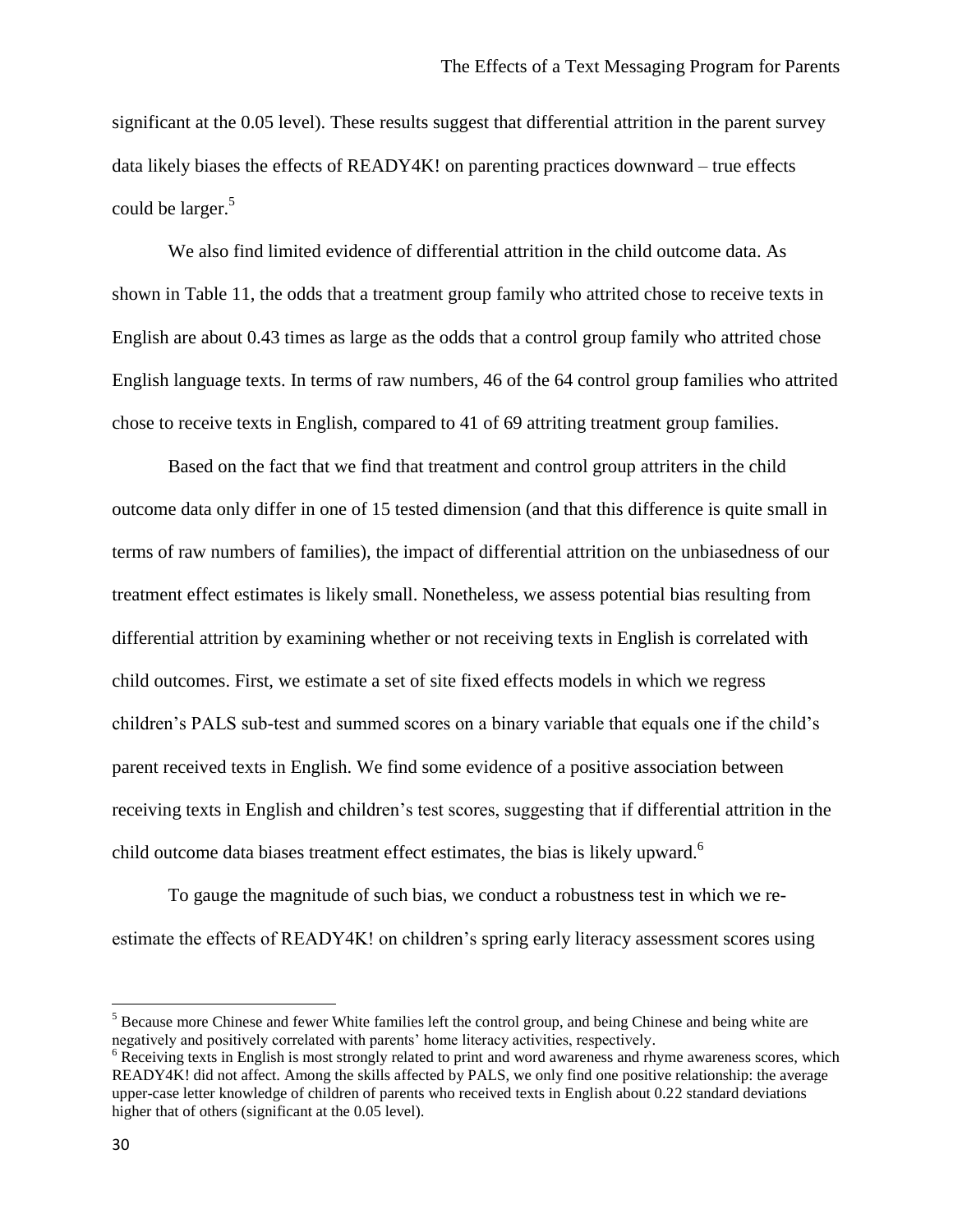the entire sample, including attriters and non-attriters. In particular, we use non-attriters' spring test scores and our rich set of pre-treatment covariates to generate predicted values of attriting children's assessment scores, which we input in the model we use to estimate the effects of READ4K! on the total sample. We find that effect estimates marginally contract but that all effects persist. For example, as Table 12 illustrates, READY4K! continues to have a positive effect on all students' lower-case alphabet knowledge and letter sounds knowledge; however, the size of these effects decreases to roughly 0.18 and 0.26 standard deviations from approximately 0.21 and 0.34 standard deviations, respectively (see also Table 5).

#### **Discussion**

The substantial differences in the home learning experiences of wealthy and economically-disadvantaged young children are troubling. Young children with few learning opportunities at home exhibit fewer skills across a broad range of developmental domains – skills which are critical for economic success later in life (Heckman, 2006). Traditional parenting information sessions often do little to affect differences in children's at-home experiences. Interventions that target parents' literacy skills and in-home visitations show more promise; however, access to these programs is a significant issue. Moreover, some parents who acquire the skills necessary to support their children's learning fail to stay involved over the long term, in part due to behavioral barriers.

This study examines the effectiveness of an early literacy text messaging program that targets the behavioral barriers to good parenting by breaking down the complexity of parenting into bite-sized pieces and proving continuous encouragement and support over long periods of time. We find that the texting program approach positively affected parents and their children.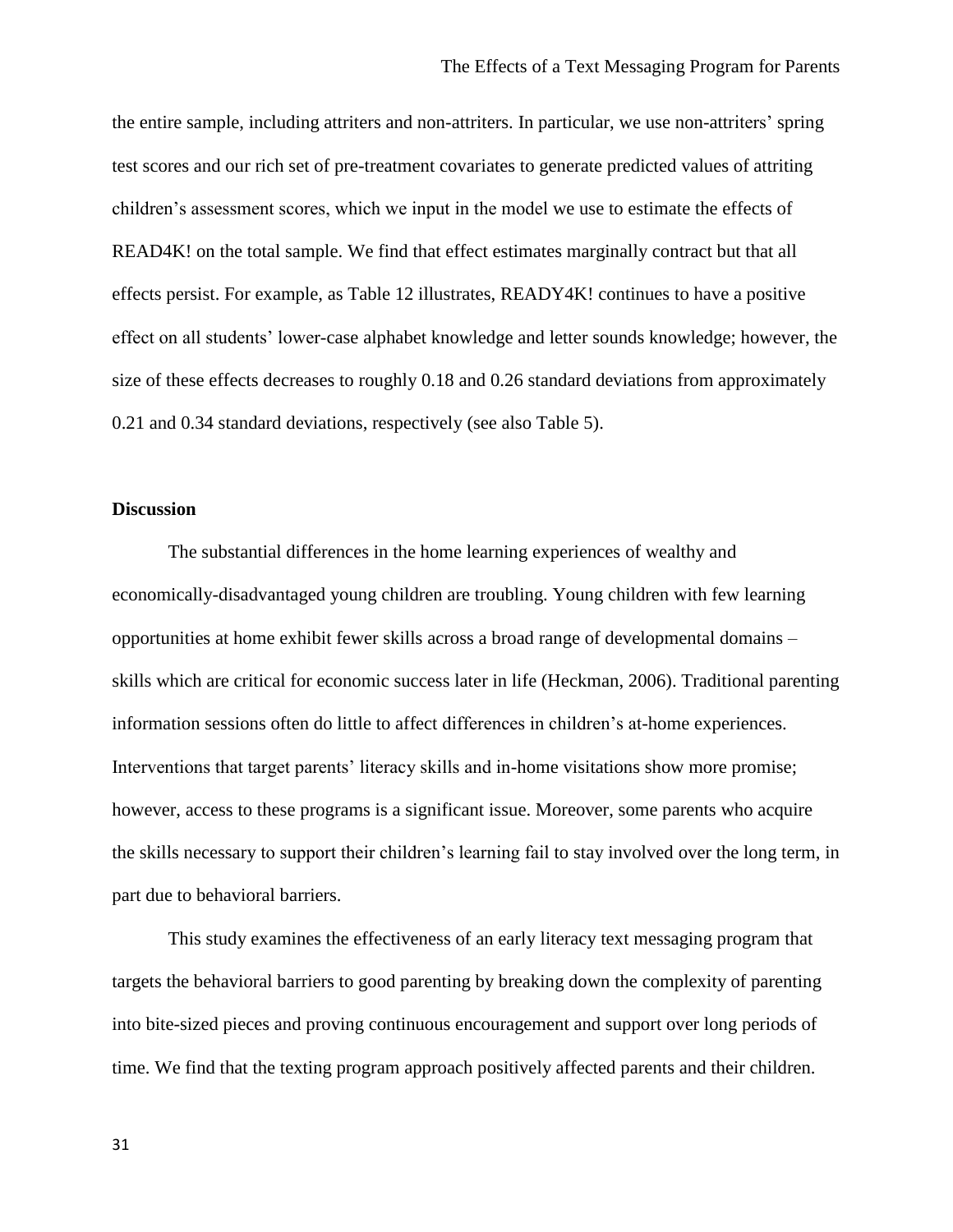Receiving READY4K! texts increased the extent to which parents engaged in numerous home literacy activities with their children, with effect sizes ranging from about 0.22 to 0.34 standard deviations. The intervention also positively affected parental involvement at school, as teachers indicated that treatment group parents asked questions about their child's learning about 0.13 to 0.19 standard deviations more often than control group parents. Increases in parental activity and involvement led to learning gains among children. The effects of READY4K! on children's lower-case alphabet knowledge and letter sounds spring assessment scores are roughly 0.21 and 0.34 standard deviations, respectively. We find additional treatment effects for students who progressed beyond the first level of the alphabet knowledge sub-test, and there is some evidence that the program was differentially effective for black and Hispanic families.

READY4K! had a greater effect on highly-specific home literacy activities (such as saying two words that begin with the same sound) than on general home literacy activities like reading. By construction, tip texts that address specific skills provide parents with more detailed instructions than tip texts that address general skills. Therefore, it seems that specifically-worded text messages are better than generally-worded texts. This interpretation is in keeping with our overall theory of action underlying the program – highly-specific messages break down the complexity of parenting more than general messages, making them easier to act on.

Perhaps the most compelling implication of this study's findings is that text messaging represents an extremely viable strategy for promoting parental involvement. The vast majority of American adults have cell phones, nearly all cell phone owners already send and receive texts, and texting rates are particularly high in black and Hispanic populations. Moreover, virtually all text messages are opened (by comparison, the e-mail open rate in education is about 36 percent). Last year, we spent less than one dollar per family to send text messages, and fixed program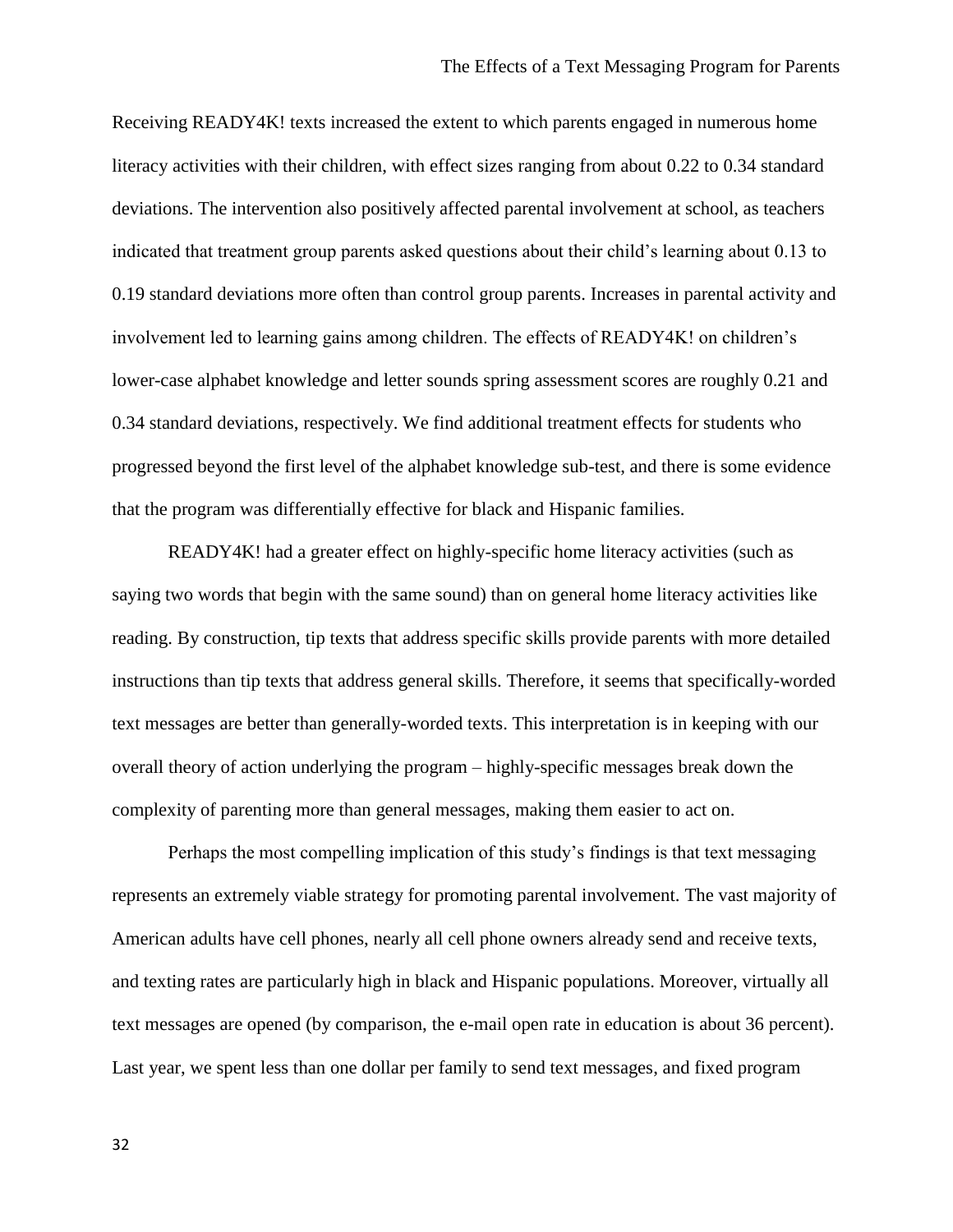expenses such as content development costs trend towards zero as the program scales. Scaling READY4K! is easy, as adding parents to the program requires little administration work. Based on its widespread use, low cost, and sacalability, text messaging is an attractive alternative to other parenting interventions which place significant demands on parents' time and effort and can cost upwards of 10,000 per family.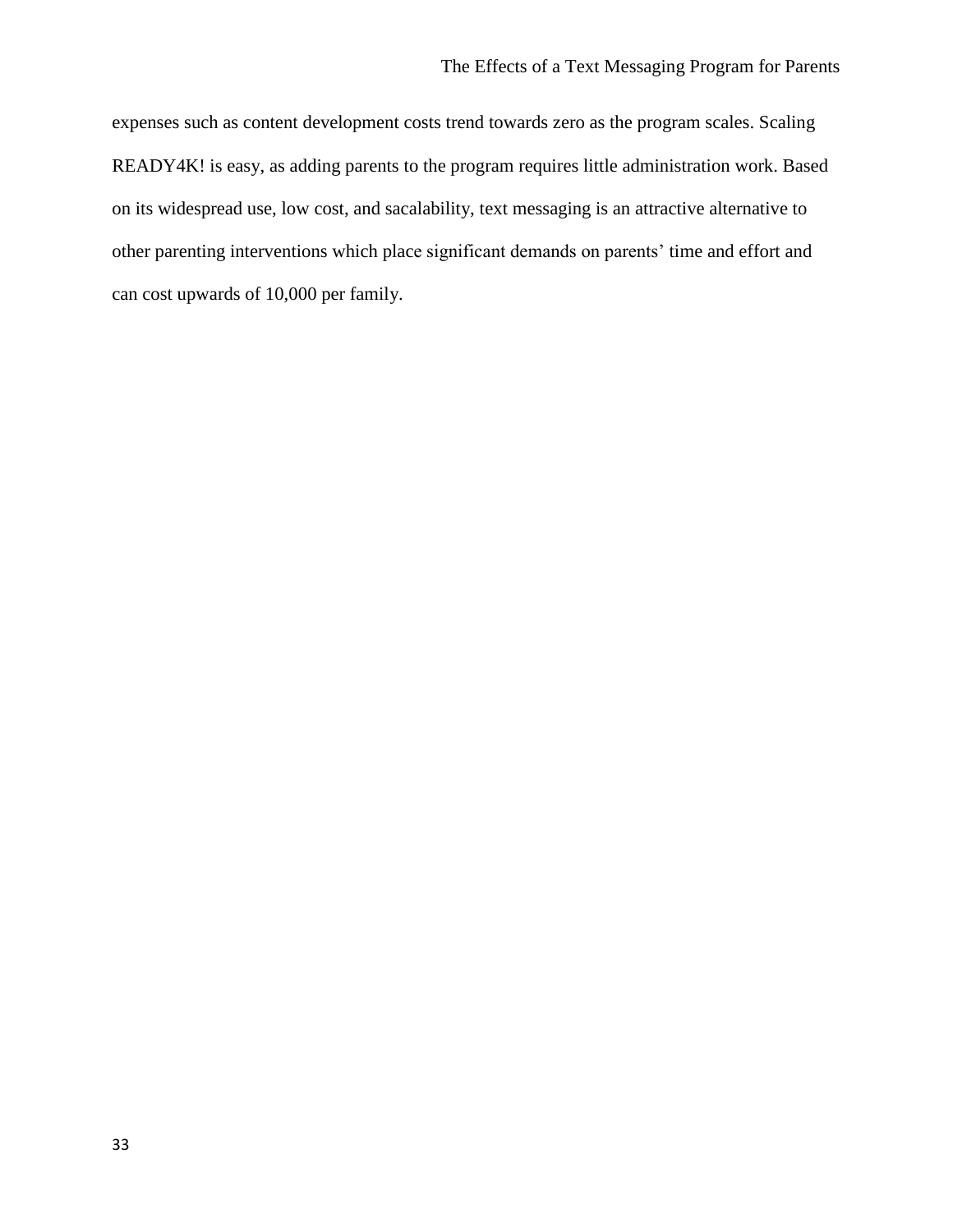# **References**

- Abraham, C., & Michie, S. (2008). A taxonomy of behavior change techniques used in interventions. *Health Psychology*, *27*(3), 379.
- Anderson, N. B. (2006). Child-care effect sizes for the NICHD study of early child care and youth development. National Institute of Child Health and Human Development Early Child Care Research Network.
- Aos, S., Lieb, R., Mayfield, J., Miller, M., & Pennucci, A. (2004). *Benefits and costs of prevention and early intervention programs for youth* (No. 04-07, p. 3901). Olympia, WA: Washington State Institute for Public Policy.
- Astuto, J., & Allen, L. (2009). Home Visitation and Young Children: An Approach Worth Investing In? Social Policy Report. Volume XXIII, Number IV. *Society for Research in Child Development*.
- Avery, C., & Kane, T.J. (2004). Student perceptions of college opportunities. The Boston COACH program. In *College choices: The economics of where to go, when to go, and how to pay for it* (pp. 355-394). University of Chicago Press.
- Azzi-Lessing, L. (2011). Home visitation programs: critical issues and future directions. *Early Childhood Research Quarterly*, *26*(4), 387-398.
- Bergman, P. (2014). Parent-child information frictions and human capital investment: Evidence from a field experiment. Working paper.
- Bettinger, E.P., Long, B.T., Oreopoulos, P., & Sanbonmatsu, L. (2012). The role of application assistance and information in college decisions: Results from the H&R Block FAFSA experiment. *The Quarterly Journal of Economics*, *127*(3), 1205-1242.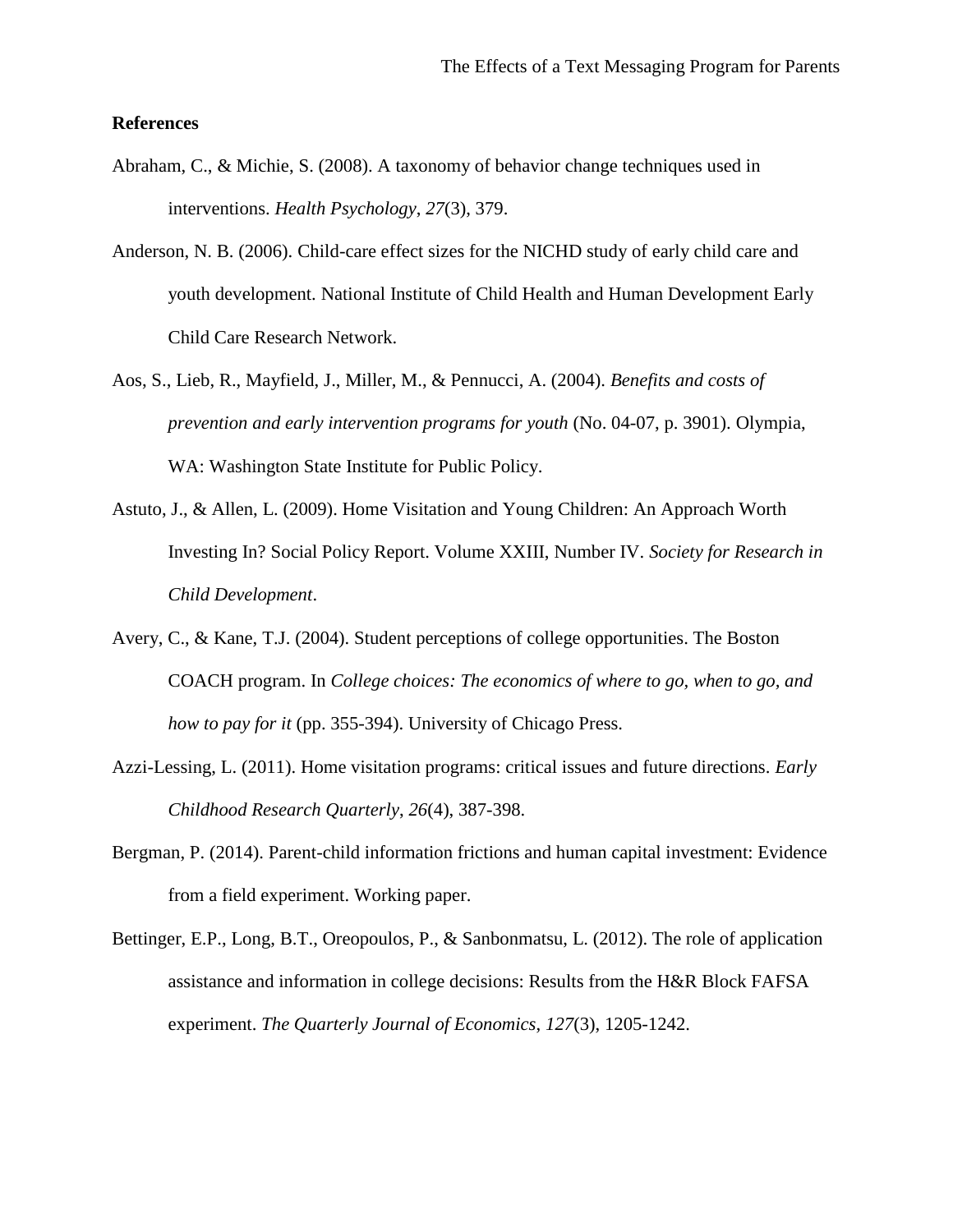- Blom-Hoffman, J., O'Neil-Pirozzi, T., Volpe, R., Cutting, J., & Bissinger, E. (2007). Instructing parents to use dialogic reading strategies with preschool children: Impact of a videobased training program on caregiver reading behaviors and children's related verbalizations. *Journal of Applied School Psychology*, *23*(1), 117-131.
- Bloom, H.S. (1995). Minimum detectable effects: A simple way to report the statistical power of experimental designs. *Evaluation Review*, *19*(5), 547-556.
- Bradley, R.H., Corwyn, R.F., McAdoo, H.P., & García Coll, C. (2001). The home environments of children in the United States part I: Variations by age, ethnicity, and poverty status. *Child Development*, *72*(6), 1844-1867.
- Bradley, R.H., Corwyn, R.F., Burchinal, M., McAdoo, H.P., & García Coll, C. (2001). The home environments of children in the United States Part II: Relations with behavioral development through age thirteen. *Child Development*, *72*(6), 1868-1886.
- Brotman, L.M., Calzada, E., Huang, K.Y., Kingston, S., Dawson‐McClure, S., Kamboukos, D., Rosenfelt, A., Schwab, A., & Petkova, E. (2011). Promoting effective parenting practices and preventing child behavior problems in school among ethnically diverse families from underserved, urban communities. *Child Development*, *82*(1), 258-276.
- Castleman, B.L., & Page, L.C. (2013). Summer Nudging: Can Personalized Text Messages and Peer Mentor Outreach Increase College Going Among Low-Income High School Graduates?. *Center for Education Policy and Workforce Competitiveness Working Paper*, (9).
- Costello, E.J., Compton, S.N., Keeler, G., & Angold, A. (2003). Relationships between poverty and psychopathology: A natural experiment. *Journal of the American Medical Association*, *290*(15), 2023-2029.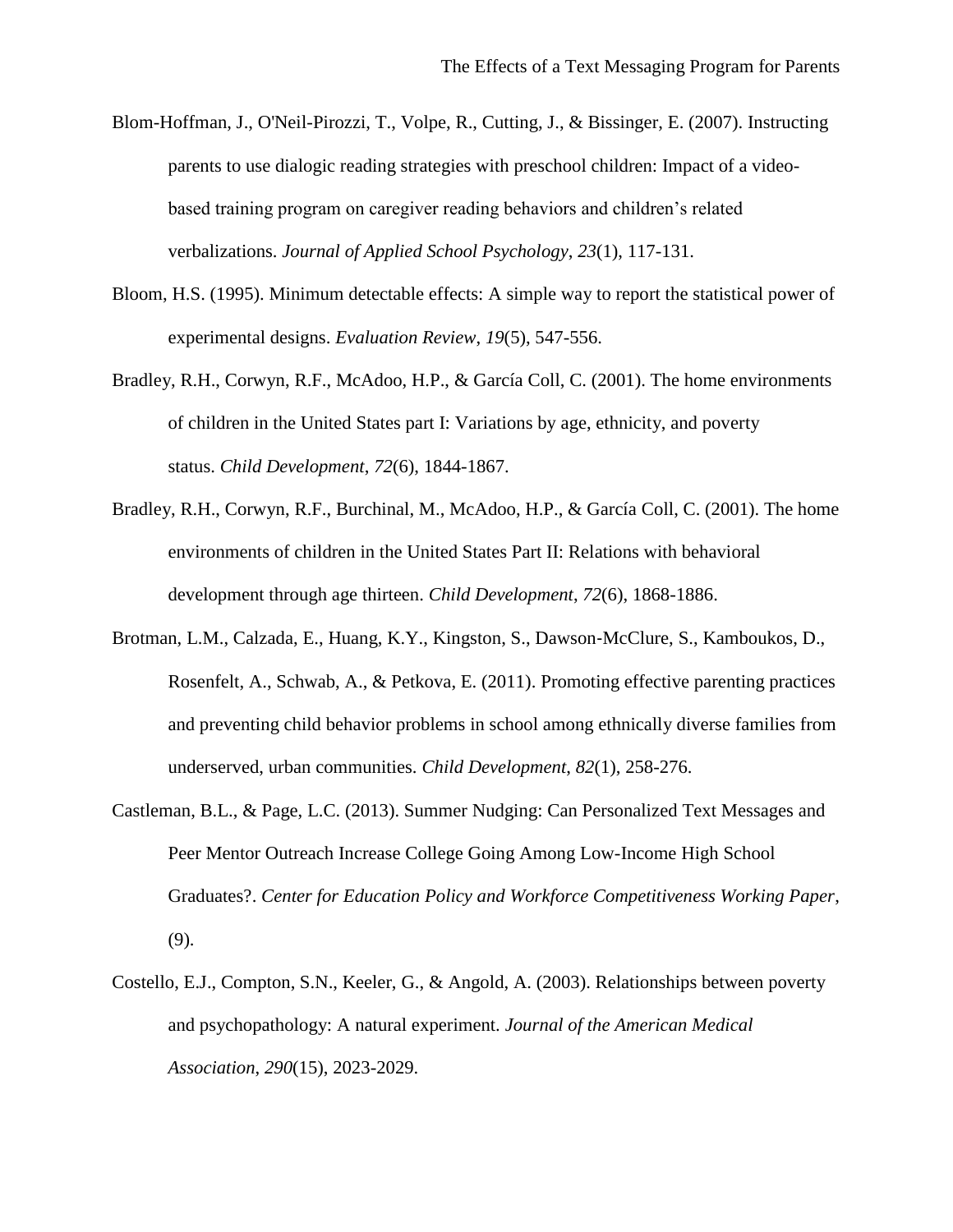- Duncan, G.J., Ludwig, J., & Magnuson, K.A. (2010). Child development. In P.B. Levine & D.J. Zimmerman (Eds.), *Targeting investments in children: Fighting poverty when resources are limited* (27-58). Chicago: The University of Chicago Press.
- Ehrlich, S. (2013, February 27). Mogreet releases best practices guide for successfully navigating text marketing rules and regulations. *The Wall Street Journal.* Retrieved from http://online.wsj.com/article/PR-CO-20130227-908303.html
- Golova, N., Alario, A.J., Vivier, P.M., Rodriguez, M., & High, P.C. (1999). Literacy promotion for Hispanic families in a primary care setting: a randomized, controlled trial. *Pediatrics*, *103*(5), 993-997.
- Gomby, D.S. (2005). Home visitation in 2005: Outcomes for children and parents. *Washington, DC: Committee on Economic Development*.
- Gomby, D.S., Culross, P.L., & Behrman, R. E. (1999). Home visiting: Recent program evaluations: Analysis and recommendations. *The Future of Children*, 4-26.
- Grodsky, E., & Jones, M. T. (2007). Real and imagined barriers to college entry: Perceptions of cost. *Social Science Research*, *36*(2), 745-766.
- Hart, B., & Risley, T.R. (1995). *Meaningful differences in the everyday experience of young American children*. Baltimore, MD: Brookes Publishing.
- Hastings, J.S., & Weinstein, J.M. (2007). *Information, school choice, and academic achievement: Evidence from two experiments* (No. w13623). National Bureau of Economic Research.
- Heckman, J.J. (2006). Skill formation and the economics of investing in disadvantaged children. *Science*, *312*(5782), 1900-1902.
- Invernizzi, Sullivan, Meier & Swank (2004). *Phonological Awareness Literacy Screening (PALS) prek teacher's manual.* University of Virginia.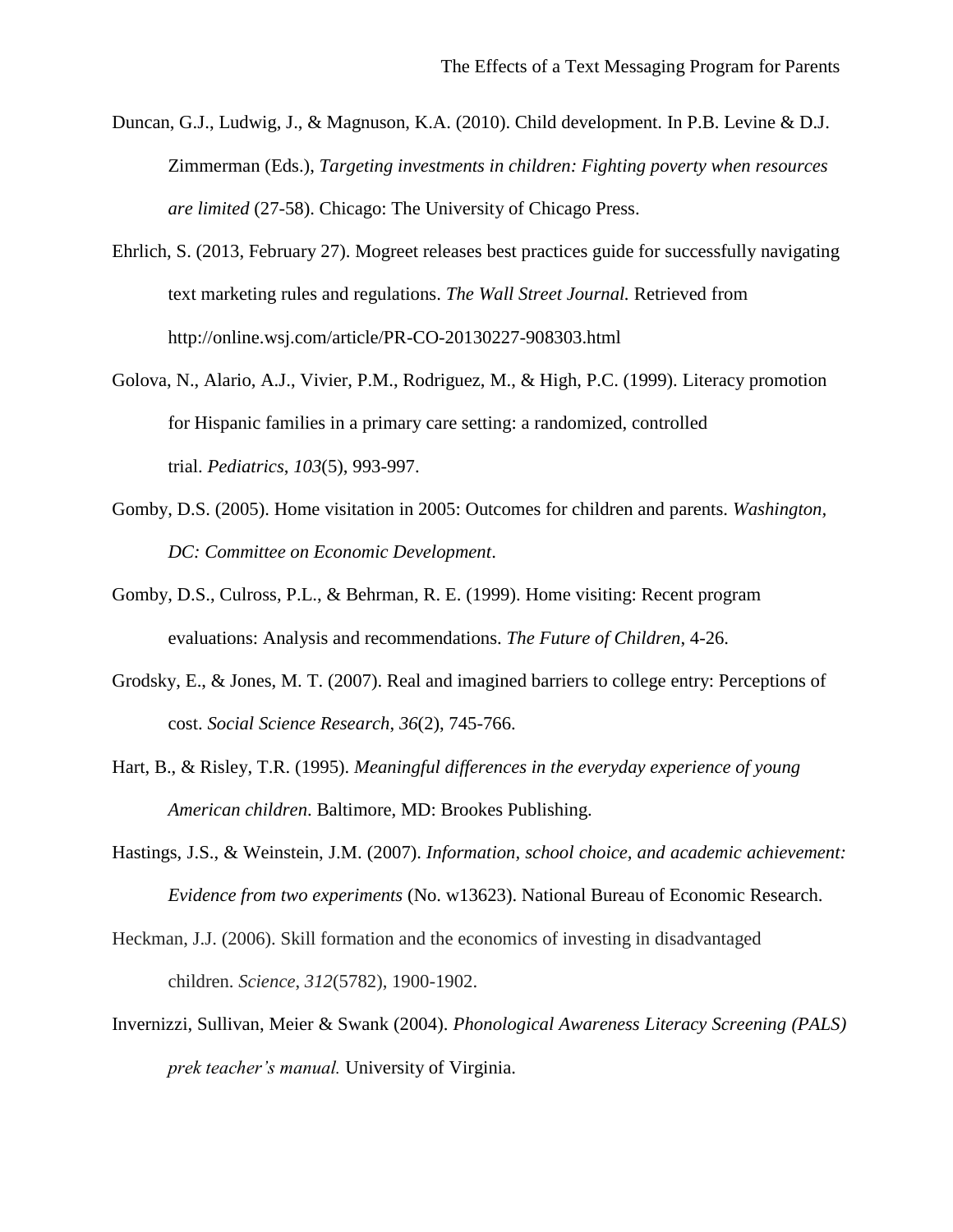- Jordan, G.E., Snow, C.E., & Porche, M. V. (2000). Project EASE: The effect of a family literacy project on kindergarten students' early literacy skills. *Reading Research Quarterly*, *35*(4), 524-546.
- Karlan, D., McConnell, M., Mullainathan, S., & Zinman, J. (2010). *Getting to the top of mind: How reminders increase saving* (No. w16205). National Bureau of Economic Research.
- Lonigan, C.J., & Shanahan, T. (2009). Developing Early Literacy: Report of the National Early Literacy Panel. Executive Summary. A Scientific Synthesis of Early Literacy Development and Implications for Intervention. *National Institute for Literacy*.
- Madrian, B.C., & Shea, D.F. (2000). *The power of suggestion: Inertia in 401 (k) participation and savings behavior* (No. w7682). National Bureau of Economic Research.
- Manz, P.H., Hughes, C., Barnabas, E., Bracaliello, C., & Ginsburg-Block, M. (2010). A descriptive review and meta-analysis of family-based emergent literacy interventions: To what extent is the research applicable to low-income, ethnic-minority or linguisticallydiverse young children?. *Early Childhood Research Quarterly*, *25*(4), 409-431.
- Melhuish, E.C., Phan, M. B., Sylva, K., Sammons, P., Siraj‐Blatchford, I., & Taggart, B. (2008). Effects of the home learning environment and preschool center experience upon literacy and numeracy development in early primary school. *Journal of Social Issues*, *64*(1), 95- 114.
- Mendelsohn, A.L., Mogilner, L.N., Dreyer, B.P., Forman, J.A., Weinstein, S.C., Broderick, M., Cheng, K., Magloire, T., Moore, T., & Napier, C. (2001). The impact of a clinic-based literacy intervention on language development in inner-city preschool children. *Pediatrics*, *107*(1), 130-134.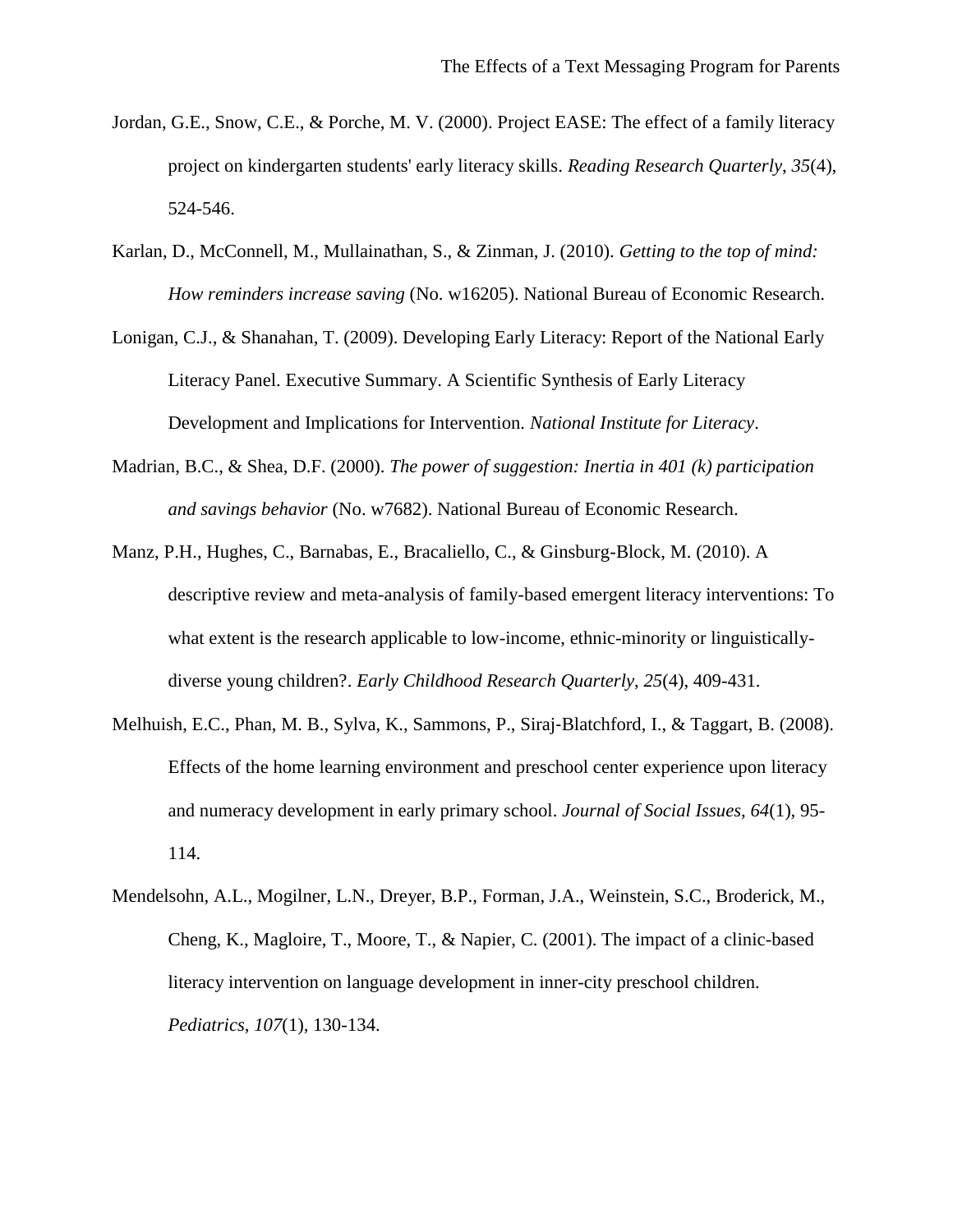- Needlman, R., Toker, K.H., Dreyer, B.P., Klass, P., & Mendelsohn, A.L. (2005). Effectiveness of a primary care intervention to support reading aloud: a multicenter evaluation. *Ambulatory Pediatrics*, *5*(4), 209-215.
- Olds, D.L., Eckenrode, J., Henderson, C.R., Kitzman, H., Powers, J., Cole, R., Sidora, K., Morris, P., Pettitt, L.M., & Luckey, D. (1997). Long-term effects of home visitation on maternal life course and child abuse and neglect: fifteen-year follow-up of a randomized trial. *Journal of the American Medical Association*, *278*(8), 637-643.
- Olds, D., Henderson Jr, C.R., Cole, R., Eckenrode, J., Kitzman, H., Luckey, D., Pettitt, L., Sidora, K., Morris, P., & Powers, J. (1998). Long-term effects of nurse home visitation on children's criminal and antisocial behavior: 15-year follow-up of a randomized controlled trial. *Journal of the American Medical Association*, *280*(14), 1238-1244.
- Patrick, K., Raab, F., Adams, M.A., Dillon, L., Zabinski, M., Rock, C.L., Griswold, W.G., & Norman, G. J. (2009). A text message–based intervention for weight loss: randomized controlled trial. *Journal of Medical Internet Research*, *11*(1).
- Petrie, K.J., Perry, K., Broadbent, E., & Weinman, J. (2012). A text message programme designed to modify patients' illness and treatment beliefs improves self‐reported adherence to asthma preventer medication. *British Journal of Health Psychology*, *17*(1), 74-84.
- Prinz, R.J., & Miller, G.E. (1994). Family-based treatment for childhood antisocial behavior: Experimental influences on dropout and engagement. *Journal of Consulting and Clinical Psychology*, *62*(3), 645.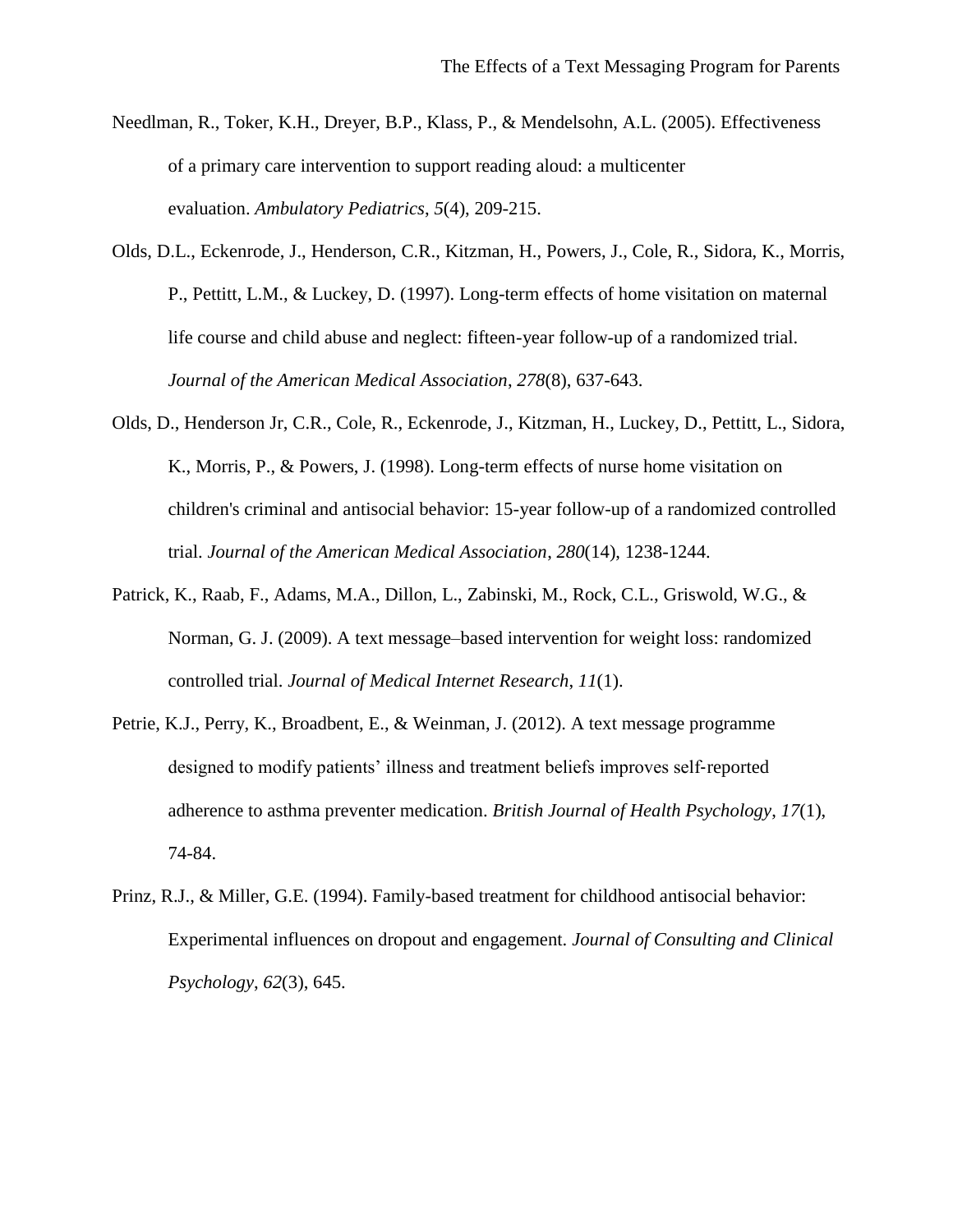- Reese, E., Sparks, A., & Leyva, D. (2010). A review of parent interventions for preschool children's language and emergent literacy. *Journal of Early Childhood Literacy*, *10*(1), 97-117.
- Riccio, J., Dechausay, N., Miller, C., Nunez, S., Verma, N., & Yang, E. (2013). *Conditional cash transfers in New York City: The continuing story of the Opportunity NYC-Family Rewards demonstration.* New York: MDRC.
- Rodgers, A., Corbett, T., Bramley, D., Riddell, T., Wills, M., Lin, R.B., & Jones, M. (2005). Do u smoke after txt? Results of a randomised trial of smoking cessation using mobile phone text messaging. *Tobacco Control*, *14*(4), 255-261.
- Samuelson, W., & Zeckhauser, R. (1988). Status quo bias in decision making. *Journal of Risk and Uncertainty*, *1*(1), 7-59.
- Sharif, I., Rieber, S., Ozuah, P.O., & Reiber, S. (2002). Exposure to Reach Out and Read and vocabulary outcomes in inner city preschoolers. *Journal of the National Medical Association*, *94*(3), 171.
- Spybrook, J., Bloom, H., Congdon, R., Hill, C., Martinez, A., & Raudenbush, S.(2011). Optimal design plus empirical evidence: Documentation for the "Optimal Design" software. *William T. Grant Foundation. Retrieved on 7/1/*2013.
- Thaler, R.H., & Sunstein, C.R. (2008). *Nudge: Improving decisions about health, wealth, and happiness*. New Haven, CT: Yale University Press.
- United States Department of Health and Human Services. (1996). *Physical activity and health: a report of the Surgeon General*. Darby, PA: DIANE Publishing.
- Valant, J., & Loeb, S. (2014). Information, choice, and decision-making: Field experiments with adult and student school choosers. Working Paper.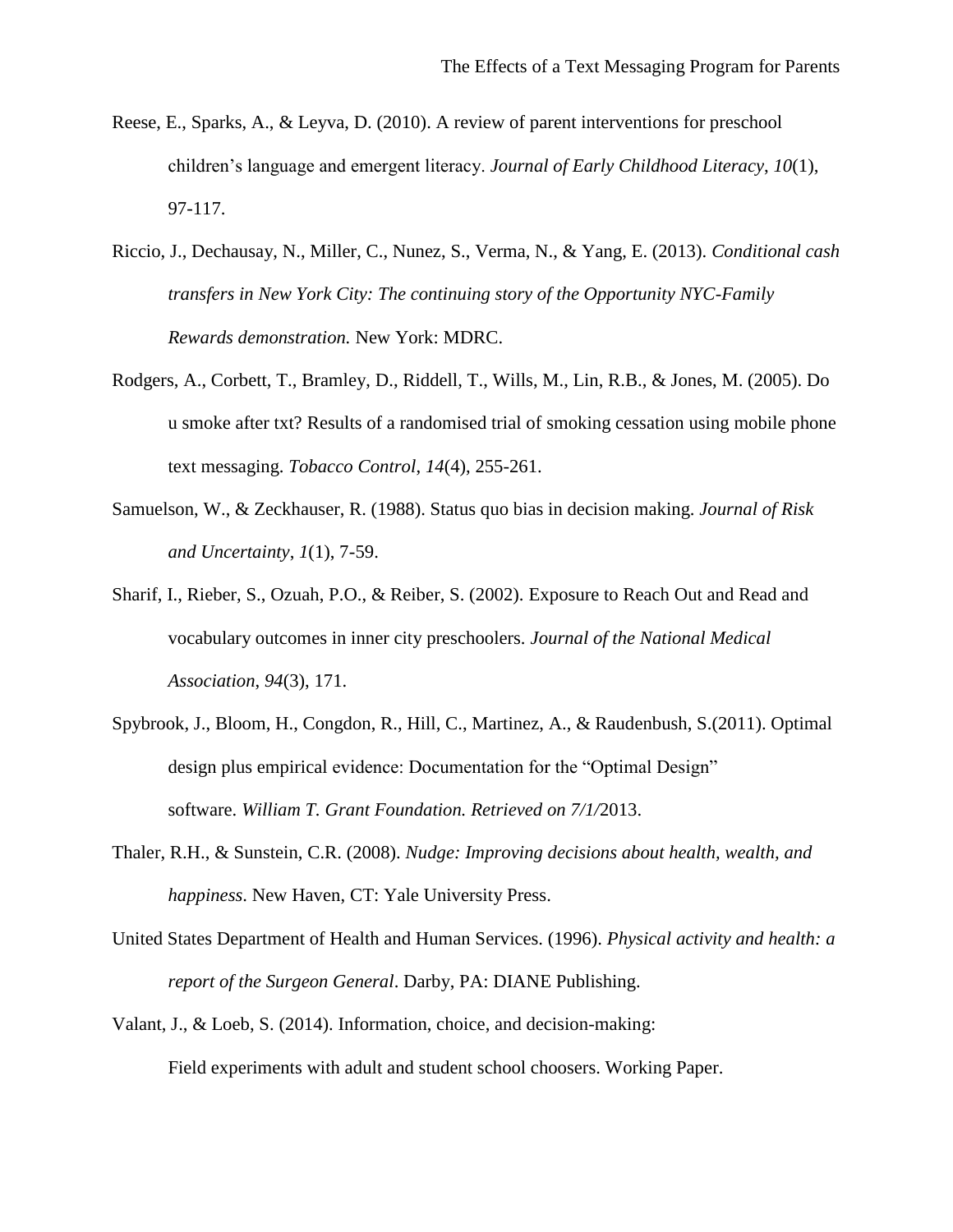- Whitehurst, G.J., Epstein, J.N., Angell, A.L., Payne, A.C., Crone, D.A., & Fischel, J. E. (1994). Outcomes of an emergent literacy intervention in Head Start. *Journal of Educational Psychology*, *86*(4), 542.
- Yoon, K.H., & Kim, H.S. (2008). A short message service by cellular phone in type 2 diabetic patients for 12 months. *Diabetes Research and Clinical Practice*, *79*(2), 256-261.
- Zickuhr, K., & Smith, A. (2012). Digital differences. *Pew Internet & American Life Project*, *13*.
- Zuckerman, B. (2009). Promoting early literacy in pediatric practice: twenty years of Reach Out and Read. *Pediatrics*, *124*(6), 1660-1665.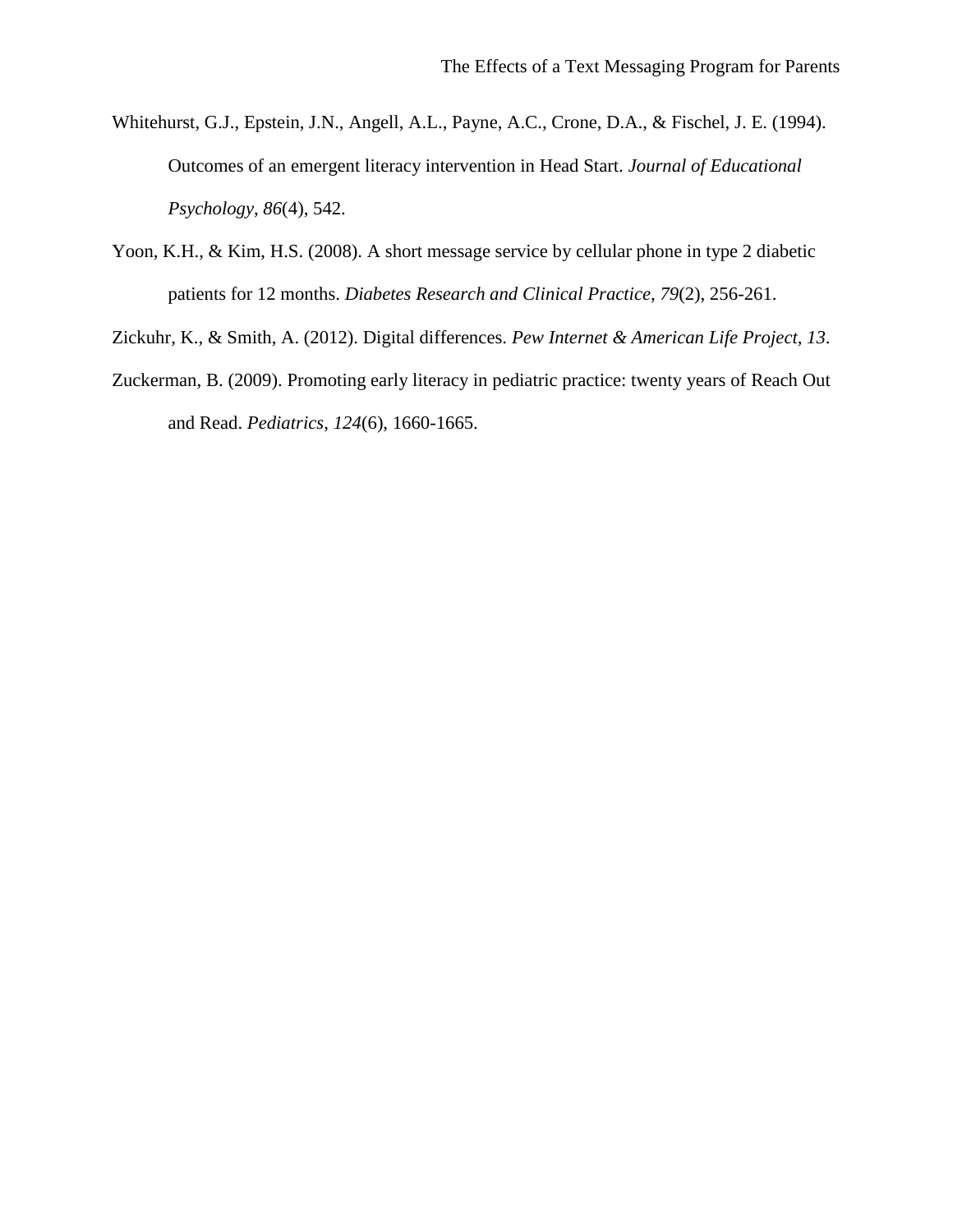# **Tables and Figures**

Table 1

*Sample summary statistics*

| Panel A: Children                                                  | Mean  | Std. Dev. | Min  | Max  |
|--------------------------------------------------------------------|-------|-----------|------|------|
| Female                                                             | 0.47  |           |      |      |
| Hispanic                                                           | 0.34  |           |      |      |
| Chinese                                                            | 0.29  |           |      |      |
| <b>Black</b>                                                       | 0.15  |           |      |      |
| White                                                              | 0.10  |           |      |      |
| Age in years (fall)                                                | 4.33  | 0.29      | 3.84 | 4.88 |
| Parent rating of letter knowledge (fall)                           | 2.88  | 0.92      | 1    | 4    |
| Parent rating of letter sounds knowledge (fall)                    | 3.05  | 1.15      | 1    | 5    |
| Parent rating of rhyming skills (fall)                             | 2.90  | 1.19      | 1    | 5    |
| Parent rating of how often child ask to be read to per week (fall) | 2.96  | 0.89      | 1    | 4    |
| $N=$                                                               | 440   |           |      |      |
| Panel B: Parents                                                   |       |           |      |      |
| Age in years (fall)                                                | 34.24 | 5.53      | 20   | 57   |
| Has less than a bachelor's degree                                  | 0.78  |           |      |      |
| Received texts in English                                          | 0.54  |           |      |      |
| Received texts in Spanish                                          | 0.25  |           |      |      |
| Received texts in Chinese                                          | 0.22  |           |      |      |
| Has an unlimited text messaging plan                               | 0.80  |           |      |      |
| How many times per week parent reads for pleasure (fall)           | 2.55  | 0.87      | 1    | 4    |
| How many times per week parent tells a story to child (fall)       | 2.85  | 0.84      | 1    | 4    |
| How many times per week parent sings to child (fall)               | 2.92  | 0.82      | 1    | 4    |
| How many times per week parent reads to child (fall)               | 2.98  | 0.82      | 1    | 4    |
| $N =$                                                              | 440   |           |      |      |

*Notes.* Parents rated the letter knowledge of their child in one of four categories: 1=The child knows no letters, 2=Some, 3=Most, 4=All. Parents rated how well their child can produce letter sounds and rhyme in one of five categories: 1=Not at all, 2=Not very well, 3=Somewhat well, 4=Well, 5=Very Well. Answer options for weekly parental activities and how often the child asks to be read to include: 1=Not at all, 2=Once or twice per week, 3=Three to six times, 4=Every day. Missing values set at the sample average.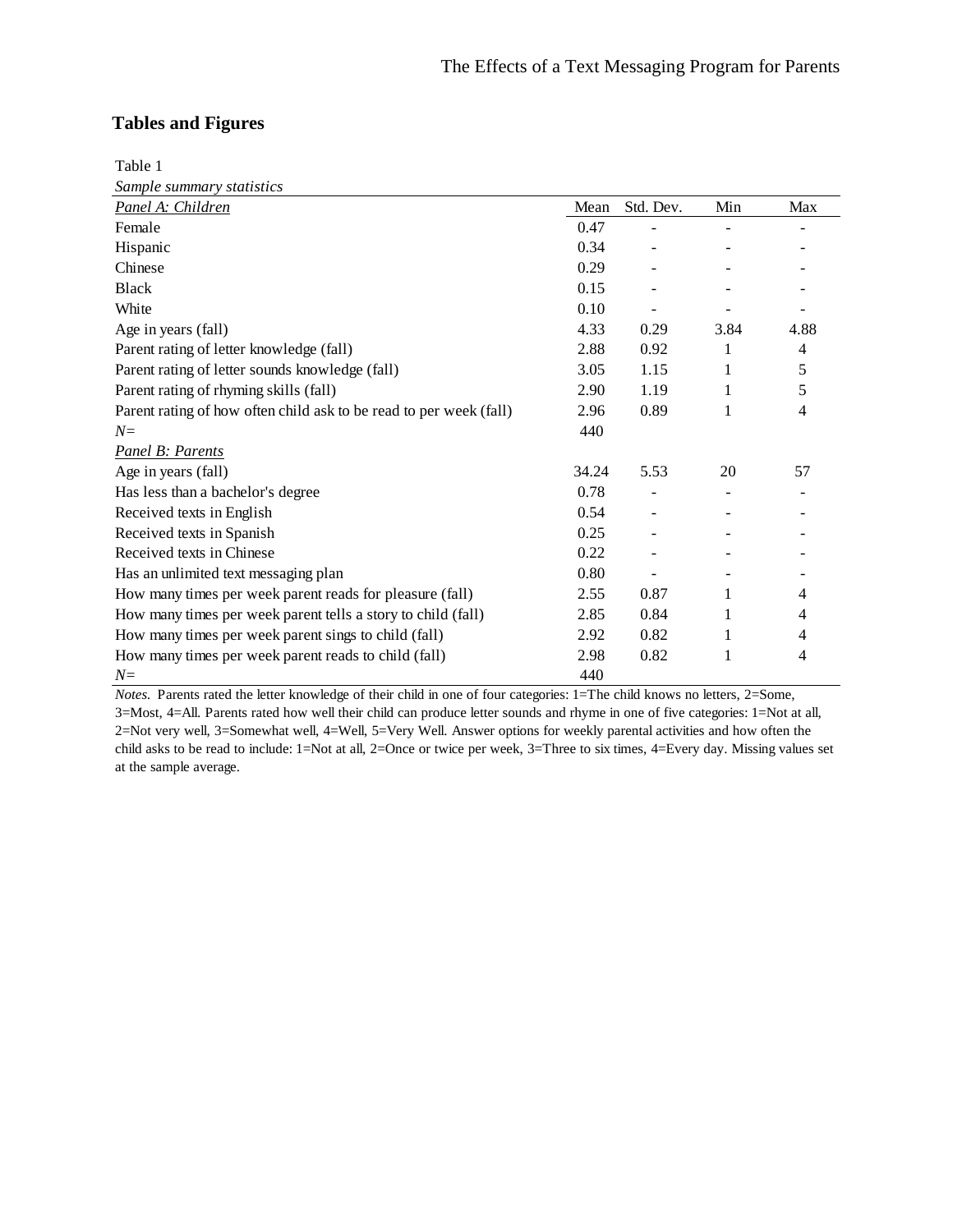*Randomization checks: the effect of treatment status on pre-treatment covariates (estimates reported in standard deviation units)*

|                                                                    | Treatment        |
|--------------------------------------------------------------------|------------------|
| Panel A: Child covariates                                          | effect estimates |
| Female                                                             | 1.047            |
|                                                                    | (0.240)          |
| Hispanic                                                           | 0.748            |
|                                                                    | (1.090)          |
| Chinese                                                            | 1.307            |
|                                                                    | (0.960)          |
| <b>Black</b>                                                       | 1.340            |
|                                                                    | (0.890)          |
| White                                                              | 0.772            |
|                                                                    | (0.740)          |
| Age in years (fall)                                                | 0.013            |
|                                                                    | (0.027)          |
| Parent rating of letter knowledge (fall)                           | 0.095            |
|                                                                    | (0.088)          |
| Parent rating of letter sounds knowledge (fall)                    | $-0.034$         |
|                                                                    | (0.115)          |
| Parent rating of rhyming skills (fall)                             | $-0.069$         |
|                                                                    | (0.122)          |
| Parent rating of how often child ask to be read to per week (fall) | $-0.205**$       |
|                                                                    | (0.090)          |
| Panel B: Parent covariates                                         |                  |
| Age in years (fall)                                                | $-0.475$         |
|                                                                    | (0.620)          |
| Has less than a bachelor's degree                                  | 0.889            |
|                                                                    | (0.450)          |
| Received texts in English                                          | 1.195            |
|                                                                    | (0.790)          |
| Received texts in Spanish                                          | 0.744            |
|                                                                    | (1.050)          |
| Received texts in Chinese                                          | 1.019            |
|                                                                    | (0.070)          |
| Has an unlimited text messaging plan                               | 0.768            |
|                                                                    | (1.000)          |
| How many times per week parent reads for pleasure (fall)           | $-0.002$         |
|                                                                    | (0.088)          |
| How many times per week parent tells a story to child (fall)       | $-0.008$         |
|                                                                    | (0.082)          |
| How many times per week parent sings to child (fall)               | 0.026            |
|                                                                    | (0.082)          |
| How many times per week parent reads to child (fall)               | $-0.032$         |
|                                                                    | (0.082)          |
| $N =$                                                              | 440              |
| Model inclusions:                                                  |                  |
| Site fixed effects                                                 | X                |

*Notes.* Estimates for binary variables such as female are reported as odds ratios (with z-statistics in parentheses). Statistical significance levels: \*p<0.10; \*\*p<0.05; \*\*\*p<0.01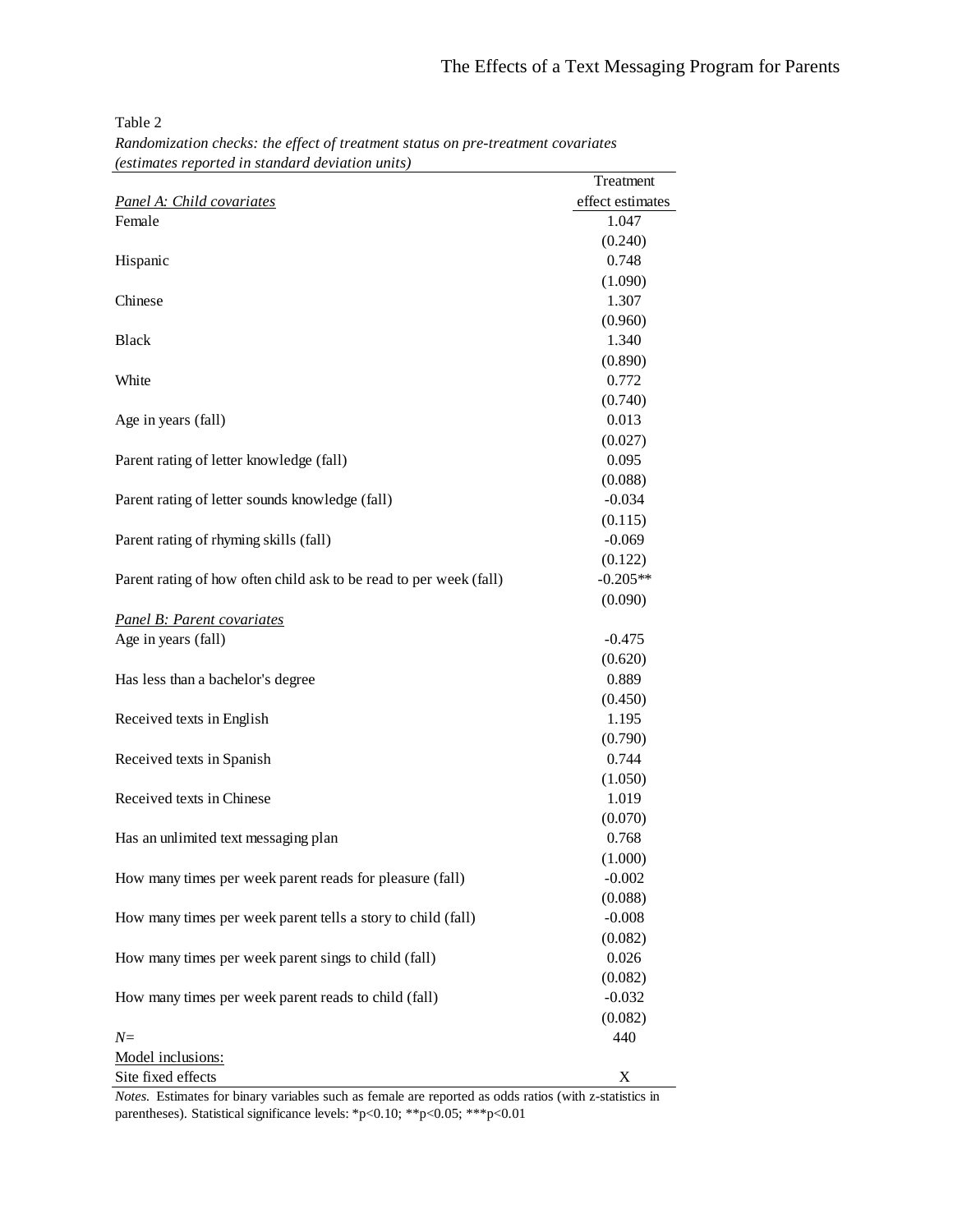*The effects of READY4K! on parents' home literacy activities (estimates reported in standard deviation units)*

| Panel A: Home literacy activities<br>Model 1<br>Model 2<br>Model 4<br>Model 3<br>$0.221*$<br>Told your child a story<br>0.035<br>0.100<br>0.198<br>(0.118)<br>(0.124)<br>(0.126)<br>(0.121)<br>$0.219*$<br>Pointed out two words that begin with the same sound to your child<br>0.180<br>0.141<br>0.186<br>(0.118)<br>(0.122)<br>(0.122)<br>(0.127)<br>0.184<br>0.158<br>$0.227*$<br>$0.234*$<br>Pointed out two words that rhyme to your child<br>(0.119)<br>(0.122)<br>(0.125)<br>(0.122)<br>0.198*<br>$0.231*$<br>$0.305**$<br>Recited a nursery rhyme to your child<br>0.174<br>(0.118)<br>(0.123)<br>(0.122)<br>(0.122)<br>$0.227*$<br>$0.331***$<br>$0.340***$<br>Looked at pictures in a book with your child<br>$0.240*$<br>(0.118)<br>(0.124)<br>(0.120)<br>(0.123)<br>$0.202*$<br>0.165<br>$0.243**$<br>$0.276**$<br>Showed your child the different parts of a book (e.g., cover, title, author, and pages)<br>(0.118)<br>(0.118)<br>(0.117)<br>(0.120)<br>$0.293**$<br>0.176<br>$0.205*$<br>$0.256**$<br>Played games or worked on puzzles with your child<br>(0.118)<br>(0.125)<br>(0.124)<br>(0.130)<br>Panel B: Home literacy activity composite variables<br>0.166<br>$0.249**$<br>$0.294**$<br>0.167<br>Global early literacy parenting composite variable<br>(0.125)<br>(0.128)<br>(0.123)<br>(0.127)<br>0.050<br>0.076<br>0.169<br>0.180<br>General early literacy activities composite variable<br>(0.125)<br>(0.129)<br>(0.122)<br>(0.125)<br>Specific early literacy activities composite variable<br>0.157<br>0.192<br>0.205<br>$0.243*$<br>(0.125)<br>(0.125)<br>(0.127)<br>(0.128)<br>287<br>287<br>287<br>$N =$<br>287<br>Model inclusions:<br>$\mathbf X$<br>X<br>X<br>Site fixed effects<br>$\mathbf X$<br>X<br>Imbalanced pre-treatment covariates<br>X<br>Additional pre-treatment covariates<br>$\sim$ $\sim$ $\sim$ $\sim$ $\sim$ | Treatment effect estimates |  |  |  |
|--------------------------------------------------------------------------------------------------------------------------------------------------------------------------------------------------------------------------------------------------------------------------------------------------------------------------------------------------------------------------------------------------------------------------------------------------------------------------------------------------------------------------------------------------------------------------------------------------------------------------------------------------------------------------------------------------------------------------------------------------------------------------------------------------------------------------------------------------------------------------------------------------------------------------------------------------------------------------------------------------------------------------------------------------------------------------------------------------------------------------------------------------------------------------------------------------------------------------------------------------------------------------------------------------------------------------------------------------------------------------------------------------------------------------------------------------------------------------------------------------------------------------------------------------------------------------------------------------------------------------------------------------------------------------------------------------------------------------------------------------------------------------------------------------------------------------------------------------------------------|----------------------------|--|--|--|
|                                                                                                                                                                                                                                                                                                                                                                                                                                                                                                                                                                                                                                                                                                                                                                                                                                                                                                                                                                                                                                                                                                                                                                                                                                                                                                                                                                                                                                                                                                                                                                                                                                                                                                                                                                                                                                                                    |                            |  |  |  |
|                                                                                                                                                                                                                                                                                                                                                                                                                                                                                                                                                                                                                                                                                                                                                                                                                                                                                                                                                                                                                                                                                                                                                                                                                                                                                                                                                                                                                                                                                                                                                                                                                                                                                                                                                                                                                                                                    |                            |  |  |  |
|                                                                                                                                                                                                                                                                                                                                                                                                                                                                                                                                                                                                                                                                                                                                                                                                                                                                                                                                                                                                                                                                                                                                                                                                                                                                                                                                                                                                                                                                                                                                                                                                                                                                                                                                                                                                                                                                    |                            |  |  |  |
|                                                                                                                                                                                                                                                                                                                                                                                                                                                                                                                                                                                                                                                                                                                                                                                                                                                                                                                                                                                                                                                                                                                                                                                                                                                                                                                                                                                                                                                                                                                                                                                                                                                                                                                                                                                                                                                                    |                            |  |  |  |
|                                                                                                                                                                                                                                                                                                                                                                                                                                                                                                                                                                                                                                                                                                                                                                                                                                                                                                                                                                                                                                                                                                                                                                                                                                                                                                                                                                                                                                                                                                                                                                                                                                                                                                                                                                                                                                                                    |                            |  |  |  |
|                                                                                                                                                                                                                                                                                                                                                                                                                                                                                                                                                                                                                                                                                                                                                                                                                                                                                                                                                                                                                                                                                                                                                                                                                                                                                                                                                                                                                                                                                                                                                                                                                                                                                                                                                                                                                                                                    |                            |  |  |  |
|                                                                                                                                                                                                                                                                                                                                                                                                                                                                                                                                                                                                                                                                                                                                                                                                                                                                                                                                                                                                                                                                                                                                                                                                                                                                                                                                                                                                                                                                                                                                                                                                                                                                                                                                                                                                                                                                    |                            |  |  |  |
|                                                                                                                                                                                                                                                                                                                                                                                                                                                                                                                                                                                                                                                                                                                                                                                                                                                                                                                                                                                                                                                                                                                                                                                                                                                                                                                                                                                                                                                                                                                                                                                                                                                                                                                                                                                                                                                                    |                            |  |  |  |
|                                                                                                                                                                                                                                                                                                                                                                                                                                                                                                                                                                                                                                                                                                                                                                                                                                                                                                                                                                                                                                                                                                                                                                                                                                                                                                                                                                                                                                                                                                                                                                                                                                                                                                                                                                                                                                                                    |                            |  |  |  |
|                                                                                                                                                                                                                                                                                                                                                                                                                                                                                                                                                                                                                                                                                                                                                                                                                                                                                                                                                                                                                                                                                                                                                                                                                                                                                                                                                                                                                                                                                                                                                                                                                                                                                                                                                                                                                                                                    |                            |  |  |  |
|                                                                                                                                                                                                                                                                                                                                                                                                                                                                                                                                                                                                                                                                                                                                                                                                                                                                                                                                                                                                                                                                                                                                                                                                                                                                                                                                                                                                                                                                                                                                                                                                                                                                                                                                                                                                                                                                    |                            |  |  |  |
|                                                                                                                                                                                                                                                                                                                                                                                                                                                                                                                                                                                                                                                                                                                                                                                                                                                                                                                                                                                                                                                                                                                                                                                                                                                                                                                                                                                                                                                                                                                                                                                                                                                                                                                                                                                                                                                                    |                            |  |  |  |
|                                                                                                                                                                                                                                                                                                                                                                                                                                                                                                                                                                                                                                                                                                                                                                                                                                                                                                                                                                                                                                                                                                                                                                                                                                                                                                                                                                                                                                                                                                                                                                                                                                                                                                                                                                                                                                                                    |                            |  |  |  |
|                                                                                                                                                                                                                                                                                                                                                                                                                                                                                                                                                                                                                                                                                                                                                                                                                                                                                                                                                                                                                                                                                                                                                                                                                                                                                                                                                                                                                                                                                                                                                                                                                                                                                                                                                                                                                                                                    |                            |  |  |  |
|                                                                                                                                                                                                                                                                                                                                                                                                                                                                                                                                                                                                                                                                                                                                                                                                                                                                                                                                                                                                                                                                                                                                                                                                                                                                                                                                                                                                                                                                                                                                                                                                                                                                                                                                                                                                                                                                    |                            |  |  |  |
|                                                                                                                                                                                                                                                                                                                                                                                                                                                                                                                                                                                                                                                                                                                                                                                                                                                                                                                                                                                                                                                                                                                                                                                                                                                                                                                                                                                                                                                                                                                                                                                                                                                                                                                                                                                                                                                                    |                            |  |  |  |
|                                                                                                                                                                                                                                                                                                                                                                                                                                                                                                                                                                                                                                                                                                                                                                                                                                                                                                                                                                                                                                                                                                                                                                                                                                                                                                                                                                                                                                                                                                                                                                                                                                                                                                                                                                                                                                                                    |                            |  |  |  |
|                                                                                                                                                                                                                                                                                                                                                                                                                                                                                                                                                                                                                                                                                                                                                                                                                                                                                                                                                                                                                                                                                                                                                                                                                                                                                                                                                                                                                                                                                                                                                                                                                                                                                                                                                                                                                                                                    |                            |  |  |  |
|                                                                                                                                                                                                                                                                                                                                                                                                                                                                                                                                                                                                                                                                                                                                                                                                                                                                                                                                                                                                                                                                                                                                                                                                                                                                                                                                                                                                                                                                                                                                                                                                                                                                                                                                                                                                                                                                    |                            |  |  |  |
|                                                                                                                                                                                                                                                                                                                                                                                                                                                                                                                                                                                                                                                                                                                                                                                                                                                                                                                                                                                                                                                                                                                                                                                                                                                                                                                                                                                                                                                                                                                                                                                                                                                                                                                                                                                                                                                                    |                            |  |  |  |
|                                                                                                                                                                                                                                                                                                                                                                                                                                                                                                                                                                                                                                                                                                                                                                                                                                                                                                                                                                                                                                                                                                                                                                                                                                                                                                                                                                                                                                                                                                                                                                                                                                                                                                                                                                                                                                                                    |                            |  |  |  |
|                                                                                                                                                                                                                                                                                                                                                                                                                                                                                                                                                                                                                                                                                                                                                                                                                                                                                                                                                                                                                                                                                                                                                                                                                                                                                                                                                                                                                                                                                                                                                                                                                                                                                                                                                                                                                                                                    |                            |  |  |  |
|                                                                                                                                                                                                                                                                                                                                                                                                                                                                                                                                                                                                                                                                                                                                                                                                                                                                                                                                                                                                                                                                                                                                                                                                                                                                                                                                                                                                                                                                                                                                                                                                                                                                                                                                                                                                                                                                    |                            |  |  |  |
|                                                                                                                                                                                                                                                                                                                                                                                                                                                                                                                                                                                                                                                                                                                                                                                                                                                                                                                                                                                                                                                                                                                                                                                                                                                                                                                                                                                                                                                                                                                                                                                                                                                                                                                                                                                                                                                                    |                            |  |  |  |
|                                                                                                                                                                                                                                                                                                                                                                                                                                                                                                                                                                                                                                                                                                                                                                                                                                                                                                                                                                                                                                                                                                                                                                                                                                                                                                                                                                                                                                                                                                                                                                                                                                                                                                                                                                                                                                                                    |                            |  |  |  |
|                                                                                                                                                                                                                                                                                                                                                                                                                                                                                                                                                                                                                                                                                                                                                                                                                                                                                                                                                                                                                                                                                                                                                                                                                                                                                                                                                                                                                                                                                                                                                                                                                                                                                                                                                                                                                                                                    |                            |  |  |  |
|                                                                                                                                                                                                                                                                                                                                                                                                                                                                                                                                                                                                                                                                                                                                                                                                                                                                                                                                                                                                                                                                                                                                                                                                                                                                                                                                                                                                                                                                                                                                                                                                                                                                                                                                                                                                                                                                    |                            |  |  |  |

*Note.* Statistical significance levels: \*p<0.10; \*\*p<0.05; \*\*\*p<0.01

Table 4

*The effects of READY4K! on parental involvement (estimates reported in standard deviation units)*

|                                                          | Treatment effect estimates |           |           |          |  |
|----------------------------------------------------------|----------------------------|-----------|-----------|----------|--|
| Teachers' ratings of how often parents ask them about:   | Model 1                    | Model 2   | Model 3   | Model 4  |  |
| How the child gets along with others                     | 0.119                      | $0.224**$ | $0.226**$ | $0.192*$ |  |
|                                                          | (0.109)                    | (0.092)   | (0.092)   | (0.098)  |  |
| What their child is doing in school                      | 0.031                      | $0.168*$  | $0.166*$  | $0.160*$ |  |
|                                                          | (0.107)                    | (0.086)   | (0.089)   | (0.091)  |  |
| What they can do at home to help the child learn to read | $-0.009$                   | $0.129*$  | $0.132*$  | $0.129*$ |  |
|                                                          | (0.096)                    | (0.075)   | (0.074)   | (0.074)  |  |
| $N=$                                                     | 254                        | 254       | 254       | 254      |  |
| Model inclusions:                                        |                            |           |           |          |  |
| Site fixed effects                                       |                            | X         | X         | X        |  |
| Imbalanced pre-treatment covariates                      |                            |           | X         | X        |  |
| Additional pre-treatment covariates                      |                            |           |           | X        |  |

*Notes.* Standard errors clustered at the teacher level. Statistical significance levels: \*p<0.10; \*\*p<0.05; \*\*\*p<0.01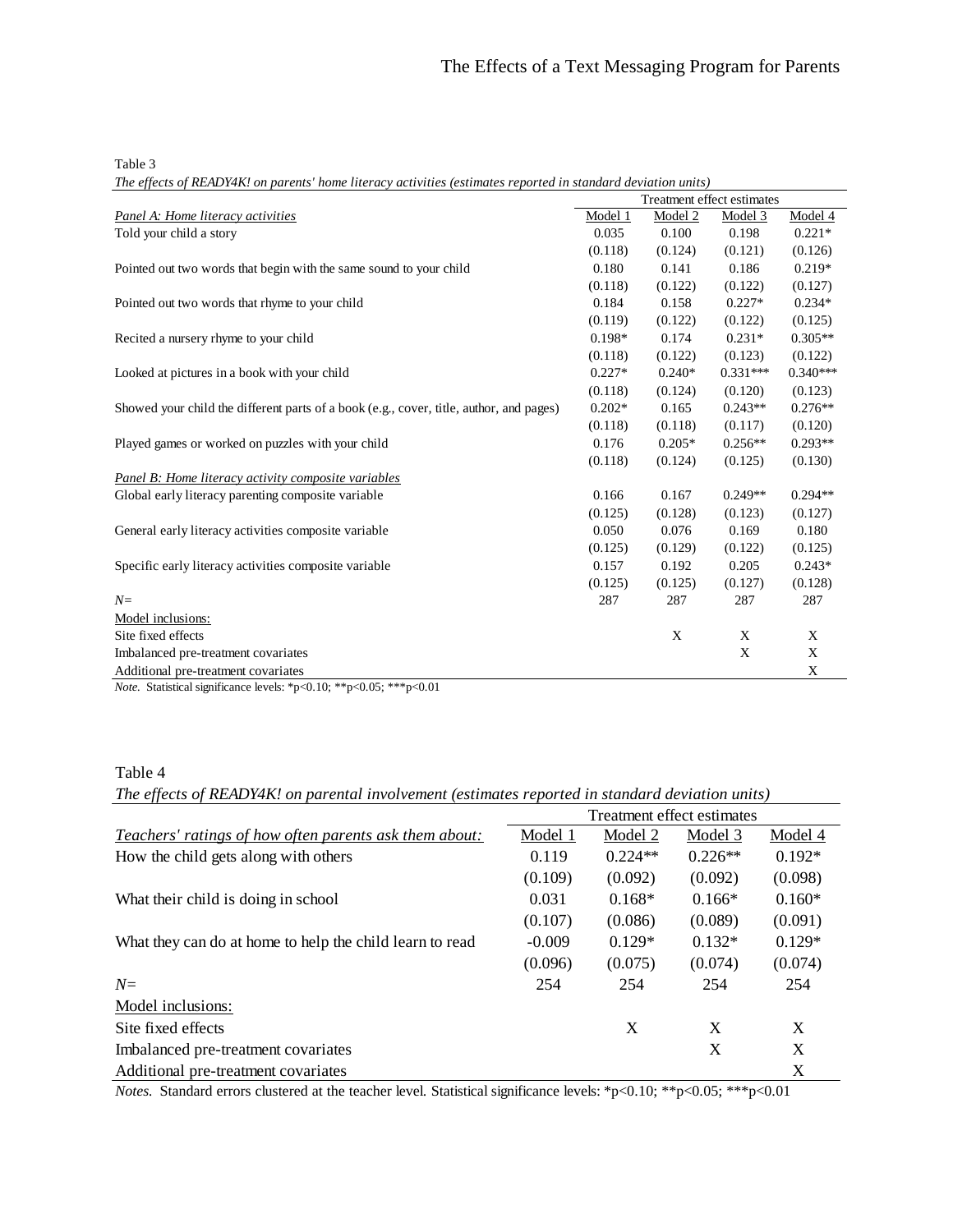Table 5

*The effects of READY4K! on children's spring early literacy assessment scores (estimates reported in standard deviation units)*

|                                                                            |              | Upper-case | Lower-case |               | Beginning   | Print & word | Rhyme     | Summed    |
|----------------------------------------------------------------------------|--------------|------------|------------|---------------|-------------|--------------|-----------|-----------|
| Panel A: All students                                                      | Name Writing | letters    | letters    | Letter sounds | word sounds | awareness    | awareness | Score     |
| Treatment effect estimate                                                  | $-0.042$     | $-0.007$   | $0.205*$   | $0.344***$    | $-0.067$    | 0.067        | $-0.052$  | $-0.045$  |
|                                                                            | (0.104)      | (0.088)    | (0.122)    | (0.113)       | (0.100)     | (0.099)      | (0.095)   | (0.091)   |
| $N=$                                                                       | 382          | 383        | 286        | 272           | 368         | 373          | 365       | 344       |
| Panel B: Students who progressed to lower-case letters                     |              |            |            |               |             |              |           |           |
| Treatment effect estimate                                                  | 0.054        | $0.291**$  | $0.205*$   | $0.344***$    | 0.023       | 0.153        | $-0.035$  | $0.260**$ |
|                                                                            | (0.109)      | (0.121)    | (0.122)    | (0.113)       | (0.126)     | (0.120)      | (0.114)   | (0.117)   |
| $N=$                                                                       | 284          | 286        | 286        | 272           | 272         | 278          | 272       | 256       |
| Panel C: Students who progressed to letter sounds                          |              |            |            |               |             |              |           |           |
| Treatment effect estimate                                                  | 0.025        | $0.263**$  | 0.130      | $0.344***$    | 0.023       | 0.172        | $-0.003$  | $0.260**$ |
|                                                                            | (0.112)      | (0.124)    | (0.126)    | (0.113)       | (0.128)     | (0.125)      | (0.117)   | (0.117)   |
| $N=$                                                                       | 270          | 272        | 272        | 272           | 267         | 265          | 261       | 256       |
| Model inclusions:                                                          |              |            |            |               |             |              |           |           |
| Site fixed effects                                                         | X            | X          | X          | X             | X           | X            | X         | X         |
| Imbalanced pre-treatment covariates                                        | X            | X          | X          | X             | X           | X            | X         | X         |
| Additional pre-treatment covariates                                        | X            | X          | X          | X             | Χ           | Χ            | X         | Χ         |
| <i>Note.</i> Statistical significance levels: *p<0.10; **p<0.05; ***p<0.01 |              |            |            |               |             |              |           |           |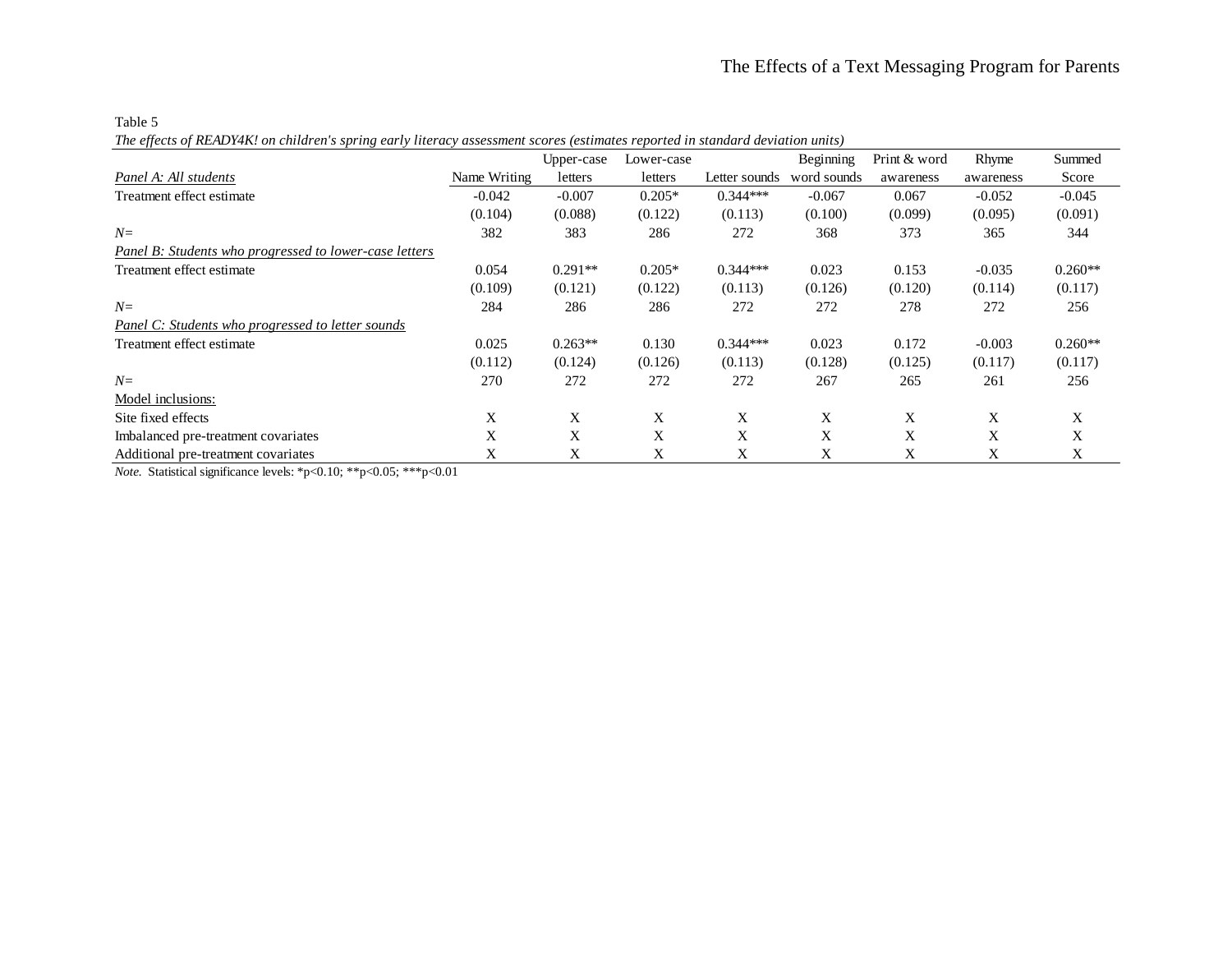*The heterogeneous effects of READY4K! on different types of parents (estimates reported in standard deviation units)*

|                                           | Global early       | General early       | Specific early      | Asks teacher how | Asks teacher what | Asks teacher for    |
|-------------------------------------------|--------------------|---------------------|---------------------|------------------|-------------------|---------------------|
|                                           | literacy parenting | literacy activities | literacy activities | child gets along | child is doing in | tips on helping     |
| Heterogeneous treatment effect estimates: | composite variable | composite           | composite           | with others      | school            | child learn to read |
| Black parent x treatment status           | 0.051              | $-0.514$            | 0.276               | $-0.015$         | $-0.014$          | $-0.161$            |
|                                           | (0.328)            | (0.328)             | (0.322)             | (0.349)          | (0.320)           | (0.309)             |
| Hispanic parent x treatment status        | 0.055              | 0.372               | $-0.665**$          | $0.378**$        | $0.496**$         | 0.154               |
|                                           | (0.296)            | (0.296)             | (0.287)             | (0.180)          | (0.192)           | (0.194)             |
| Chinese parent x treatment status         | $-0.237$           | $-0.158$            | 0.063               | $-0.446*$        | $-0.419**$        | $-0.244$            |
|                                           | (0.275)            | (0.277)             | (0.271)             | (0.245)          | (0.193)           | (0.192)             |
| $N=$                                      | 287                | 287                 | 287                 | 287              | 287               | 287                 |
| Model inclusions:                         |                    |                     |                     |                  |                   |                     |
| Site fixed effects                        | X                  | X                   | X                   | X                | X                 | X                   |
| Imbalanced pre-treatment covariates       | X                  | X                   | X                   | X                | X                 | X                   |
| Additional pre-treatment covariates       | X                  | X                   | X                   | X                | X                 | X                   |

*Notes*. The coefficients on interaction terms come from separate models. We estimated a different model for each heterogeneous effect of interest. Statistical significance levels: \*p<0.10; \*\*p<0.05; \*\*\*p<0.01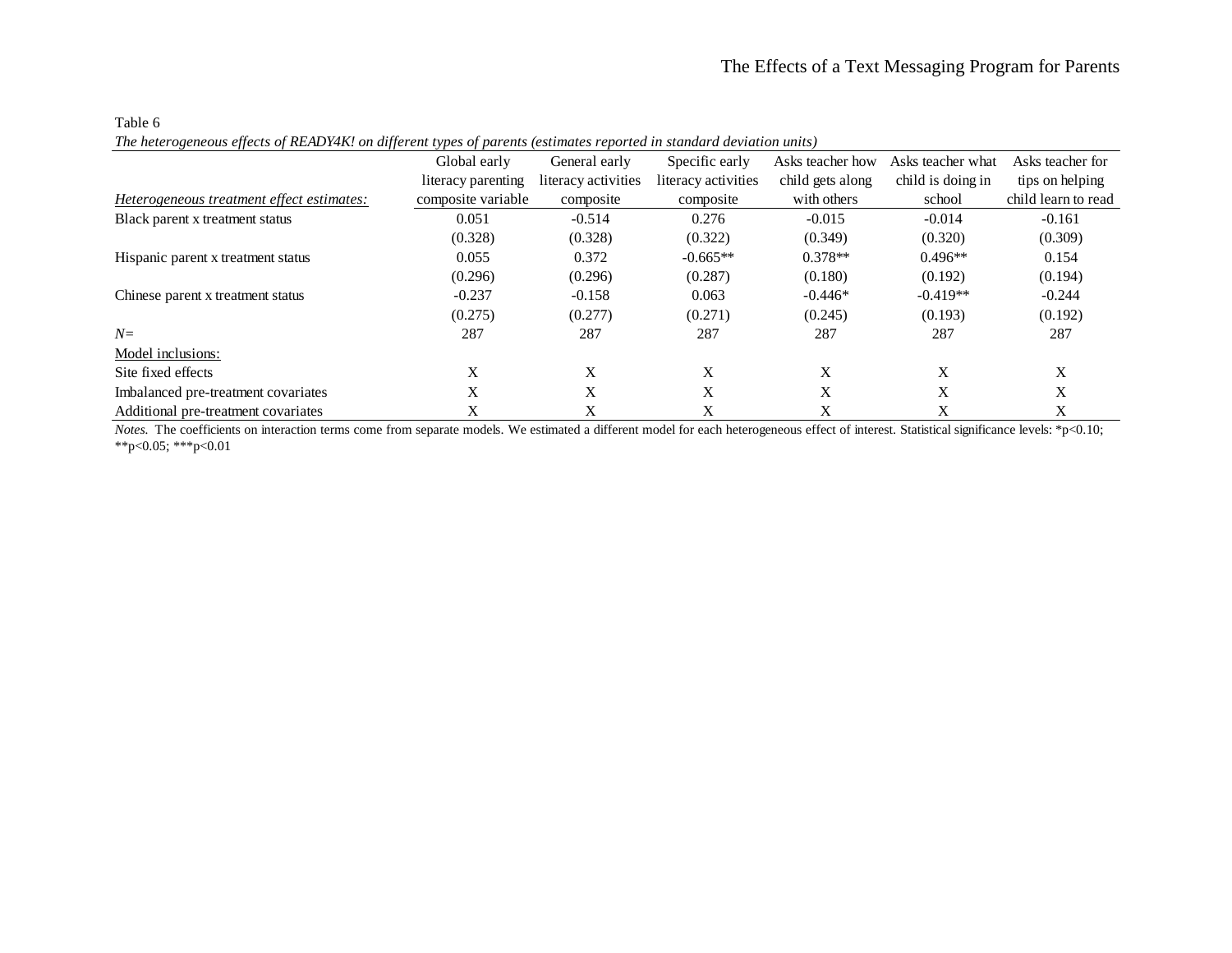Table 7

*The heterogeneous effects of READY4K! on different types of students (estimates reported in standard deviation units)*

|                                                        |              | Upper-case | Lower-case  |               | Beginning   | Print & word | Rhyme     | Summed   |
|--------------------------------------------------------|--------------|------------|-------------|---------------|-------------|--------------|-----------|----------|
| Panel A: All students                                  | Name Writing | letters    | letters     | Letter sounds | word sounds | awareness    | awareness | Score    |
| Black x treatment status                               | $-0.105$     | $-0.024$   | 0.299       | $0.568*$      | 0.193       | 0.032        | $-0.135$  | $-0.032$ |
|                                                        | (0.319)      | (0.277)    | (0.367)     | (0.342)       | (0.315)     | (0.323)      | (0.309)   | (0.299)  |
| Hispanic x treatment status                            | 0.242        | 0.019      | 0.269       | $-0.275$      | $-0.178$    | $-0.108$     | 0.257     | $-0.078$ |
|                                                        | (0.216)      | (0.187)    | (0.275)     | (0.258)       | (0.212)     | (0.214)      | (0.201)   | (0.191)  |
| Chinese x treatment status                             | $-0.174$     | 0.017      | $-0.589**$  | 0.292         | 0.028       | 0.293        | $-0.053$  | 0.184    |
|                                                        | (0.220)      | (0.192)    | (0.241)     | (0.232)       | (0.218)     | (0.216)      | (0.207)   | (0.203)  |
| $N=$                                                   | 382          | 383        | 286         | 272           | 368         | 373          | 365       | 344      |
| Panel B: Students who progressed to lower-case letters |              |            |             |               |             |              |           |          |
| Black x treatment status                               | $-0.364$     | 0.193      | 0.299       | $0.568*$      | 0.465       | 0.231        | $-0.051$  | 0.395    |
|                                                        | (0.332)      | (0.368)    | (0.367)     | (0.342)       | (0.386)     | (0.373)      | (0.352)   | (0.356)  |
| Hispanic x treatment status                            | 0.374        | $0.480*$   | 0.269       | $-0.275$      | $-0.301$    | $-0.178$     | 0.341     | $-0.050$ |
|                                                        | (0.245)      | (0.275)    | (0.275)     | (0.258)       | (0.286)     | (0.275)      | (0.259)   | (0.262)  |
| Chinese x treatment status                             | $-0.335$     | $-0.512**$ | $-0.589**$  | 0.292         | $-0.055$    | 0.233        | $-0.156$  | $-0.207$ |
|                                                        | (0.219)      | (0.243)    | (0.241)     | (0.232)       | (0.257)     | (0.245)      | (0.233)   | (0.240)  |
| $N=$                                                   | 284          | 286        | 286         | 272           | 272         | 278          | 272       | 256      |
| Panel C: Students who progressed to letter sounds      |              |            |             |               |             |              |           |          |
| Black x treatment status                               | $-0.444$     | 0.089      | 0.144       | $0.568*$      | 0.506       | 0.262        | $-0.068$  | 0.395    |
|                                                        | (0.337)      | (0.373)    | (0.376)     | (0.342)       | (0.388)     | (0.380)      | (0.357)   | (0.356)  |
| Hispanic x treatment status                            | 0.336        | 0.284      | 0.166       | $-0.275$      | $-0.328$    | $-0.221$     | 0.337     | $-0.050$ |
|                                                        | (0.250)      | (0.280)    | (0.282)     | (0.258)       | (0.286)     | (0.283)      | (0.264)   | (0.262)  |
| Chinese x treatment status                             | $-0.290$     | $-0.296$   | $-0.254$    | 0.292         | 0.011       | 0.233        | $-0.137$  | $-0.207$ |
|                                                        | (0.226)      | (0.250)    | (0.252)     | (0.232)       | (0.259)     | (0.256)      | (0.242)   | (0.240)  |
| $N=$                                                   | 270          | 272        | 272         | 272           | 267         | 265          | 261       | 256      |
| Model inclusions:                                      |              |            |             |               |             |              |           |          |
| Site fixed effects                                     | X            | X          | X           | $\mathbf X$   | X           | $\mathbf X$  | X         | X        |
| Imbalanced pre-treatment covariates                    | X            | X          | $\mathbf X$ | X             | X           | X            | X         | X        |
| Additional pre-treatment covariates                    | X            | X          | X           | X             | X           | X            | X         | X        |

*Note.* The coefficients on interaction terms come from separate models. We estimated a different model for each heterogeneous effect of interest. Statistical significance levels: \*p<0.10; \*\*p<0.05;  $***p<0.01$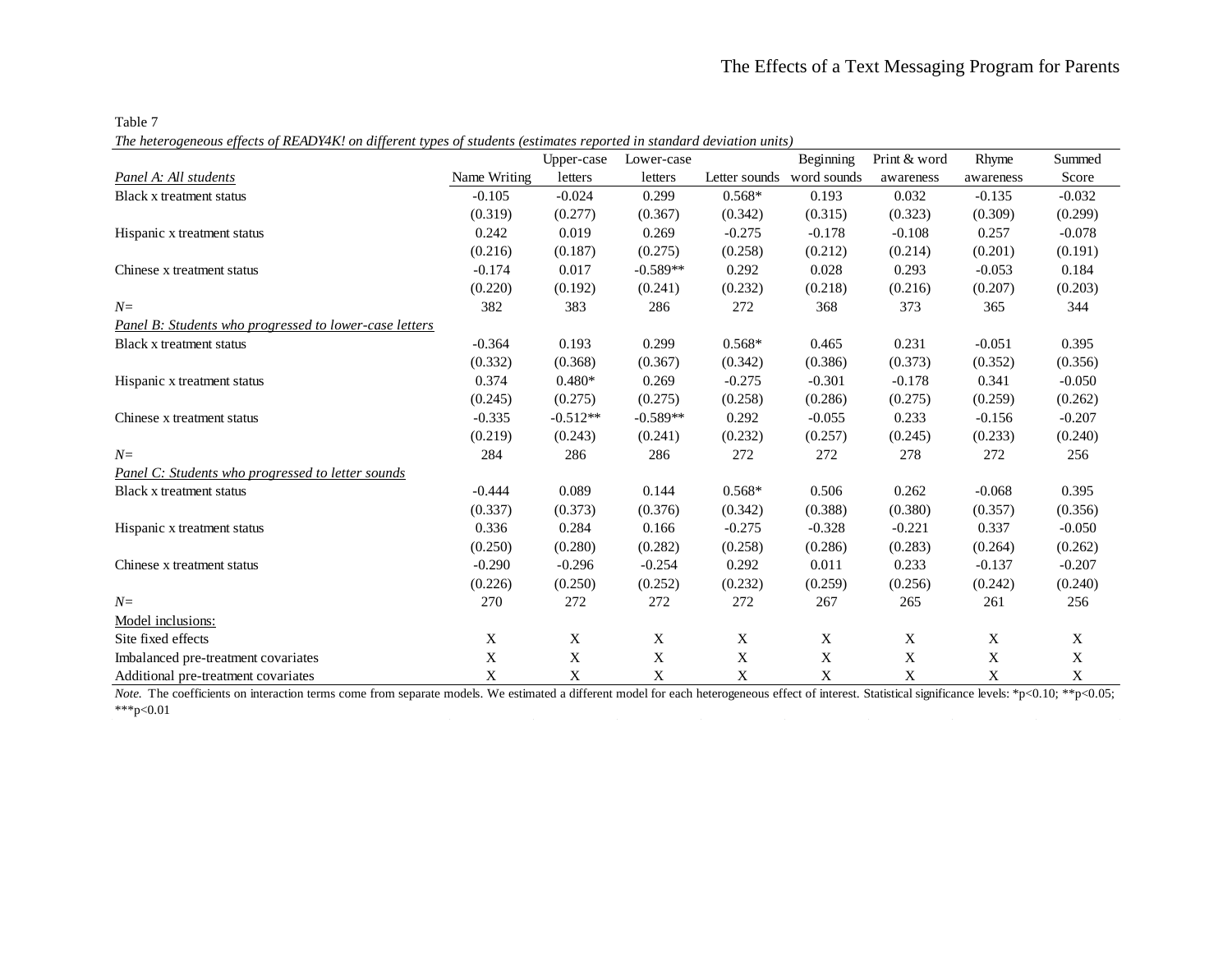Parent survey data 0.822 *The effects of treatment status on study attrition (estimates reported as odds ratios with z-statistics in parentheses)*

| T arvin sur ve y uam                                                               |         |
|------------------------------------------------------------------------------------|---------|
|                                                                                    | (1.070) |
| Teacher survey data on parental involvement                                        | 0.993   |
|                                                                                    | (0.030) |
| Child outcome data                                                                 | 1.098   |
|                                                                                    | (0.450) |
| $N=$                                                                               | 508     |
| Model inclusions:                                                                  |         |
| Site fixed effects                                                                 | X       |
| <i>Notes</i> We are missing site information for 11 students who left the district |         |

*Notes.* We are missing site information for 11 students who left the district before the start of the school year. Since we estimate logit models using site fixed effects, the sample size drops to 508 from 519 (the total number of study participants). Statistical significance levels: \*p<0.10; \*\*p<0.05; \*\*\*p< $\leq 0.01$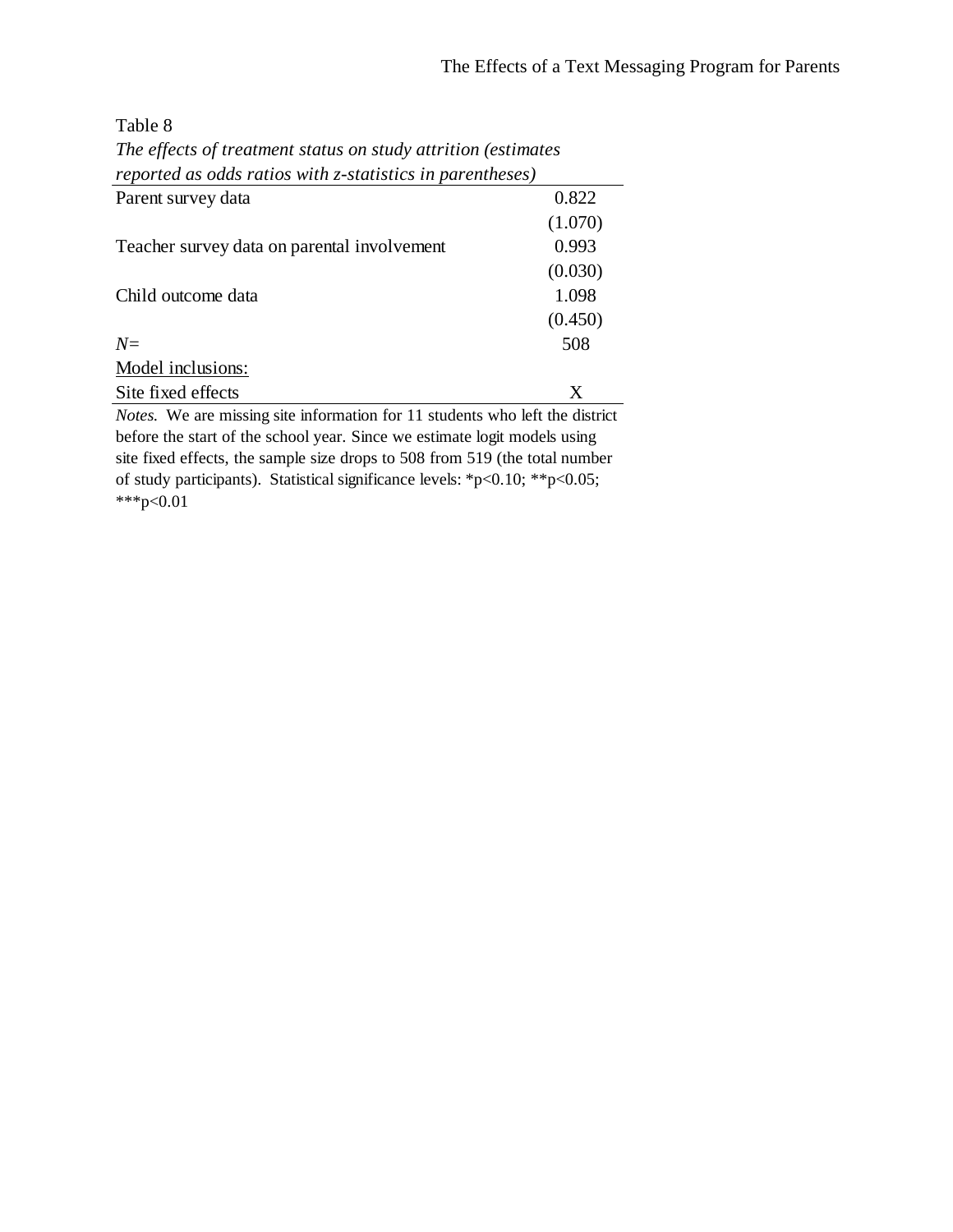| The differential effects of treatment status on attrition in teacher survey data on parental |         |
|----------------------------------------------------------------------------------------------|---------|
| involvement (estimates reported as odds ratios with z-statistics in parentheses)             |         |
| Parent age x treatment status                                                                | 1.040   |
|                                                                                              | (1.010) |
| Parent education x treatment status                                                          | 1.041   |
|                                                                                              | (0.240) |
| Received texts in English x treatment status                                                 | 0.988   |
|                                                                                              | (0.030) |
| Received texts in Spanish x treatment status                                                 | 0.828   |
|                                                                                              | (0.360) |
| Received texts in Chinese x treatment status                                                 | 1.212   |
|                                                                                              | (0.360) |
| Parent has unlimited texts x treatment status                                                | 1.419   |
|                                                                                              | (0.580) |
| Child is female x treatment status                                                           | 1.194   |
|                                                                                              | (0.340) |
| White x treatment status                                                                     | 0.653   |
|                                                                                              | (0.510) |
| Black x treatment status                                                                     | 0.375   |
|                                                                                              | (1.380) |
| Hispanic x treatment status                                                                  | 0.618   |
|                                                                                              | (0.910) |
| Chinese x treatment status                                                                   | 1.555   |
|                                                                                              | (0.850) |
| How many times per week parent reads for pleasure (fall) x treatment status                  | 0.714   |
|                                                                                              | (1.270) |
| How many times per week parent tells a story to child (fall) x treatment status              | 0.851   |
|                                                                                              | (0.570) |
| How many times per week parent sings to child (fall) x treatment status                      | 0.715   |
|                                                                                              | (1.230) |
| How many times per week parent reads to child (fall) x treatment status                      | 0.802   |
|                                                                                              | (0.800) |
| $N=$                                                                                         | 508     |
| Model inclusions:                                                                            |         |
| Site fixed effects                                                                           | X       |

*Notes.* We are missing site information for 11 students who left the district before the start of the school year. Since we estimate logit models using site fixed effects, the sample size drops to 508 from 519 (the total number of study participants). Statistical significance levels: \*p<0.10; \*\*p<0.05; \*\*\*p<0.01

 $\epsilon$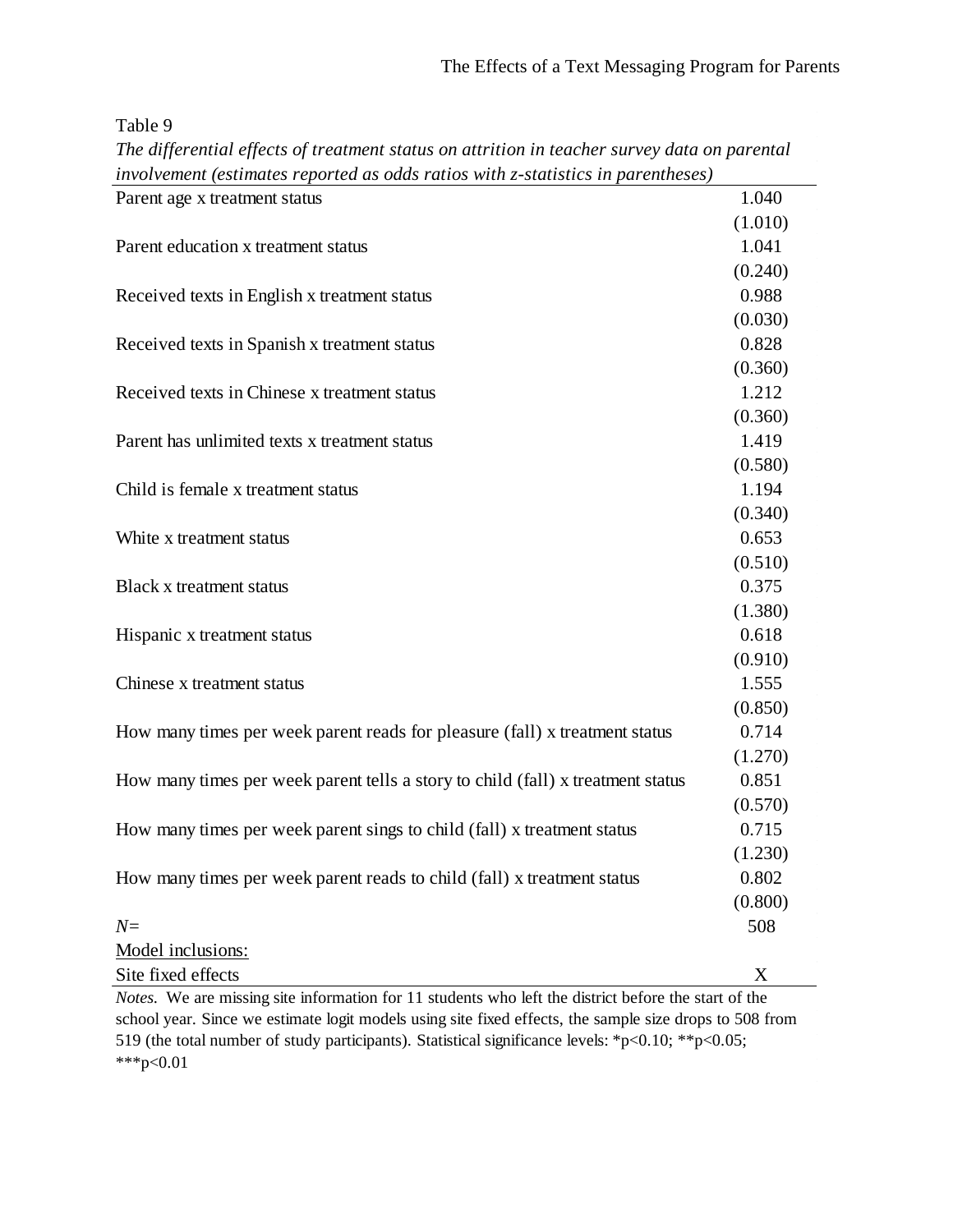(0.380)

| Table | -10 |
|-------|-----|
|-------|-----|

| The afflerential effects of treatment status on attrition in parent survey adia (estimates |          |
|--------------------------------------------------------------------------------------------|----------|
| reported as odds ratios with z-statistics in parentheses)                                  |          |
| Parent age x treatment status                                                              | 1.022    |
|                                                                                            | (0.650)  |
| Parent education x treatment status                                                        | 0.849    |
|                                                                                            | (1.190)  |
| Received texts in English x treatment status                                               | 1.012    |
|                                                                                            | (0.030)  |
| Received texts in Spanish x treatment status                                               | 1.599    |
|                                                                                            | (1.090)  |
| Received texts in Chinese x treatment status                                               | 0.597    |
|                                                                                            | (1.130)  |
| Parent has unlimited texts x treatment status                                              | 1.093    |
|                                                                                            | (0.180)  |
| Child is female x treatment status                                                         | 0.687    |
|                                                                                            | (0.940)  |
| White x treatment status                                                                   | $6.09**$ |
|                                                                                            | (2.400)  |
| Black x treatment status                                                                   | 0.822    |
|                                                                                            | (0.360)  |

| The differential effects of treatment status on attrition in parent survey data (estimates |  |
|--------------------------------------------------------------------------------------------|--|
| reported as odds ratios with z-statistics in parentheses)                                  |  |

Chinese x treatment status 0.430\*\*

| CHILLEST A LITRALITELLE STATUS                                                  | U.4.00  |
|---------------------------------------------------------------------------------|---------|
|                                                                                 | (1.970) |
| How many times per week parent reads for pleasure (fall) x treatment status     | 1.101   |
|                                                                                 | (0.450) |
| How many times per week parent tells a story to child (fall) x treatment status | 1.224   |
|                                                                                 | (0.900) |
| How many times per week parent sings to child (fall) x treatment status         | 0.916   |
|                                                                                 | (0.390) |
| How many times per week parent reads to child (fall) x treatment status         | 0.835   |
|                                                                                 | (0.800) |
| $N=$                                                                            | 508     |
| Model inclusions:                                                               |         |
|                                                                                 |         |

Hispanic x treatment status 1.166

Site fixed effects X *Notes.* We are missing site information for 11 students who left the district before the start of the school year. Since we estimate logit models using site fixed effects, the sample size drops to 508 from 519 (the total number of study participants). Statistical significance levels: \*p<0.10; \*\*p<0.05; \*\*\*p<0.01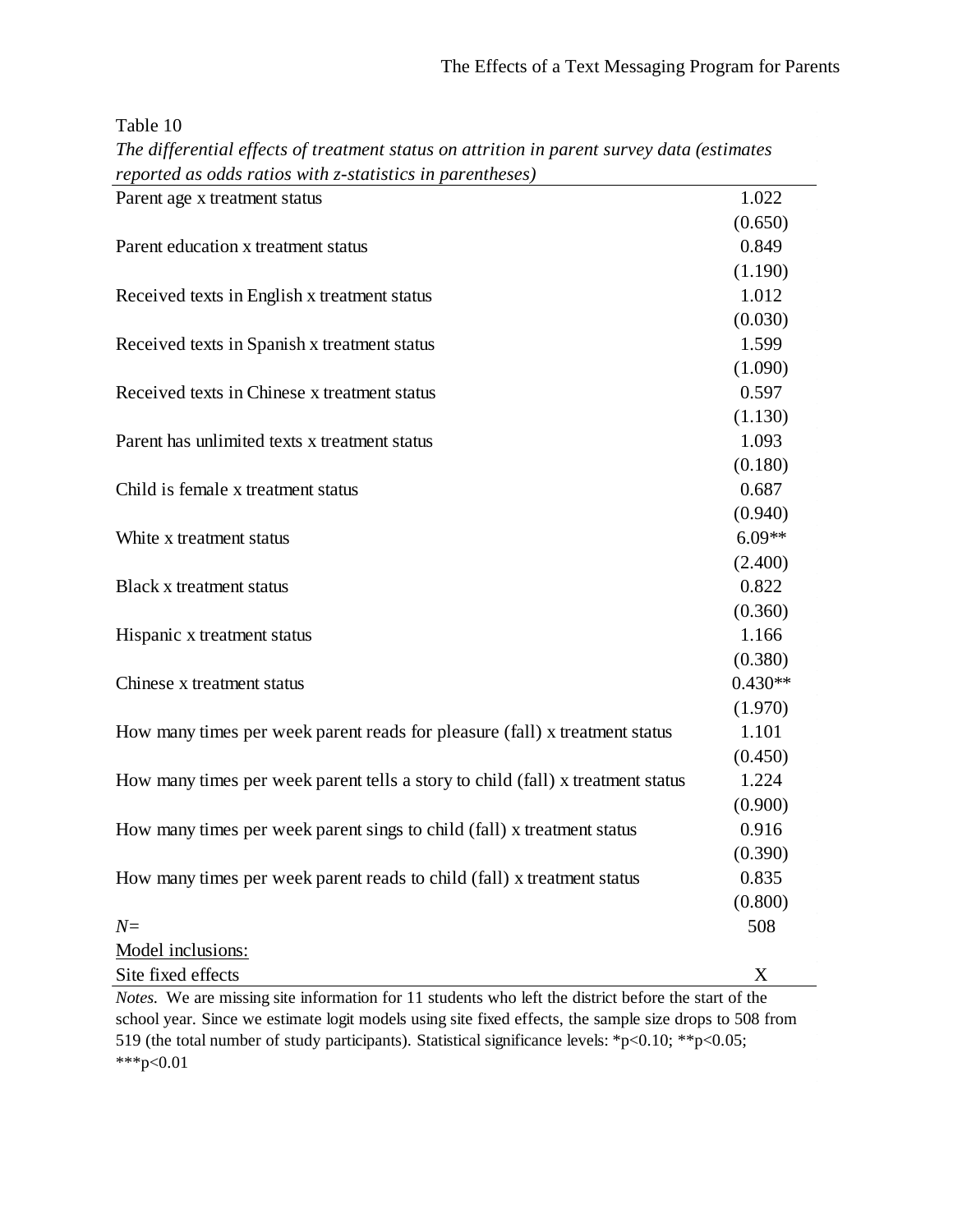| `able |  |  |
|-------|--|--|
|-------|--|--|

*The differential effects of treatment status on attrition in child outcome data (estimates reported as odds ratios with z-statistics in parentheses)*

| reported as outlished with $x$ statistics in parentileses                                                          |          |
|--------------------------------------------------------------------------------------------------------------------|----------|
| Parent age x treatment status                                                                                      | 0.973    |
|                                                                                                                    | (0.730)  |
| Parent education x treatment status                                                                                | 0.765    |
|                                                                                                                    | (1.540)  |
| Received texts in English x treatment status                                                                       | $0.432*$ |
|                                                                                                                    | (1.900)  |
| Received texts in Spanish x treatment status                                                                       | 1.503    |
|                                                                                                                    | (0.810)  |
| Received texts in Chinese x treatment status                                                                       | 2.690    |
|                                                                                                                    | (1.600)  |
| Parent has unlimited texts x treatment status                                                                      | 1.506    |
|                                                                                                                    | (0.710)  |
| Female x treatment status                                                                                          | 1.438    |
|                                                                                                                    | (0.690)  |
| White x treatment status                                                                                           | 0.526    |
|                                                                                                                    | (0.670)  |
| Black x treatment status                                                                                           | 0.641    |
|                                                                                                                    | (0.790)  |
| Hispanic x treatment status                                                                                        | 1.150    |
|                                                                                                                    | (0.270)  |
| Chinese x treatment status                                                                                         | 1.854    |
|                                                                                                                    | (0.990)  |
| Parent rating of child's letter knowledge (fall) x treatment status                                                | 0.926    |
|                                                                                                                    | (0.300)  |
| Parent rating of child's letter sounds knowledge (fall) x treatment status                                         | 0.913    |
|                                                                                                                    | (0.450)  |
| Parent rating of child's rhyming skills (fall) x treatment status                                                  | 1.019    |
|                                                                                                                    | (0.100)  |
| Parent rating of how often child ask to be read to per week (fall) x treatment status                              | 0.782    |
|                                                                                                                    | (1.030)  |
| $N=$                                                                                                               | 508      |
| Model inclusions:                                                                                                  |          |
| Site fixed effects                                                                                                 | X        |
| <i>Notes.</i> We are missing site information for 11 students who left the district before the start of the school |          |

*Notes.* We are missing site information for 11 students who left the district before the start of the school year. Since we estimate logit models using site fixed effects, the sample size drops to 508 from 519 (the total number of study participants). Statistical significance levels: \*p<0.10; \*\*p<0.05; \*\*\*p<0.01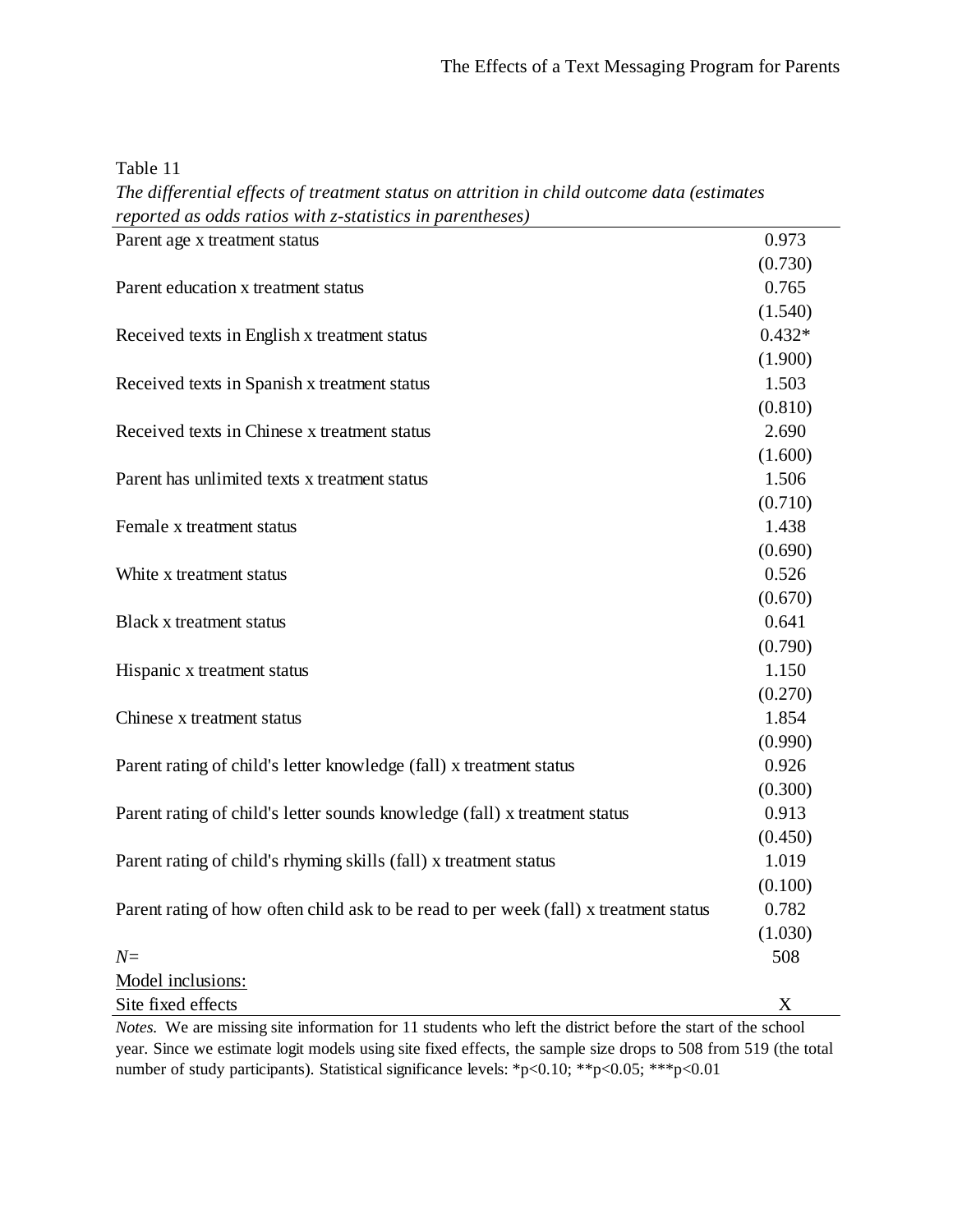*Robustness check: the effects of READY4K! on attriting and non-attriting students' spring early literacy assessment scores using predicted values for attriters (estimates reported in standard deviation units)*

|                                                                                                |              | Upper-case | Lower-case |               | Beginning   | Print & word | Rhyme     | Summed    |
|------------------------------------------------------------------------------------------------|--------------|------------|------------|---------------|-------------|--------------|-----------|-----------|
| Panel A: All students                                                                          | Name Writing | letters    | letters    | Letter sounds | word sounds | awareness    | awareness | Score     |
| Treatment effect estimate                                                                      | 0.010        | 0.046      | $0.175*$   | $0.255***$    | $-0.016$    | 0.049        | $-0.001$  | 0.029     |
|                                                                                                | (0.087)      | (0.076)    | (0.092)    | (0.086)       | (0.068)     | (0.062)      | (0.076)   | (0.077)   |
| $N=$                                                                                           | 510          | 511        | 414        | 400           | 496         | 501          | 493       | 472       |
| Panel B: Students who progressed to lower-case letters                                         |              |            |            |               |             |              |           |           |
| Treatment effect estimate                                                                      | 0.021        | $0.178**$  | $0.175*$   | $0.255***$    | 0.029       | 0.079        | 0.019     | $0.182**$ |
|                                                                                                | (0.093)      | (0.086)    | (0.092)    | (0.086)       | (0.066)     | (0.063)      | (0.087)   | (0.082)   |
| $N=$                                                                                           | 412          | 414        | 414        | 400           | 400         | 406          | 400       | 384       |
| Panel C: Students who progressed to letter sounds                                              |              |            |            |               |             |              |           |           |
| Treatment effect estimate                                                                      | 0.003        | $0.173**$  | 0.120      | $0.255***$    | 0.030       | 0.086        | 0.042     | $0.182**$ |
|                                                                                                | (0.095)      | (0.087)    | (0.093)    | (0.086)       | (0.066)     | (0.064)      | (0.089)   | (0.082)   |
| $N=$                                                                                           | 398          | 400        | 400        | 400           | 395         | 393          | 389       | 384       |
| Model inclusions:                                                                              |              |            |            |               |             |              |           |           |
| Site fixed effects                                                                             | X            | X          | X          | X             | X           | X            | X         | X         |
| Imbalanced pre-treatment covariates                                                            | X            | X          | X          | X             | X           | X            | X         | X         |
| Additional pre-treatment covariates                                                            | X            | X          | X          | X             | X           | X            | X         | X         |
| $Nota$ . Statistical significance lavale: $*n \leq 0.10$ , $* n \leq 0.05$ , $* * n \leq 0.01$ |              |            |            |               |             |              |           |           |

*Note.* Statistical significance levels: \*p<0.10; \*\*p<0.05; \*\*\*p<0.01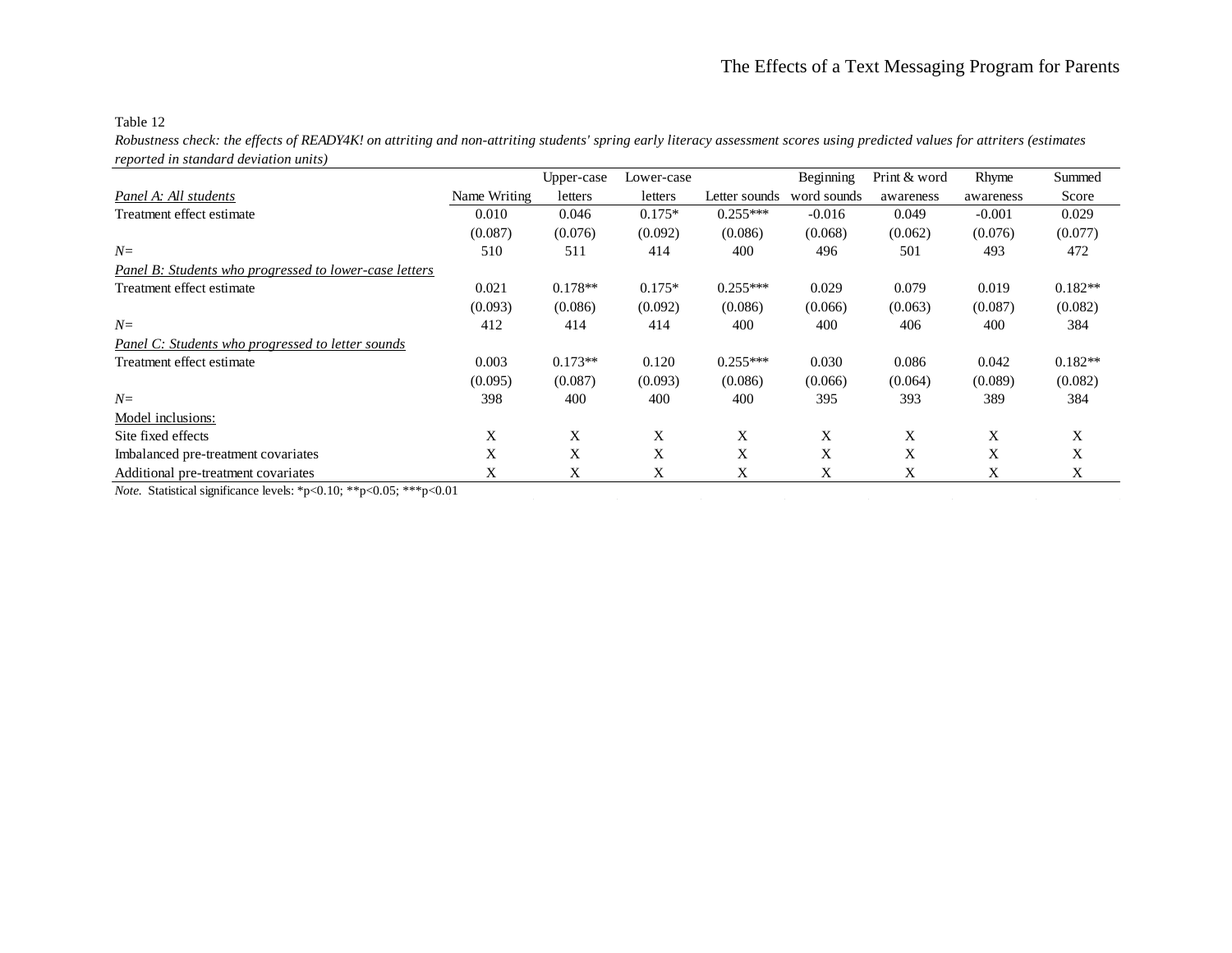## **Appendices**

# **Appendix A: The Development of READY4K!**

We began developing READY4K! in early 2013. Our first step in program development was to generate a list of potential texting topics. To create this list, we consulted the California Preschool Learning Foundations, The National Early Literacy Panel's report on developing early literacy skills (Lonigan & Shanahan, 2009), experimental studies of interventions designed to help parents support their preschooler's literacy development (for a review, see Reese, Sparks & Leyva, 2010), and the websites of nationally-recognized literacy programs (such as Reach Out and Read, Reading Rockets, and Reading Is Fundamental) and the U.S. and state departments of education.

The initial list of list of topics that we generated was far too long to cover in eight months of weekly texts and it lacked a logical ordering. Therefore, our next step in developing READY4K! was to establish a scope and sequence for the program. In determining which topics to include in the program, we prioritized those with a strong research base as well as topics identified by multiple organizations as important. Since we piloted READY4K! in SFUSD, we gave additional weight to the early literacy skills in the California Preschool Learning Foundations as well as those assessed by the district. To set the program's sequence, we drew heavily on the behavior change principle of shaping, or incrementally increasing the difficulty of tasks over time. We also re-introduced or "spiraled" topics during the year to reinforce key concepts.

Our next step was to turn our scope and sequence into a text messaging program. As a starting point, we reviewed research on behavior change theories in an attempt to identify the characteristics of an effective message. While these theories have subtle differences, many of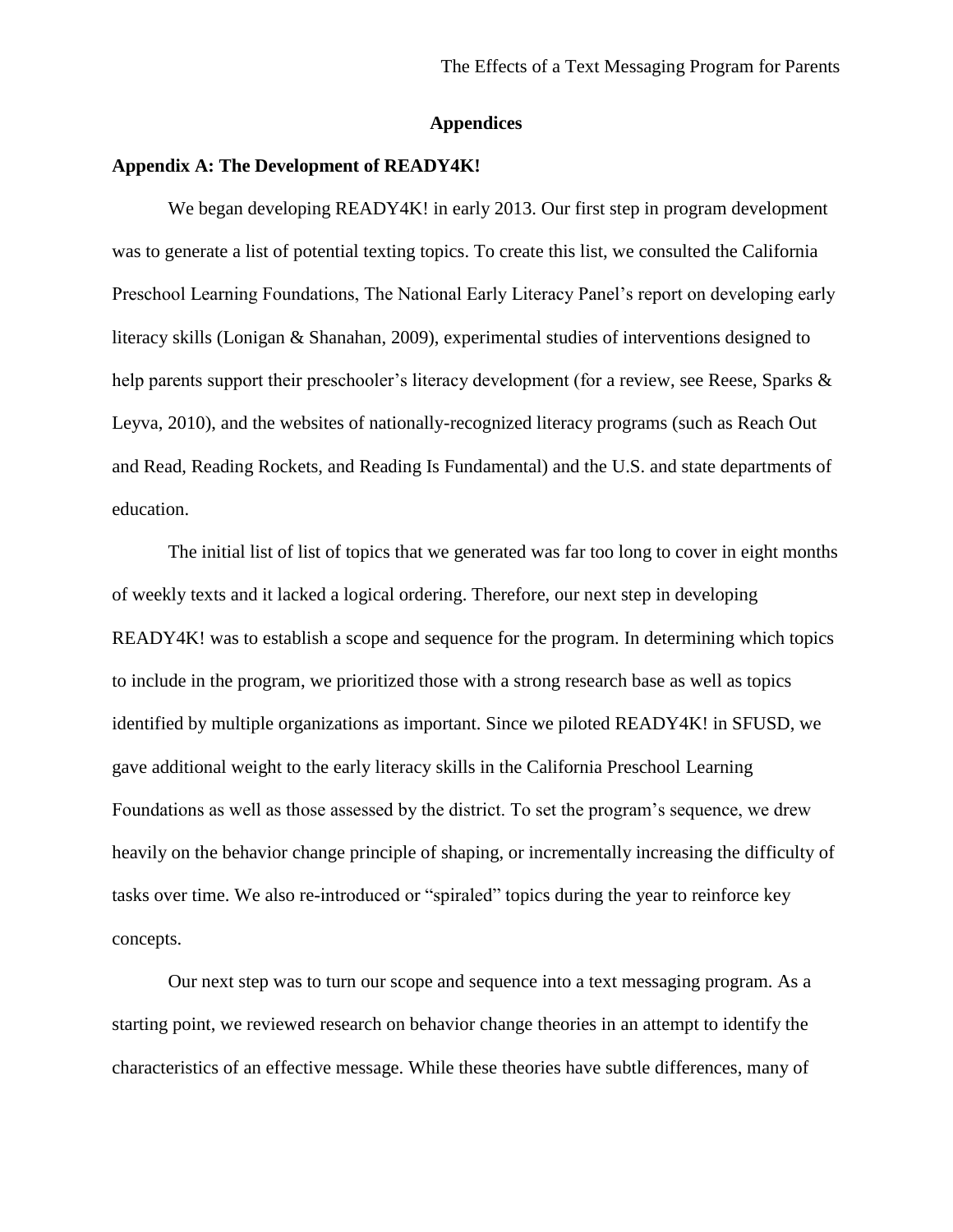them emphasize similar strategies such as highlighting the benefits or perceived outcomes of the target behavior, identifying and minimizing barriers to the behavior, goal setting, and reinforcement, which includes repetition and intrinsic rewards (for reviews, see Abraham & Michie, 2008; and, U.S. Department of Health and Human Services, 1996). Using these techniques, we adopted the three-texts-per-week model described above. "FACT" texts highlight perceived outcomes, "TIP" texts are designed to build self-efficacy, and "GROWTH" texts provide reinforcement both through repetition and the intrinsic reward of supporting the child's learning. "GROWTH" texts also serve a goal-setting function. All of them start by highlighting the program's overarching goal of preparing children for kindergarten: "GROWTH: By [taking up the activity of the week], you're preparing your child 4K." Behavior change principles are also integrated in each individual text. For example, READY4K! texts are as specific as possible so as minimize the costs of uptake.

Throughout the development of READY4K!, Molly Wertz, Executive Director of Raising A Reader in San Francisco, Alameda and Contra Costa Counties, Jennifer Curran and Catherine Aranda of Jumpstart Northern California, and Helen Maniates, Assistant Professor of Teacher Education at the University of San Francisco, provided us with valuable feedback on the program.

After we developed texts for an entire school year, we conducted a mini pilot study of READY4K!. Over two days in the summer of 2013, we surveyed and conducted focus groups with parents and caregivers of three to five year olds at Redwood City Public Library. In total, we got feedback from 44 parents and caregivers, which we used to make final programmatic adjustments.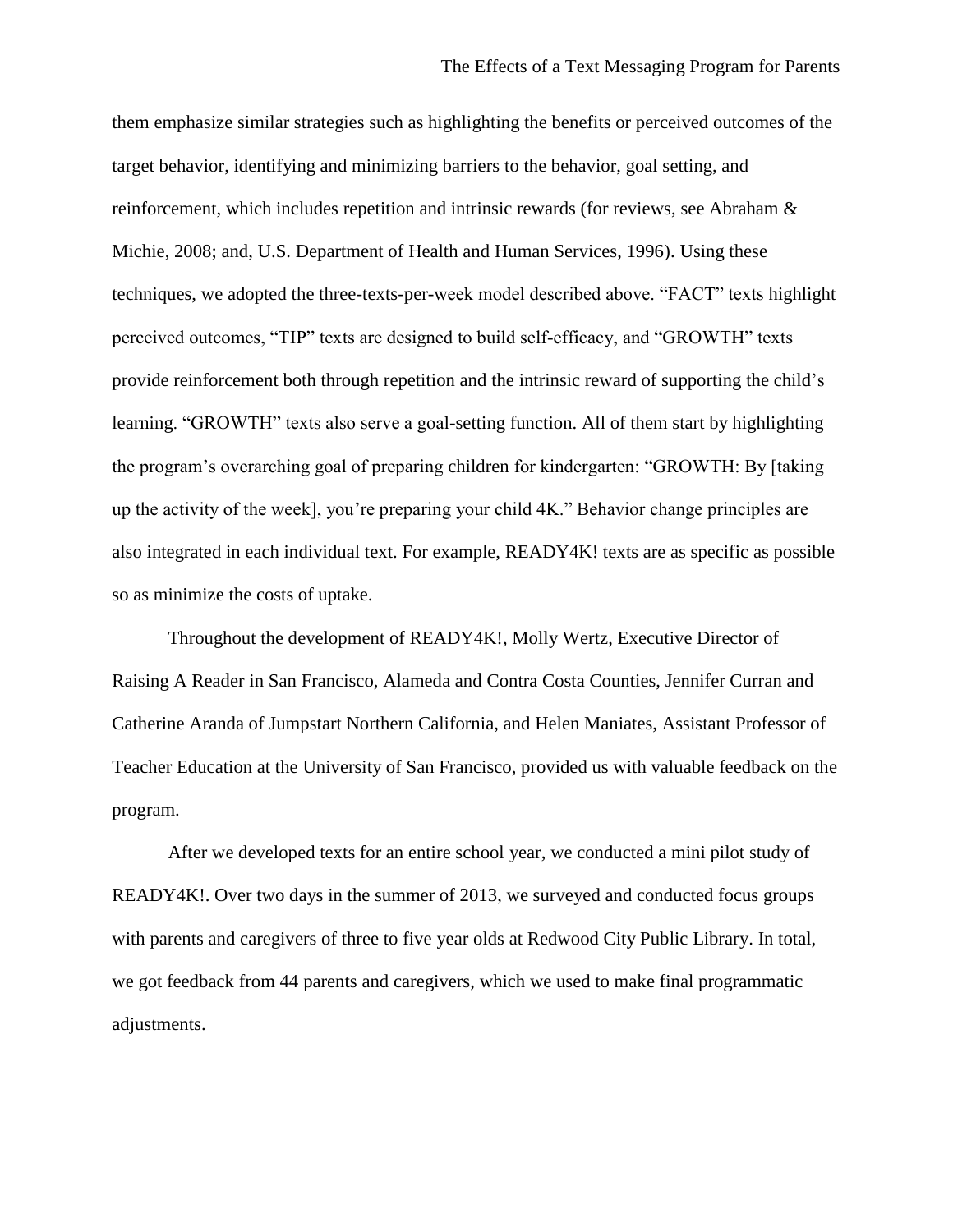During the middle of the 2013-14 pilot of READY4K! (in January of 2014), we surveyed parents in the program about their experiences receiving texts. Based on their feedback, we augmented the program by including links to websites with additional resources for supporting children's development of early literacy skills. Throughout the year, we ran a READY4K! hotline to provide parents in the intervention group with technical assistance (e.g., if they changed their cell phone number).

To send text messages, we used a commercially-available blast short message service (SMS) provider as well as email. We sent English- and Spanish-language texts to the intervention group via the SMS service provider. In particular, we provided the service provider with the cell phone numbers of English- and Spanish-speaking parents in the treatment group, which it uploaded into its system. Once cell phone numbers were in the system, we began texting parents using the service provider's web interface. We sent messages to all parents at the same time, but there was the option to text parents individually.

To text Chinese-speaking treatment group parents and all control group parents, we used an e-mail account. One can send text messages over e-mail if she has the cell phone number and the name of the cell phone service provider (and the service provider's "SMS gateway") of the intended recipient. For example, if the recipient's service provider is Verizon Wireless, you can send him a text message by typing in hisnumber@vtext.com in the "To:" field (@vtext.com is Verizon's SMS gateway). We sent messages in Chinese over e-mail because our blast SMS service provider did not have the technology to send Chinese characters. We sent messages to the control group over e-mail to save money.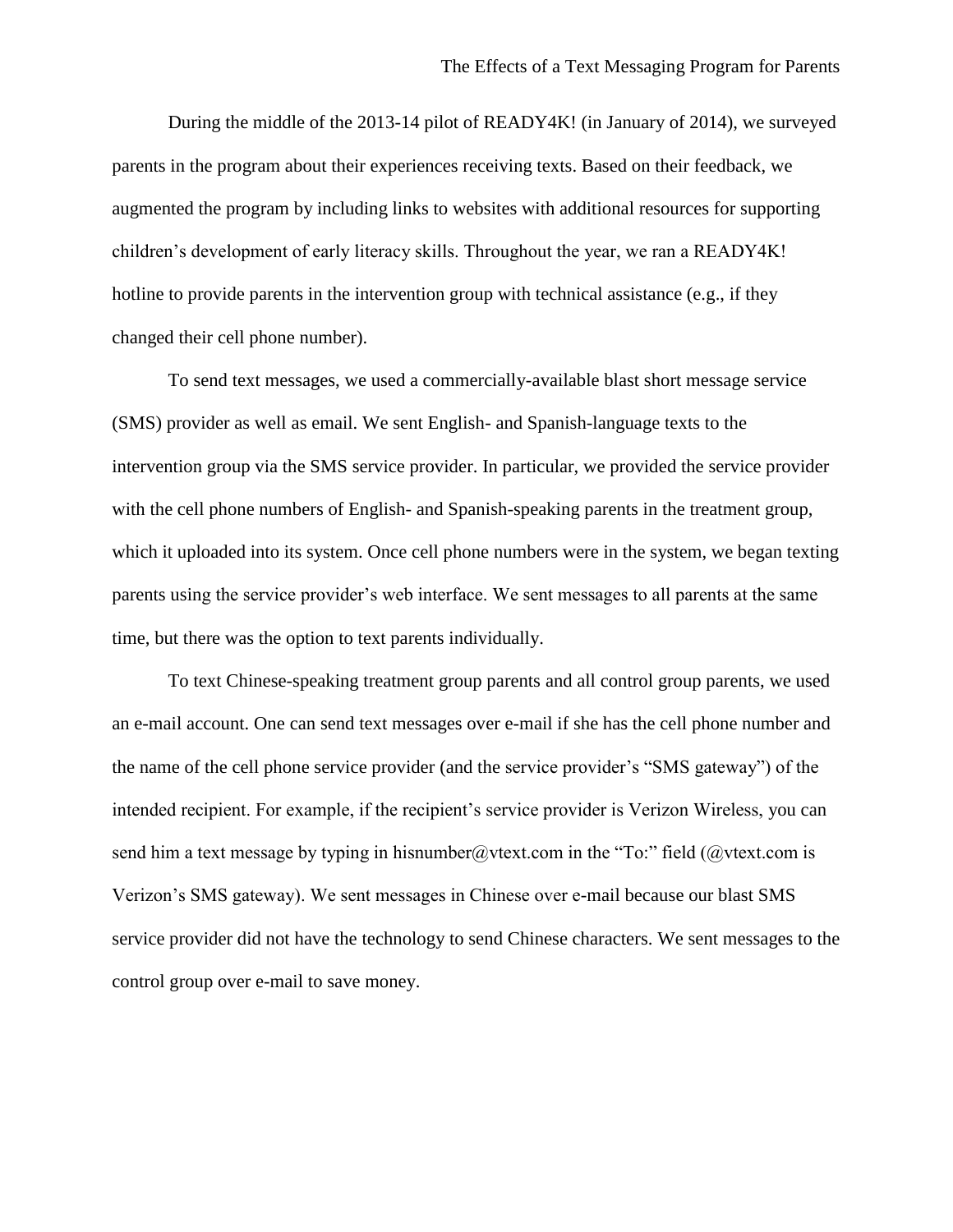# **Appendix B: Additional Tables**

Appendix Table 1A

*Global early literacy parenting composite variable*

| Components:                                                                             | Scoring coefficient |
|-----------------------------------------------------------------------------------------|---------------------|
| Told your child a story                                                                 | 0.09825             |
| Asked your child questions about school                                                 | 0.05899             |
| Played "I Spy" with your child                                                          | 0.08223             |
| Sang or listened to songs with your child                                               | 0.08351             |
| Read to your child                                                                      | 0.10088             |
| Looked at pictures in a book with your child                                            | 0.10201             |
| Gave a book to your child to look at on his/her own                                     | 0.08658             |
| Helped your child write his/her name                                                    | 0.09175             |
| Pointed out two words that begin with the same sound                                    | 0.11500             |
| Pointed out two words to your child that rhyme                                          | 0.11770             |
| Showed your child the different parts of a book (e.g., cover, title, author, and pages) | 0.11325             |
| Pointed out letters on shampoo bottles during bath time                                 | 0.10792             |
| Said and explained a new word to your child while in the kitchen                        | 0.09666             |
| Recited a nursery rhyme to your child                                                   | 0.10022             |
| Took your child to the library                                                          | 0.08516             |
| Took your child to a museum                                                             | 0.08560             |
| Played games or worked on puzzles with your child                                       | 0.08118             |
| $\Gamma$ , , 1, $\zeta$ 4220 $\zeta$ (27.040) $\zeta$ , , , , 1, , 1)                   |                     |

Eigenvalue: 6.43206 (37.84% of variance explained)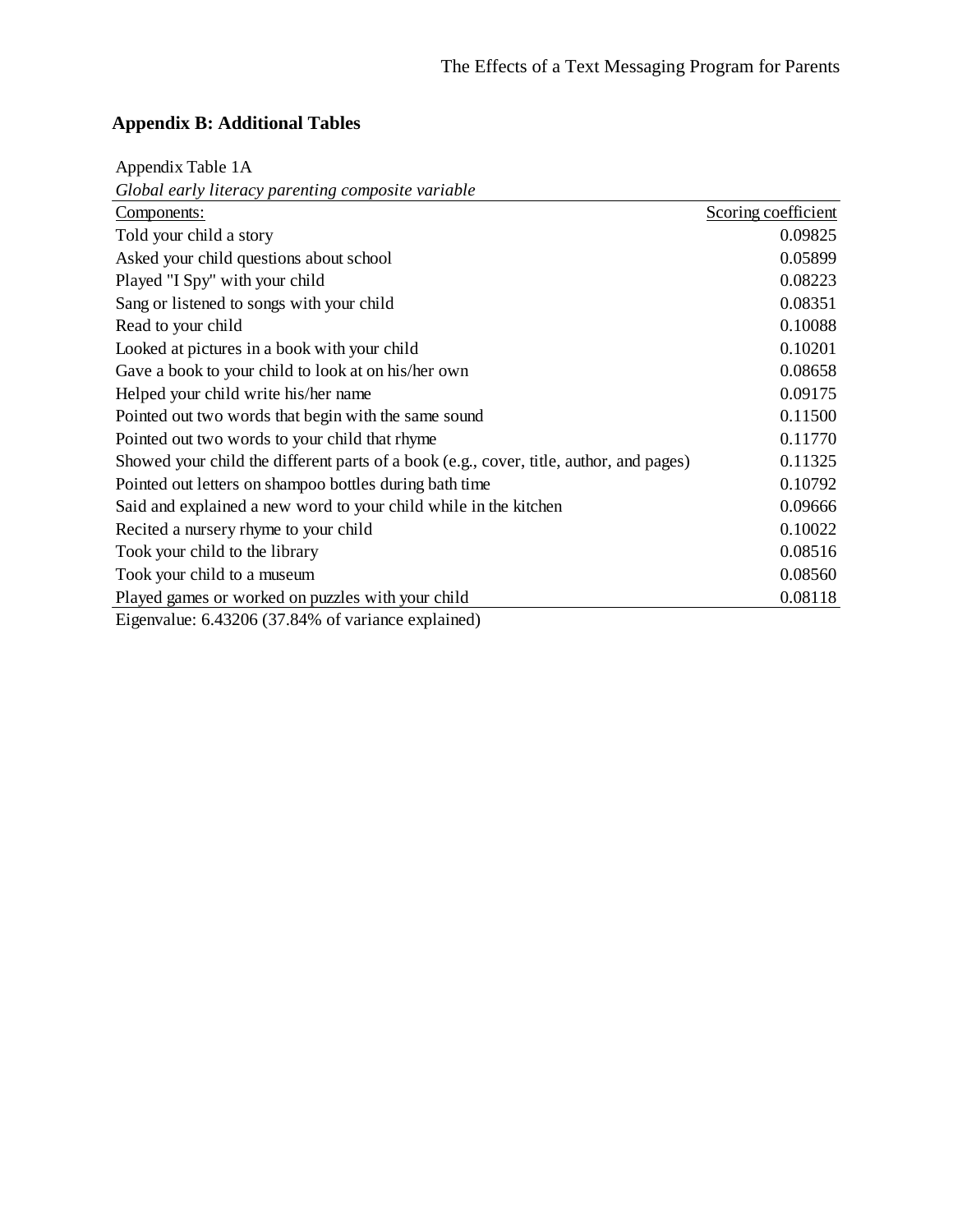*General early literacy activities composite variable* Components: Scoring coefficient Told your child a story 0.24527 Asked your child questions about school 0.07617 Played "I Spy" with your child -0.07560 Sang or listened to songs with your child 0.06784 Read to your child 0.38226 Looked at pictures in a book with your child 0.33758 Gave a book to your child to look at on his/her own 0.32259 Helped your child write his/her name  $-0.01788$ Pointed out two words that begin with the same sound  $-0.04639$ Pointed out two words to your child that rhyme -0.04910 Showed your child the different parts of a book (e.g., cover, title, author, and pages) 0.01733 Pointed out letters on shampoo bottles during bath time  $-0.14745$ Said and explained a new word to your child while in the kitchen -0.07293 Recited a nursery rhyme to your child -0.06504 Took your child to the library -0.01939 Took your child to a museum 0.03942 Played games or worked on puzzles with your child -0.03560 Eigenvalue: 3.13788 (18.46% of variance explained)

| Appendix Table 1B                                    |  |
|------------------------------------------------------|--|
| Conoral early literacy activities composite variable |  |

Appendix Table 1C

|  |  | Specific early literacy activities composite variable |  |
|--|--|-------------------------------------------------------|--|
|  |  |                                                       |  |

| Components:                                                                             | Scoring coefficient |
|-----------------------------------------------------------------------------------------|---------------------|
| Told your child a story                                                                 | $-0.06211$          |
| Asked your child questions about school                                                 | 0.21581             |
| Played "I Spy" with your child                                                          | 0.01646             |
| Sang or listened to songs with your child                                               | 0.13990             |
| Read to your child                                                                      | $-0.15472$          |
| Looked at pictures in a book with your child                                            | $-0.08894$          |
| Gave a book to your child to look at on his/her own                                     | $-0.17403$          |
| Helped your child write his/her name                                                    | 0.16304             |
| Pointed out two words that begin with the same sound                                    | 0.28436             |
| Pointed out two words to your child that rhyme                                          | 0.25903             |
| Showed your child the different parts of a book (e.g., cover, title, author, and pages) | 0.10263             |
| Pointed out letters on shampoo bottles during bath time                                 | 0.18664             |
| Said and explained a new word to your child while in the kitchen                        | 0.25154             |
| Recited a nursery rhyme to your child                                                   | 0.11853             |
| Took your child to the library                                                          | $-0.12417$          |
| Took your child to a museum                                                             | $-0.19553$          |
| Played games or worked on puzzles with your child                                       | 0.12671             |
| $\Gamma$ convolved 2.70206 (22.250) of verticines evaluated)                            |                     |

Eigenvalue: 3.78306 (22.25% of variance explained)